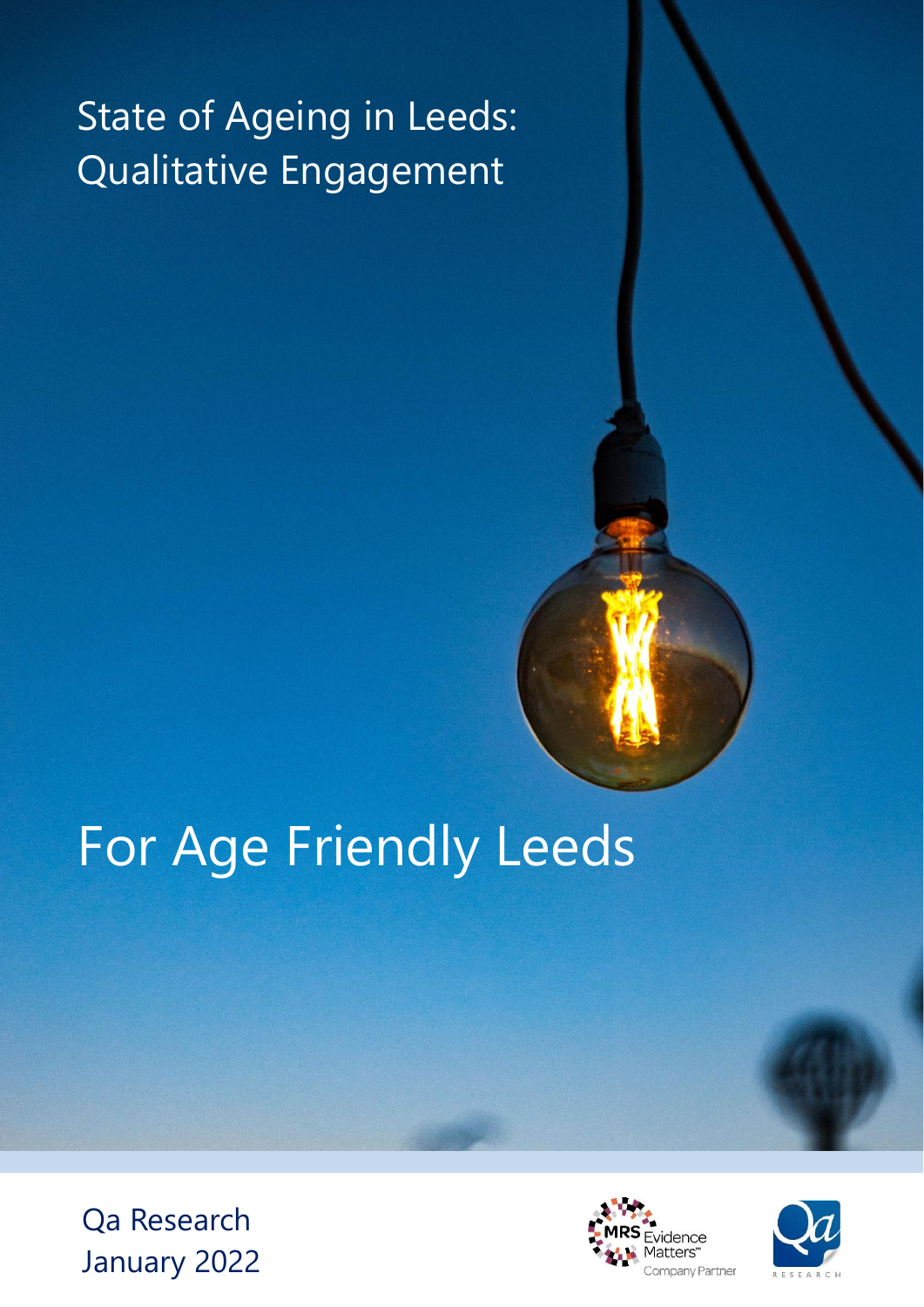# **Contents**

| 1. | <b>Executive Summary</b> | 3                                              |
|----|--------------------------|------------------------------------------------|
|    | 1.1                      | Background and methodology 3                   |
|    | 1.2                      | Housing 3                                      |
|    | 1.3                      | <b>Employment and learning 5</b>               |
|    | 1.4                      | Travel and road safety 6                       |
|    | 1.5                      | Healthy and independent ageing 7               |
|    | 1.6                      | Active, included and respected 8               |
|    | 1.7                      | Public and civic spaces 9                      |
| 2. | Introduction             | 11                                             |
| 3. | Aims & Methods           | 12                                             |
| 4. | Key findings             | 15                                             |
|    | 4.1                      | Housing 15                                     |
|    | 4.2                      | <b>Employment and Learning 25</b>              |
|    | 4.3                      | Travel and Road Safety 31                      |
|    | 4.4                      | Healthy and Independent Ageing 36              |
|    | 4.5                      | Active, Included and Respected 42              |
|    | 4.6                      | Public and Civic Spaces 48                     |
|    | 4.7                      | Climate change 50                              |
|    | 4.8                      | Reaction to State of Ageing in Leeds report 51 |
| 5. | Conclusions              | 52                                             |
| 6. | Appendix                 | 54                                             |

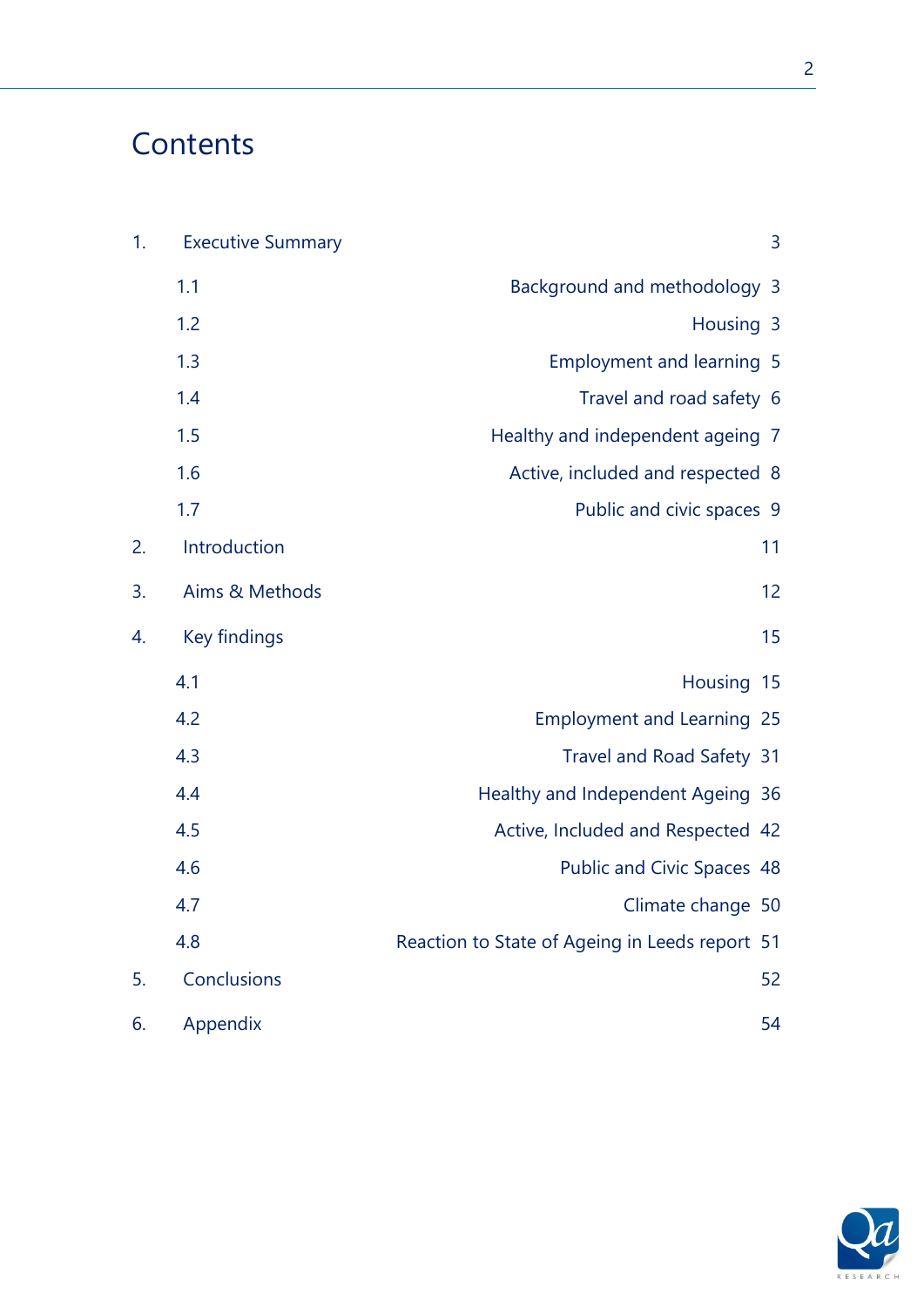#### **1. Executive Summary**

#### **1.1 Background and methodology**

#### **Research aim**

To engage with older residents of Leeds in order to understand their experiences and priorities around ageing, ultimately providing actionable suggestions on how Age Friendly Leeds can support and improve people's lives as they age.

#### **Method**

This was a multi-method piece of qualitative engagement with Leeds residents aged 50+. A mixture of focus groups, in-depth interviews and community group visits took place online, telephone & face to face between November and early December 2021. All discussions were based on a semi-structured interview guide and participants were also asked for their views on some findings from the State of Ageing in Leeds report (found in Appendix).

Overall, 44 participants contributed to the research:

- 16 via Zoom focus group, 4 via telephone interview, 24 via community groups (e.g. coffee mornings, support groups)
- 11 were aged 50-60, 15 aged 60-70, and 18 aged 71+
- 30 women and 14 men took part
- 39 of the participants were of White ethnic background while the remaining 5 were of varied Black, Asian and minority ethnic backgrounds

Findings were analysed thematically by Qa Research and synthesised into a report.

#### **1.2 Housing**

#### **Priority box: Housing**

Older people in Leeds told us it's important…

- 1. To stay in their own home and live independently as long as possible
- 2. To feel confident and supported about housing options (including finances) when the time comes to leave home
- 3. To have enough affordable age friendly housing available new, old and specialist

It is clearly a priority for older people in Leeds to live independently in their own homes for as long as possible, although very few would describe their current living situation as 'age friendly'. There were a range of barriers preventing older people adapting their own home or moving into age friendly homes including; their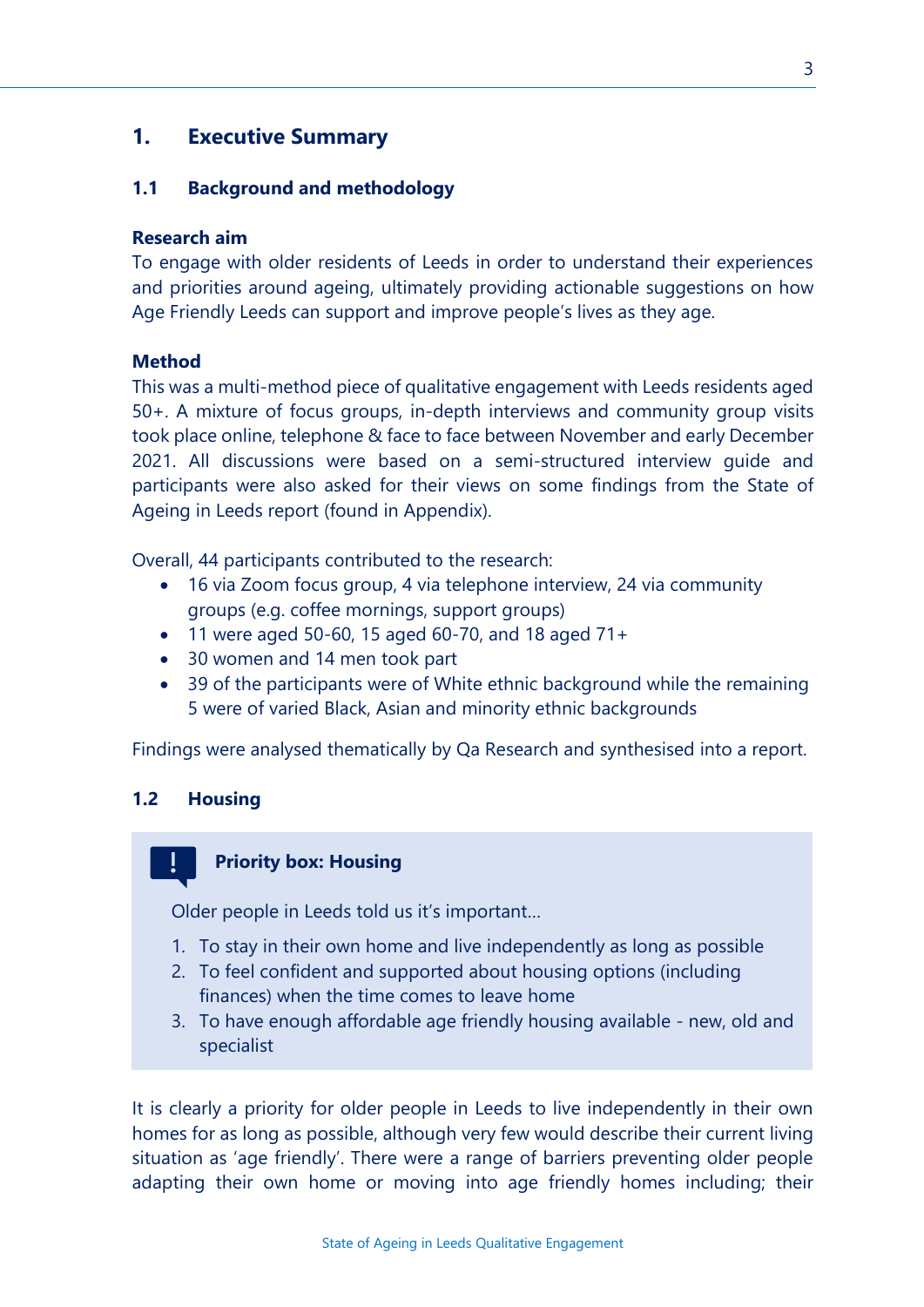emotional attachment to the home and area, unwillingness to add mobility aids for fear of looking 'old', cost of downsizing or modifying, lack of available and affordable downsizing homes, to name but a few. As a result, many remained in their homes despite no longer being suited to their situation.

*Recommendation: encourage proactive decisions like downsizing (or 'rightsizing') or adapting homes, and educate on how to approach a housing change including top things to consider, when to make the change, why it can be positive and where to look for help.*

*Recommendation: work to tackle stigma associated with age friendly modifications and promote positives of using mobility aids to remain in own home. Also, highlight that not all age friendly home adaptations have to look institutionalised.* 

Specialist housing with support is generally not seen as a positive housing decision, with many viewing it as a 'last resort' and seeing all specialist housing as care homes. Many don't want to think about specialist housing or residential care, and there is some taboo on the subject. As such, the full spectrum of options is not widely understood, and things like assisted living need greater clarity in terms of their target audience and finances if they are to be seen as a real option. In addition, there was a notable difference in the support and information people got on choosing specialist housing depending on whether they were self-funded or Council funded.

*Recommendation: provide information to increase visibility and demystify the range of specialist housing options and share stories showing it can be a positive and empowering decision.* 

*Recommendation: ensure equal access to support and information on choosing specialist housing or care, whether a Leeds resident is self-funded or Council funded.*

New housing in Leeds wasn't seen as especially age friendly, which was seen as important to address because of the old and limited housing stock in the city. Level living opportunities were high on the priority list, and it was important to have both age friendly facilities, affordable running costs and community connections.

*Recommendation: developers should consider the housing mix on new site and ensure more new properties built are age friendly, in terms of accessibility, layout, price, facilities and communities. Steps should be taken to ensure older people are aware of new age friendly housing being built and the options available to them.* 

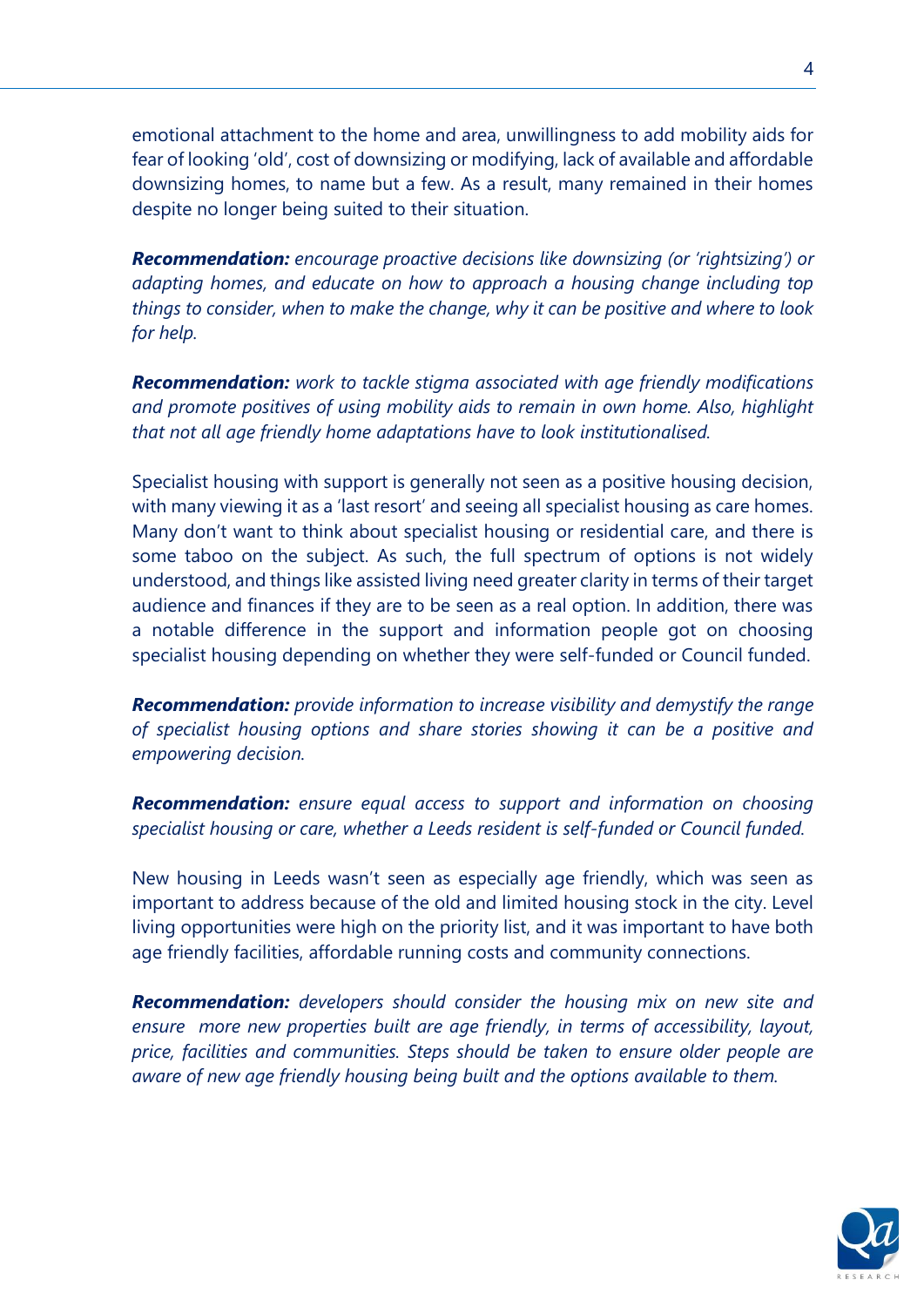#### **1.3 Employment and learning**

#### **Priority box: Employment and learning**

Older people in Leeds told us it's important…

- 1. To feel life and career experience is respected and valued in employment
- 2. To continue to access training and development in the workplace
- 3. To have flexible employment options when life circumstances change
- 4. To easily access retraining and education and be supported through later life career changes

Older people in Leeds found it important to have fulfilling employment into later life, followed by a comfortable retirement which may involve part time work or volunteering. Some people, however, found their later years of work were not positive, as many lacked development opportunities and some employers didn't recognise or value older people's skills and experience, leading them to feel out of place and pressured to retire or take voluntary redundancy by younger managers.

*Recommendation: adopt guides and work with employers on how to be more age friendly, including how to demonstrate to older workers that their skills and experience are valued, promote continuing development opportunities into later life and advise how younger managers can form more positive working relationships.*

In later life, situations can change meaning older people are unable to work in the same ways they used to, which could be down to health, caring for family or simply wanting to wind down before retirement. It is vitally important that employers remain age friendly by offering flexible options, allowing people to stay in work longer if their situations change, rather than retiring altogether.

*Recommendation: promote among employers the benefits of providing age friendly flexible working practices such as part time hours, flexi time, job sharing, and working from home to ensure older people can stay in fulfilling work for longer.*

Following a redundancy or a career change in later life, some older people found it hard to retrain or get a foothold in a new industry, and weren't generally aware of local resources that could help them. Again, they felt their skills and experience weren't seen as an asset.

*Recommendation: provide more resources, education and retraining opportunities, older age apprenticeships, age friendly job adverts, careers advice and more, all specifically to aid older people getting back into work.*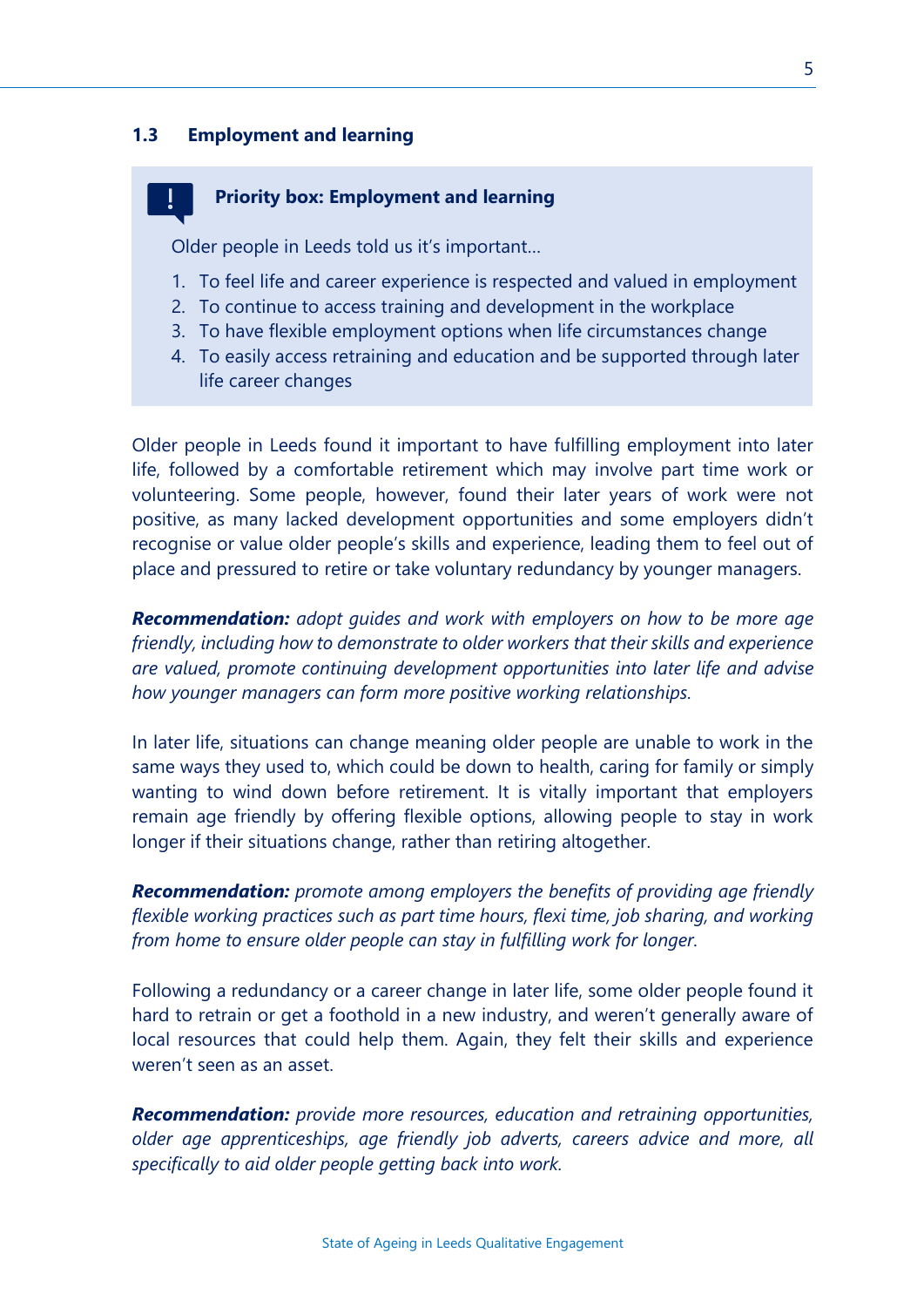*Recommendation: learn from other areas on what works in reducing worklessness amongst older workers and share learning from Leeds.*

#### **1.4 Travel and road safety**

#### **Priority box: Travel and road safety**

Older people in Leeds told us it's important…

- 1. For safe and easily navigated road travel to be available for those who need it for mobility and independence
- 2. For bus and train services to have consistently age friendly facilities, features, fares and staff so they can be seen as a viable alternative to driving
- 3. To maintain and expand community bus and transport services
- 4. For older people's mobility and access needs to be considered and provided for when planning active travel or pedestrian zones

Older people in Leeds tended to travel by car and bus, with those closer to 50 more likely to drive and those over 70 more likely to take the bus. Driving was an important part of independence to some older people, and while bus usage was popular among people eligible for a concessionary pass or those unable to drive, the public transport system in Leeds wasn't seen as good enough, or age friendly enough, to discourage driving. Buses were seen as sometimes being age friendly, while trains were not seen as suitable for older people in terms of facilities, fares and staff.

*Recommendation: work with the Combined Authority to improve bus and train networks to ensure they are more age friendly. For example, regular and affordable services, safe and comfortable waiting areas, good communication, friendly and helpful staff, priority seating, grab rails and level access, and clear information.*

Among older participants, buses were widely used and there was also praise for community bus services both past and present. These were seen as desirable for their flexibility, sociability and friendly staff.

*Recommendation: continue to pilot, fund and promote community bus services in all areas of Leeds, for example learning from/expanding the East Leeds Flexibus pilot.* 

Active travel zones and pedestrianised areas were met with a mixed response. While residents could see there were environmental and health benefits, there was increasing concern over excluding older people from accessing these areas. Some felt that these zones assumed that everybody could travel actively, whereas it was

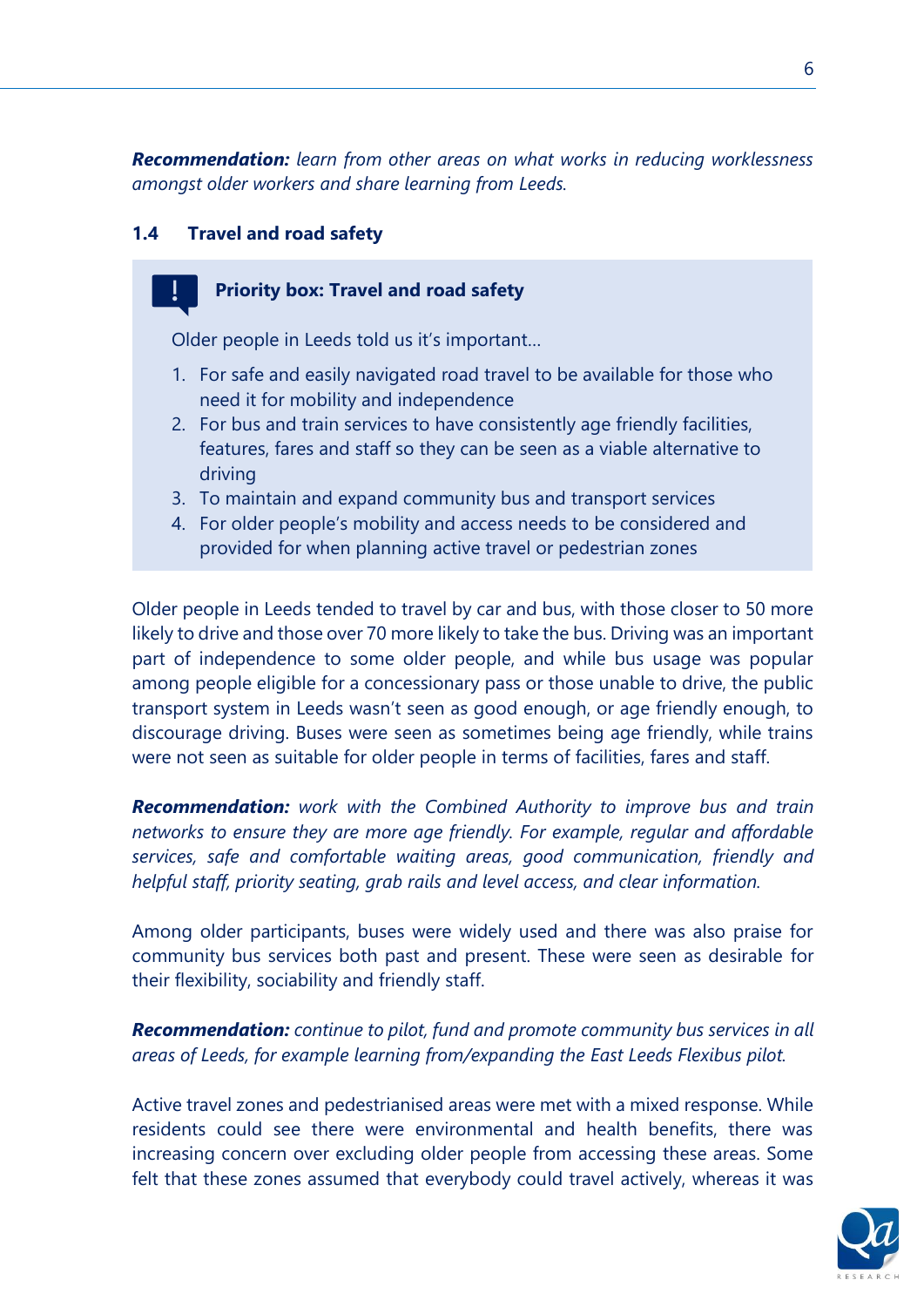not possible for some older people with health conditions or limited mobility. They felt their needs should also be considered in the design of pedestrian and active travel zones.

*Recommendation: consider how active travel zones and pedestrian areas can be made accessible to older people with limited mobility.*

#### **1.5 Healthy and independent ageing**

#### **Priority box: Healthy and independent ageing**

Older people in Leeds told us it's important…

- 1. To have timely access to high-quality healthcare when needed
- 2. To have a simple, transparent and fair process of accessing health-related appointments which offers digital and non-digital methods of booking
- 3. For health-related appointments to take into account other health conditions and factors in their timing, location and communication
- 4. For healthcare staff to be patient, approachable and treat older people as equals

As is expected, it was a high priority for older people to be able to access timely and quality health services when needed. Their current experiences suggested that health services in Leeds have ample age friendly facilities, such as seats, toilets and level access, but that the process of making a health-related appointment could be more age friendly and was seen as a barrier to accessing healthcare. Part of the challenge is the process of making an appointment not being straightforward and clearly explained, especially considering how far the NHS has changed in people's lifetimes. In addition, some appointments were offered at unsuitable times for someone with a condition such as dementia or arthritis.

*Recommendation: produce simple guides or communications about how primary care works, the different staff roles, appointment making processes and why things like triaging are needed.*

*Recommendation: encourage services such as outpatient clinics to accommodate other conditions that affect older people (such as arthritis or dementia) when allocating appointment times.*

Staff communication was another way that health-related services could be more age friendly. Some older people shared truly positive experiences, where they had been treated with kindness and respect by health staff, and felt staff had time to talk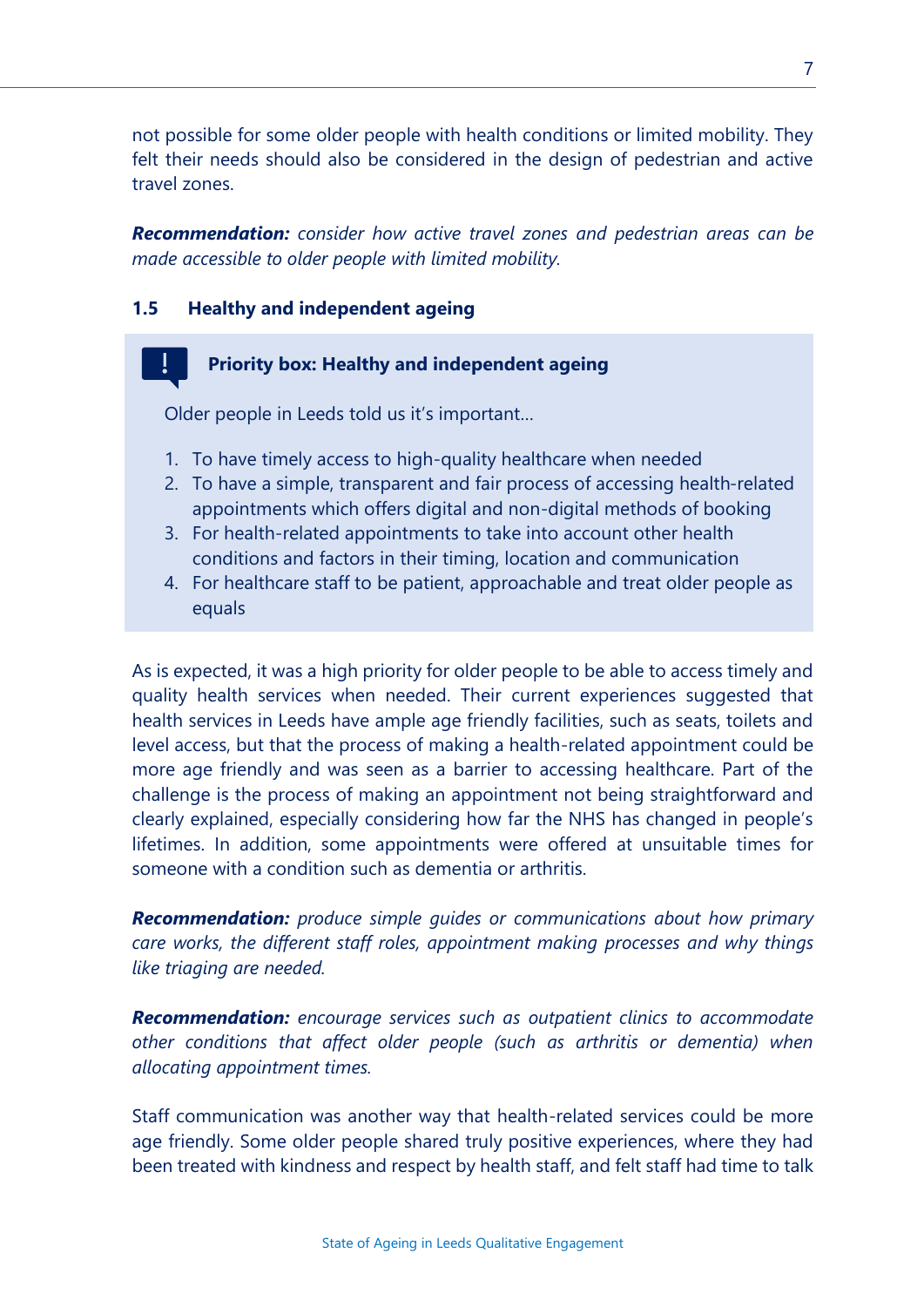to them. However this was not always the case, and some felt healthcare staff were unapproachable and sometimes condescending.

*Recommendation: offer training on interacting with older people and their concerns, and continue to pursue campaigns such as the 'hello my name is' campaign which makes healthcare staff more approachable.* 

Older people in Leeds have a wide spectrum of digital skills when managing their health. While most we spoke to could use a computer and the internet for some things, and many were very confident. However, for lots of people, digital was not their first port of call, and would never be, and they much preferred to speak to someone on the phone for something as important as health.

*Recommendation: ensure digital and non-digital options are available for all aspects of healthcare, and that not using digital doesn't put older people at a disadvantage.*

#### **1.6 Active, included and respected**

#### **Priority box: Active, included and respected**

Older people in Leeds told us it's important…

- 1. To be aware of and access both informal and organised community support, particularly those at risk of loneliness
- 2. To undertake fulfilling activities to give back to their communities, recognising the value of informal caring support as well as volunteering
- 3. For all levels of digital confidence to be acknowledged and information be relayed through multiple channels

Many older people primarily relied on informal sources for support, and it was important to older people to have strong links with family, friends and neighbours. Local groups such as coffee mornings, faith groups, volunteering and exercise groups were also extremely important in providing social support, structure and meaning to people's lives. Access to these groups is very important, as most found out about them through word of mouth, meaning there is a risk that those who are more isolated might not hear about opportunities and miss out on valuable support.

*Recommendation: continue to promote local networks and groups through diverse and multiple methods, such as community gatekeepers, local press and existing institutions. Encourage residents to actively spread the word to neighbours or local connections.*

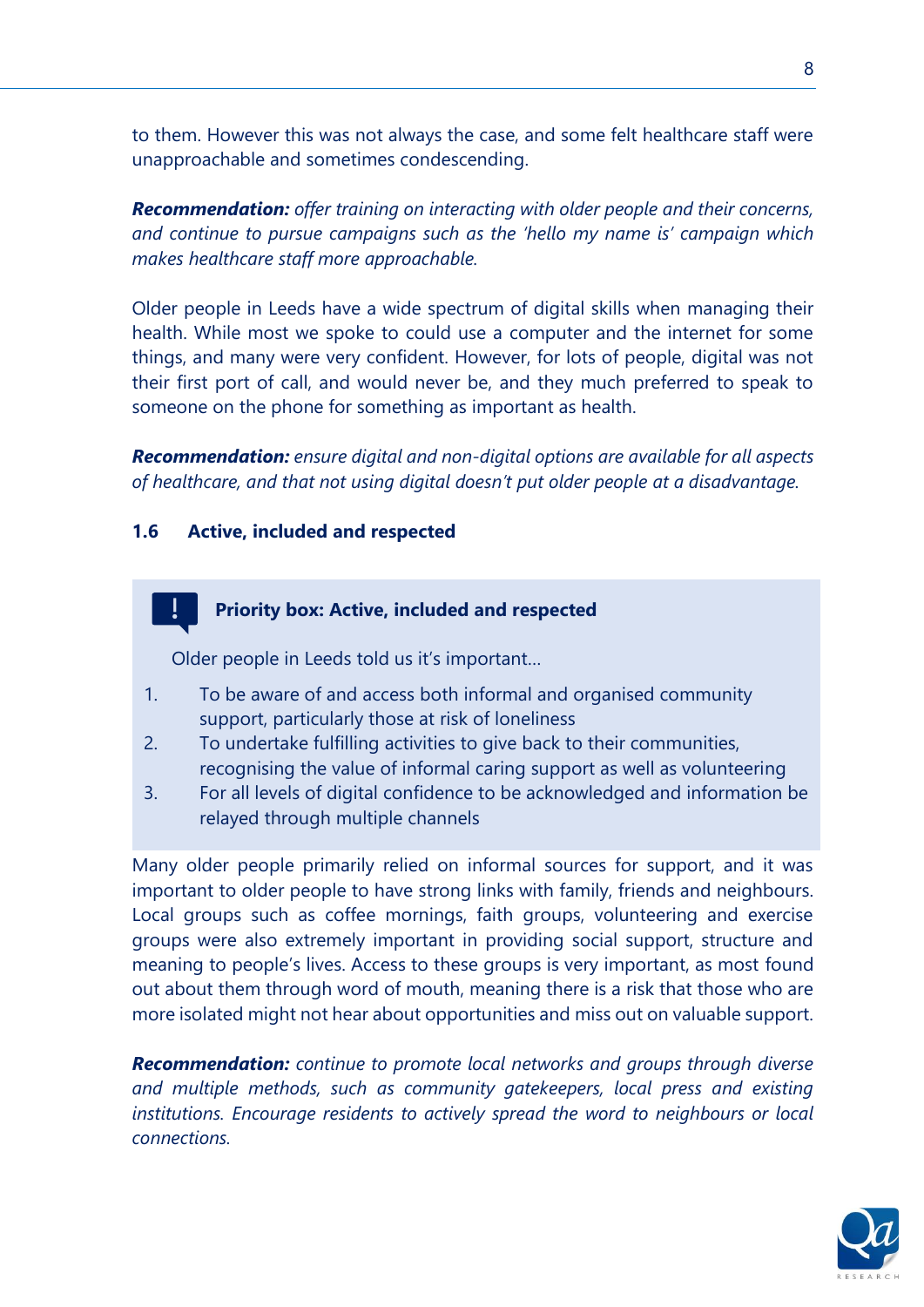Most older people not only received support, but gave it too in some respect, whether this was a reciprocal relationship with a neighbour or structured volunteering. Giving support was a fulfilling and valuable way for older people to spend their time, although some people expressed guilt at not doing 'official' volunteering, despite often providing informal care to parents, partners or grandchildren. Others noted they looked out for neighbours or did small acts of kindness, but didn't think this 'counted'.

*Recommendation: demonstrate the value and benefits of informal support giving to family, friends and neighbours, which may encourage small acts and stronger communities.*

*Recommendation: promote local hubs that help individuals find a range of fulfilling and flexible volunteering opportunities, as it is not always known what is out there to suit different skillsets and time commitments.* 

Loneliness is still an important issue that older people want to see tackled, and while it was seen to be most acute in the height of the Covid-19 pandemic, it is still a priority. There are a range of circumstances in which older people might experience loneliness, and it is important that resources and services reflect one-person households as well as couples and other situations.

*Recommendation: continue to focus on initiatives that tackle loneliness, such as befriending services. Ensure these initiatives reflect the full spectrum of experiences including specific resources for older people navigating relationships, e.g. encouraging interests outside the house, where to get help for domestic violence in older age.* 

#### **1.7 Public and civic spaces**

#### **Priority box: Public and civic spaces**

Older people in Leeds told us it's important…

- 1. To continue to access to clean and safe green spaces in and around Leeds
- 2. To feel public spaces are welcoming to older people through access to clean and safe toilets and comfortable seats
- 3. For cultural attractions to be welcoming to older people through facilities, access, concessions, specific events, new offerings

Leeds was seen to have good access to green space throughout the city, that parks were well-maintained and generally safe, with only a few reports of antisocial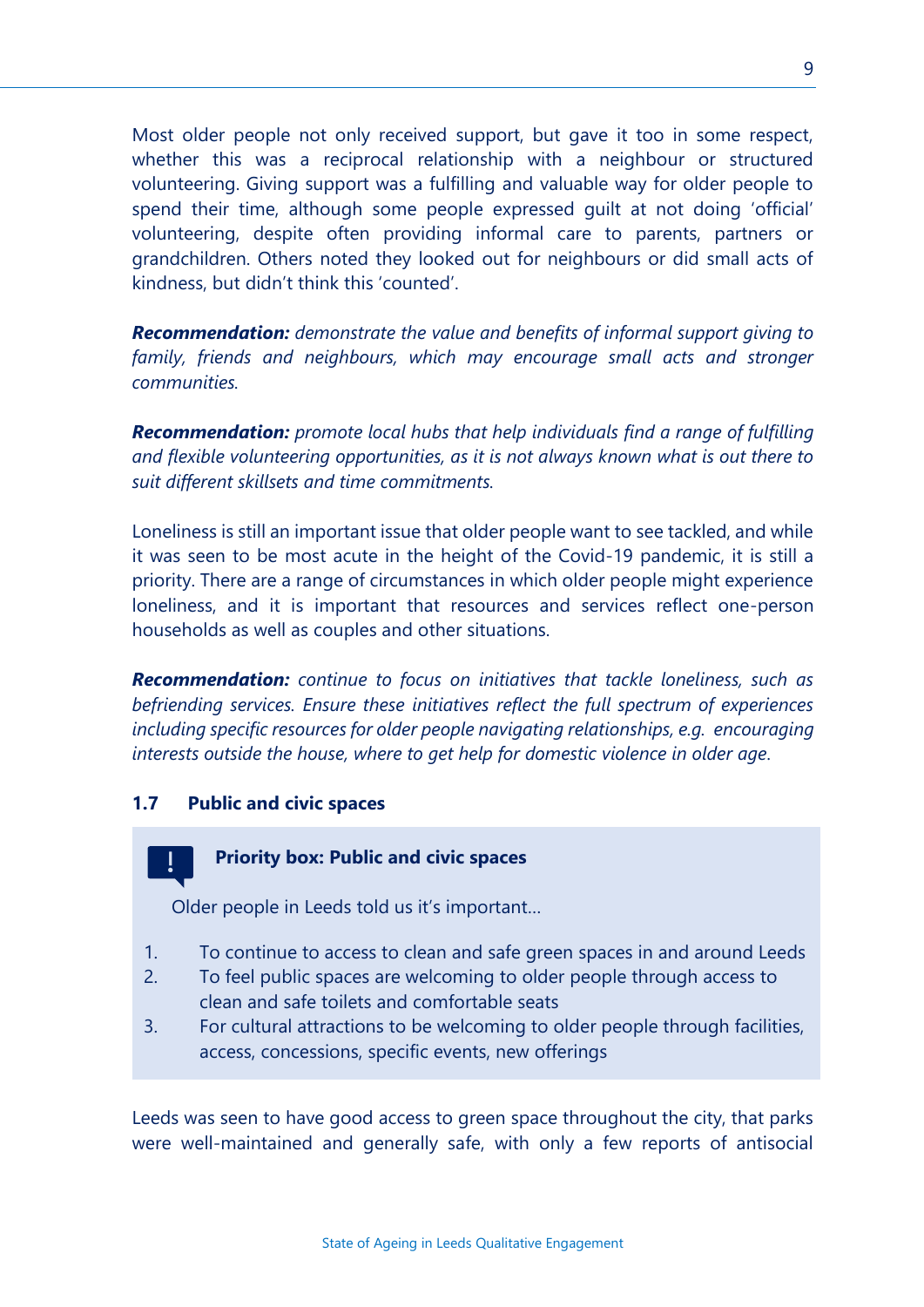behaviour. There was a sense of pride in knowing that Leeds had particularly good access to green space.

*Recommendation: continue to keep up maintenance of parks and consider additional safety features such as staff presence, CCTV or lighting.*

Public spaces such as the city centre or district town centres weren't seen as age friendly, however, due to a distinct lack of safe, clean toilets and intermittent seating availability. While older people understood that public toilet blocks were unlikely to be a solution, it was distressing to be unable to find a toilet and was a barrier to using these spaces. People tended to use shops or cafes for a seat or toilet, but there was some embarrassment at having to do this and worry they might be denied.

*Recommendation: produce an age friendly guide to Leeds centre, showing where accessible toilets and entrances are, where there is comfortable seating and which businesses are welcoming to older people using their facilities. Consider revitalising the 'Come In and Rest'<sup>1</sup> scheme which identified age friendly businesses to residents.* 

There were mixed levels of engagement with culture in Leeds. Museums and stately homes were used relatively often, but some people rarely engaged with culture, especially long-term residents who felt they'd seen all the local attractions. A few also mentioned the prohibitive cost of culture, both admission and transport.

*Recommendation: encourage cultural attractions to review and revitalise their image to older people, so they feel there is something new to visit. Perhaps also consider age friendly discounts on travel and admission.* 



<sup>1</sup> https://timetoshineleeds.org/friendly-communities/come-in-and-rest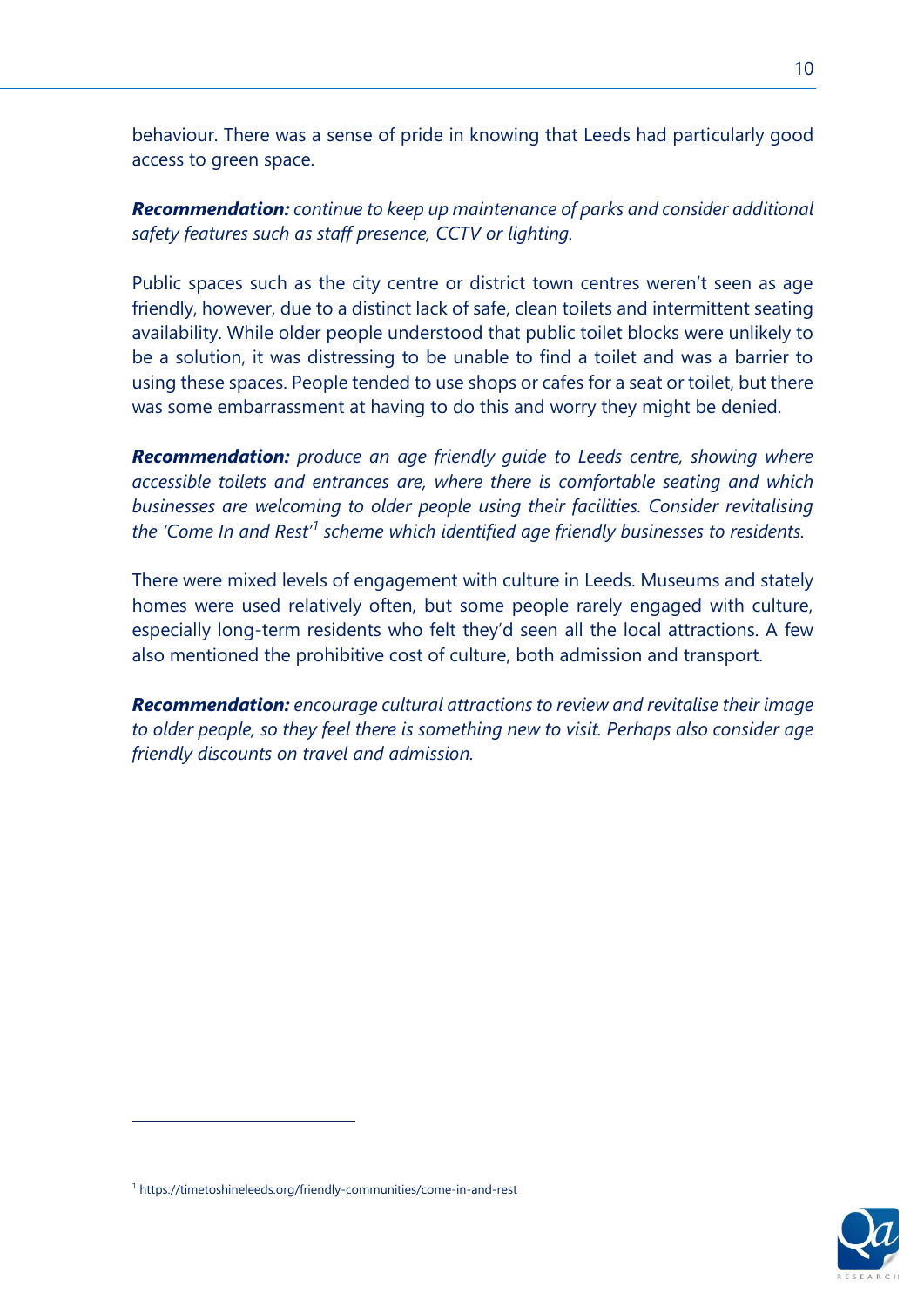#### **2. Introduction**

Leeds has the aspiration to be the Best City to Grow Old in: a place where people age well, where older people are valued, feel respected and appreciated, and are seen as the assets they are.

Leeds City Council, as part of the 'Age Friendly Leeds' priority area, developed an action plan for 2019-2022<sup>2</sup> based on six key domains. The six domains covered by the Leeds action plan are;

- Housing
- Employment and learning
- Travel and road safety
- Healthy and independent ageing
- Active included and respected
- Public and civic spaces

The 'Age Friendly Leeds' action plan is in the process of being renewed and it is important that it reflects the up-to-date priorities of older people who live in Leeds.

The Centre for Ageing Better in partnership with Leeds City Council and Leeds Older People's Forum has produced a report called the State of Ageing in Leeds report<sup>3</sup>. It reflects the six Age Friendly Leeds domains, and details key statistics about the population of Leeds, based on available data at locality level.

The Centre for Ageing Better, collaborating with Leeds City Council and Leeds Older People's Forum, commissioned Qa Research to conduct qualitative community engagement with residents of Leeds aged 50 and over. The goal of this work was to understand the experiences and priorities of Leeds residents with regards to ageing, focusing on the six domains within the action plan.

In this piece of engagement, Leeds residents were asked if the State of Ageing in Leeds report reflected their experiences of ageing and to share views on ageing in Leeds. Residents were asked how local services can improve the experiences of older people and make Leeds the best city to grow old in.

This report provides qualitative evidence on the priorities of older residents in Leeds across these six domains, aiming to inform the new 'Age Friendly Leeds' action plan and provide 'lived experiences' to accompany the statistics within the State of Ageing in Leeds report.

<sup>2</sup> https://extranet.who.int/agefriendlyworld/age-friendly-leeds-strategy-and-action-plan-2019-2022/

<sup>3</sup> https://ageing-better.org.uk/publications/the-state-of-ageing-in-leeds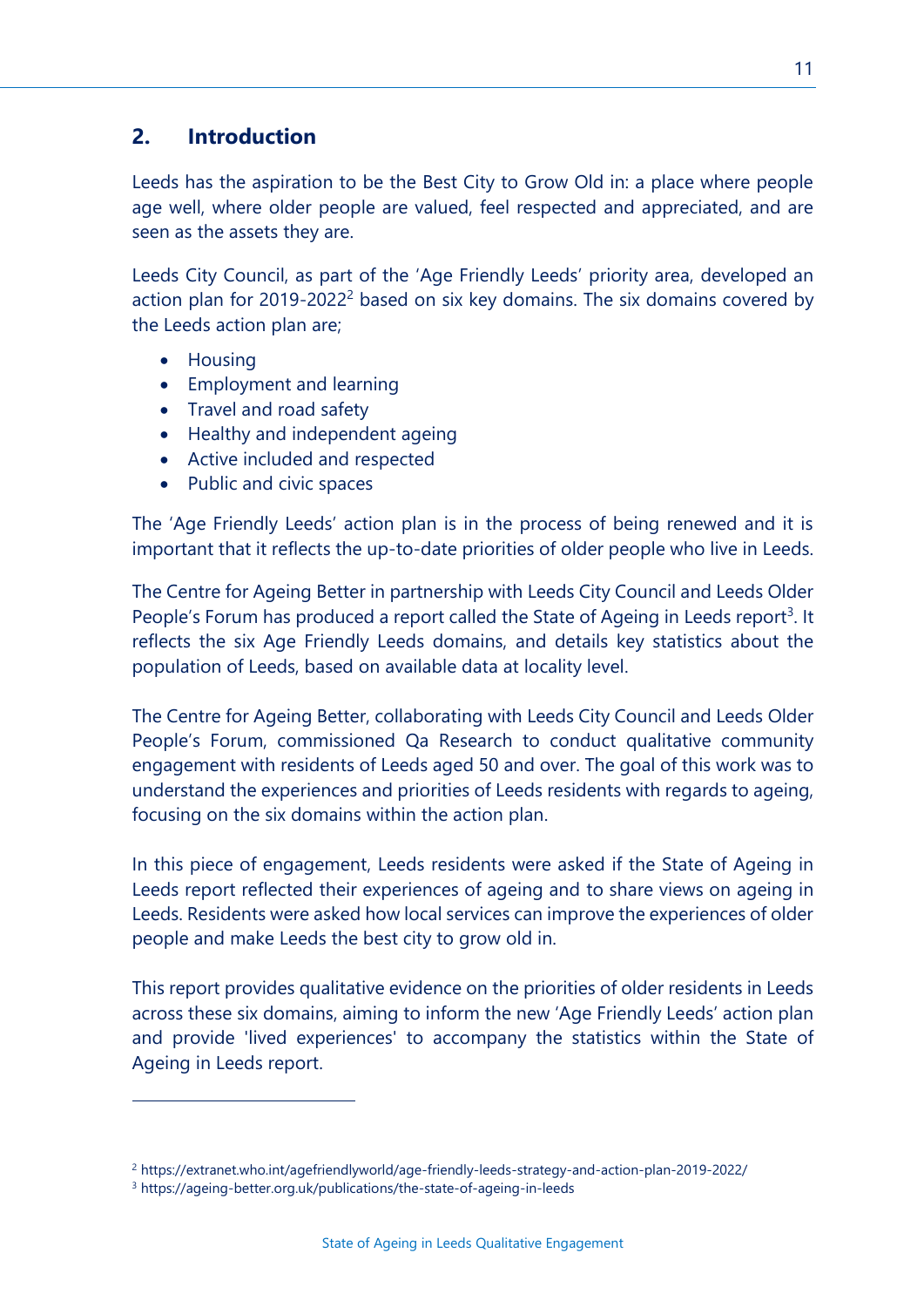### **3. Aims & Methods**

#### **Aims & objectives**

The primary aim was to engage with older residents of Leeds in order to understand their experiences and priorities around ageing, ultimately providing actionable suggestions on how Age Friendly Leeds can support and improve people's lives as they age.

A secondary aim was to gather views on the State of Ageing in Leeds report findings, understand whether it represents the experiences of Leeds residents, and fill any gaps with qualitative evidence and stories.

More specifically, the engagement looked to;

- Understand how the people of Leeds are experiencing ageing, including experience of inequality and COVID-19
- Explore reaction to the State of Ageing in Leeds report and fill any knowledge gaps
- Understand the extent to which local services are seen as 'Age Friendly' and what makes an 'Age Friendly' service
- Present actionable suggestions on how Age Friendly Leeds can tackle the issues and priorities raised
- Feed into a shared vision on the future of ageing as part of the 'Age Friendly Leeds' action plan
- Provide stories to bring the experience of ageing in Leeds to life

#### **Approach**

This engagement took a multi-method qualitative approach. It was important to gain the views of groups who would not normally participate in research or engagement. As such, a mixed approach was taken. Approximately half the participants were recruited through specialist recruiters and took part in Zoom or telephone depth interviews and focus groups.

The other half of participants were recruited through visits to community groups and through community networks. This ensured that some participants were involved who would not normally take part in research or who might not be able to access a digital method. Fieldwork took place in November and early December 2021, when there were limited restrictions in terms of COVID-19. This meant that face to face data collection could take place.

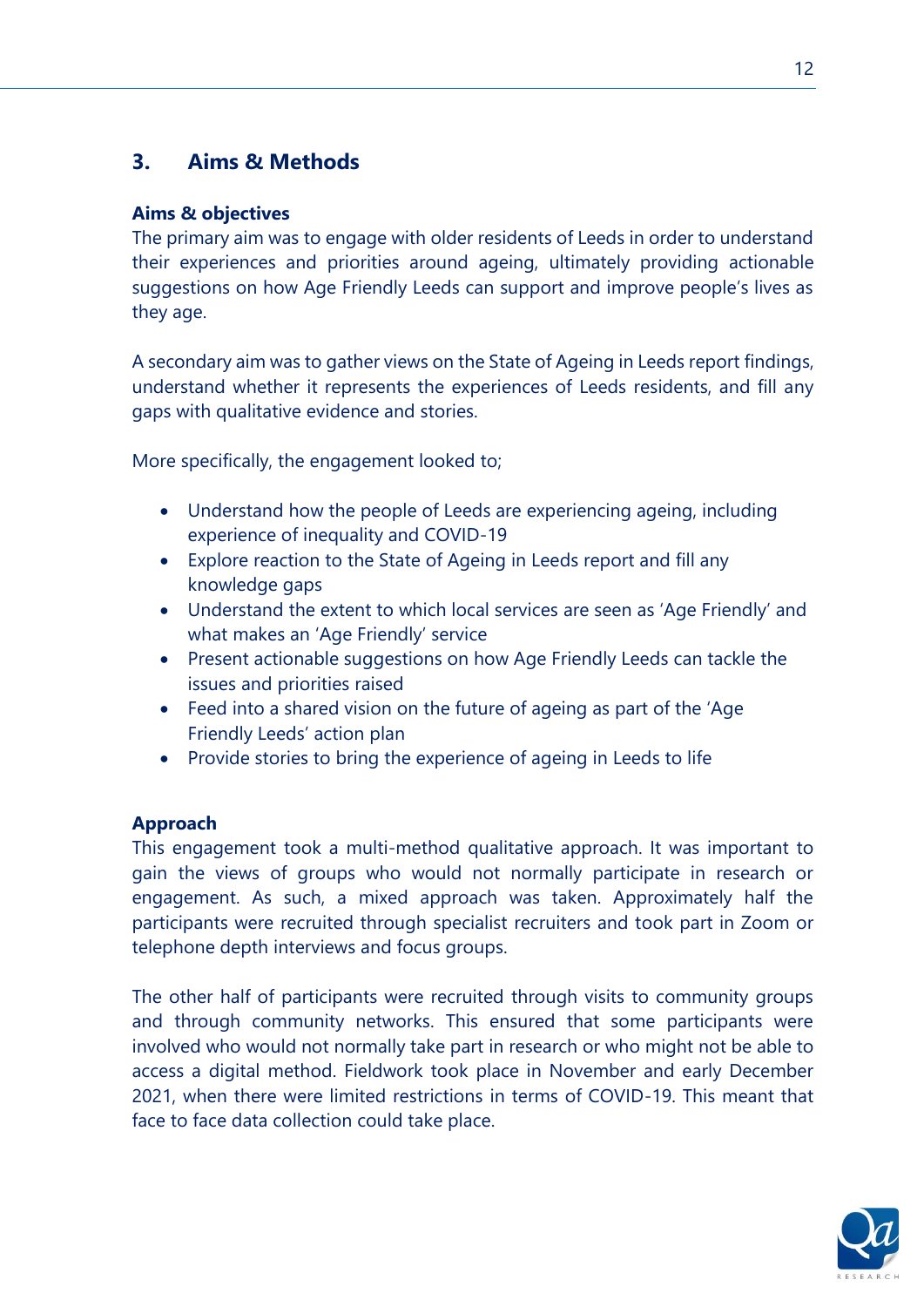#### **Sample**

The sample consisted of a broad mix of 44 Leeds residents aged between 50 and 102. The online/telephone part of the engagement focused on recruiting those aged 50-70 years old. This was because the community groups were more likely to include participants aged over 70.

For the Zoom and telephone interviews, where there was more control over sampling, quotas were placed on age group, working status, ethnic background and postcode to ensure a mix of participants. Less control could be exercised over the sampling of community group participants as this depended on who turned up to the groups, but participant demographics were monitored.

Due to the qualitative nature of this work, and the sample not being representative of the wider population, caution should be taken in generalising the findings. Details of the sample are shown below.

| <b>Table 1. Sample Profile</b> |    |      |  |  |
|--------------------------------|----|------|--|--|
| Age                            |    |      |  |  |
| $50 - 54$                      | 5  | 11%  |  |  |
| $55 - 59$                      | 6  | 14%  |  |  |
| $60 - 64$                      | 5  | 11%  |  |  |
| 65-70                          | 10 | 23%  |  |  |
| $71+$                          | 18 | 41%  |  |  |
|                                |    |      |  |  |
| <b>Gender</b>                  |    |      |  |  |
| Female                         | 30 | 68%  |  |  |
| Male                           | 14 | 32%  |  |  |
|                                |    |      |  |  |
| <b>Ethnicity</b>               |    |      |  |  |
| White                          | 39 | 89%  |  |  |
| <b>Mixed</b>                   | 0  | 0%   |  |  |
| Asian or Asian British         | 1  | 2%   |  |  |
| <b>Black or Black British</b>  | 4  | 9%   |  |  |
| <b>Total</b>                   | 44 | 100% |  |  |

#### **Zoom and telephone interviews**

20 participants were engaged through focus groups and in-depth interviews, which took place via Microsoft Zoom or on the telephone. Each 90-minute focus group or 60-minute interview followed a semi-structured discussion guide and was recorded with permission. Participants were offered a cash incentive as a thank you for their time.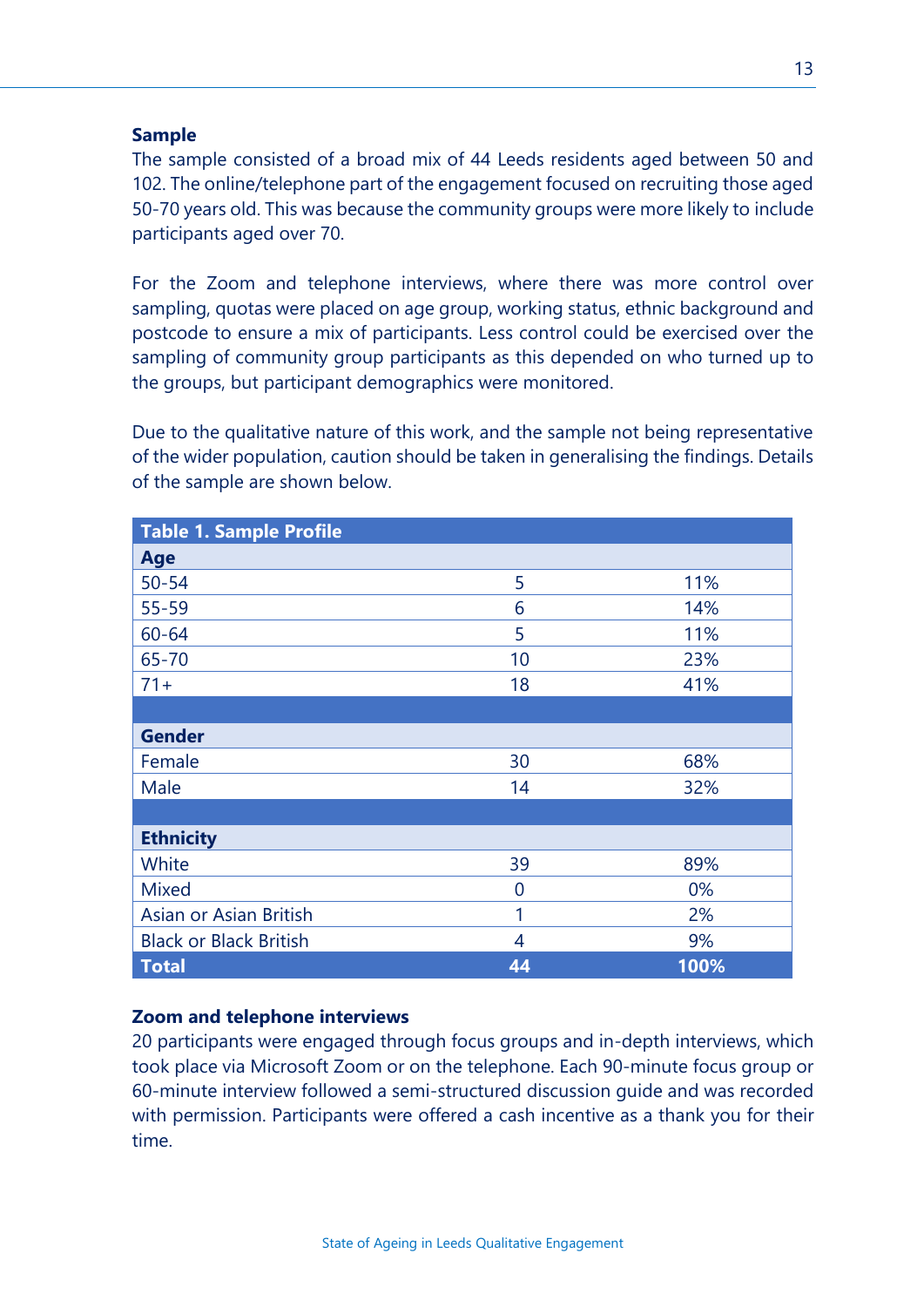#### **Community groups**

A further 24 participants were engaged through visits to existing community groups and networks around Leeds. These were a mixture of one-to-one and small group discussions, sometimes recorded with permission and through written field notes. Every participant filled in a consent form which collected demographic information. Group visits included;

- 1x Carers Leeds support group meeting
- 1x Crossgates Good Neighbours Scheme coffee morning
- 1x St Martin's Practice coffee morning
- 1x online meeting of Age Friendly Ambassadors

#### **Analysis**

All interviews, focus groups and sessions were transcribed and field notes written up, and the interviewers took part in a comprehensive analysis session where each topic was discussed in detail and cross-cutting themes identified.

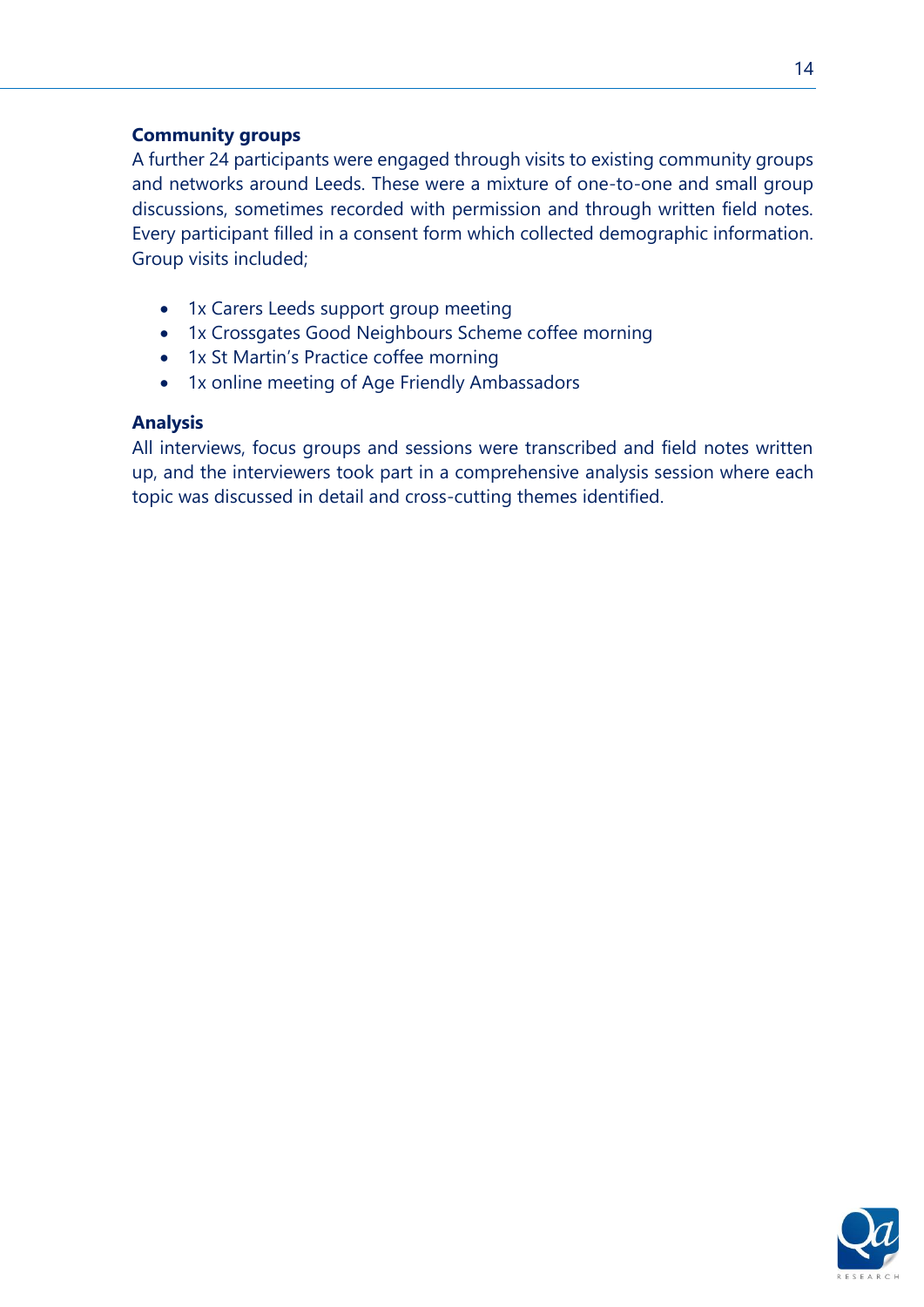#### **4. Key findings**

#### **4.1 Housing**

Housing was an important and emotive topic amongst older people in Leeds. The sample included people in different types of housing situation including privately owned, privately rented and social rented including Council tenants, as well as many with experience of older relatives living with them, or in specialist housing with support.

Throughout the engagement, finances featured heavily as a key concern relating to housing regardless of tenure. Whether housing was owned or rented, older people questioned if they would have enough money to stay in a safe and comfortable home until they die, and would there be anything left for family? As will be explored further, this could be a barrier to accessing age friendly housing at the right time.

Age bracket was another clear factor in residents' views towards housing; those in their 50s and 60s were far less likely to consider their own housing situation, instead they drew on the experiences of older relatives.

The 2019-2022 'Age Friendly Leeds' action plan covered four areas, based on the Council's Housing Strategy, which still stand as important to older people, with some additions. This chapter explains the priorities and experiences of older people in relation to:

- Living independently
- Specialist housing with support
- New housing developments
- Information and advice
- Barriers to planning ahead

#### **Living independently**

It was clear from conversations that the majority of older people would prefer to stay in their own home as far as is possible and safe. Some felt very strongly about this, due to emotional attachment to their house, close local communities and some unwillingness to uproot their lives. Certainly it remains very important to the people of Leeds to be supported to stay in their homes and live independently.

Navigating steps and stairs was seen as the primary barrier to living independently at home, limited by mobility or health problems that may develop in older age. There were a number of ways participants planned to overcome this barrier and remain living independently.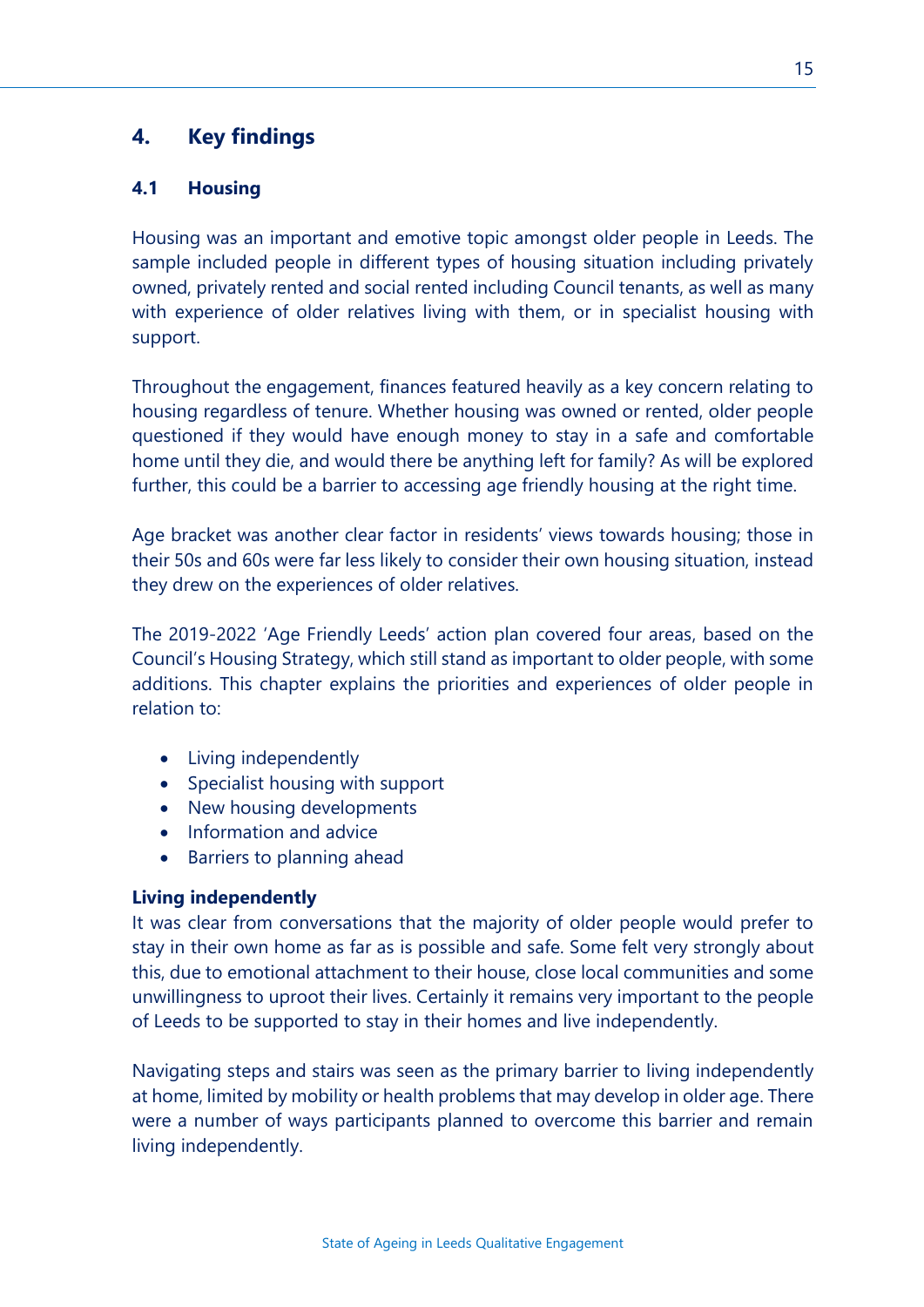1. **Make adaptations** – there were mixed views on whether people were open to adapting their home. Some were accepting and willing to do anything to stay in their home, others were embarrassed and reluctant to install accessibility aids, thinking it would make them appear older or more disabled than they felt. Also, some houses were unsuitable to make adaptations to. Many had already made some adaptations, or organised them for an older parent, which were a mixture of privately funded and through the Council. Popular adaptations included ramps/level access, downstairs bath/wet rooms, grab rails by doors and in shower, and a stairlift.

*"My wife would lean towards moving [rather than adapt home] because she won't want, she'd look at it on face value and think it's making her look more disabled than what she is"* Male, 60-64

*"We've no intention of ever moving. We have a downstairs bathroom. And that's what we're banking on when we're older, that we could move downstairs if we needed to"* Female, 50-54

2. **Downsize into age friendly housing** – downsizing (or rightsizing), usually into a bungalow, was on a lot of participants' minds and seen as the first step into making home age friendly. However it was seen as an emotional and physical upheaval and there was a tension between doing it 'while they can' and putting off because there's no pressing need. Older people in all types of housing tenure both talked about the lack of available and affordable homes to downsize into, especially in their immediate area. The fear of having to leave a close-knit community and go somewhere more affordable puts people off accessing more age friendly accommodation.

*"We're in a four bed detached house. Next year, we were hoping we will be moving into a bungalow. That's my plan, because my husband and I don't use upstairs at all"* Female, 65-70

*"I raised my children in this house, I don't want to leave just yet"*  Female, 71+

3. **Family and in-home carers** – family care featured strongly in enabling independent living, be that partners, parents, neighbours, children and grandchildren who lived locally. Most participants were cared for by family or provided care in some way, often alongside work or young children. Many relayed experiences of reaching a 'tipping point' where family and neighbours

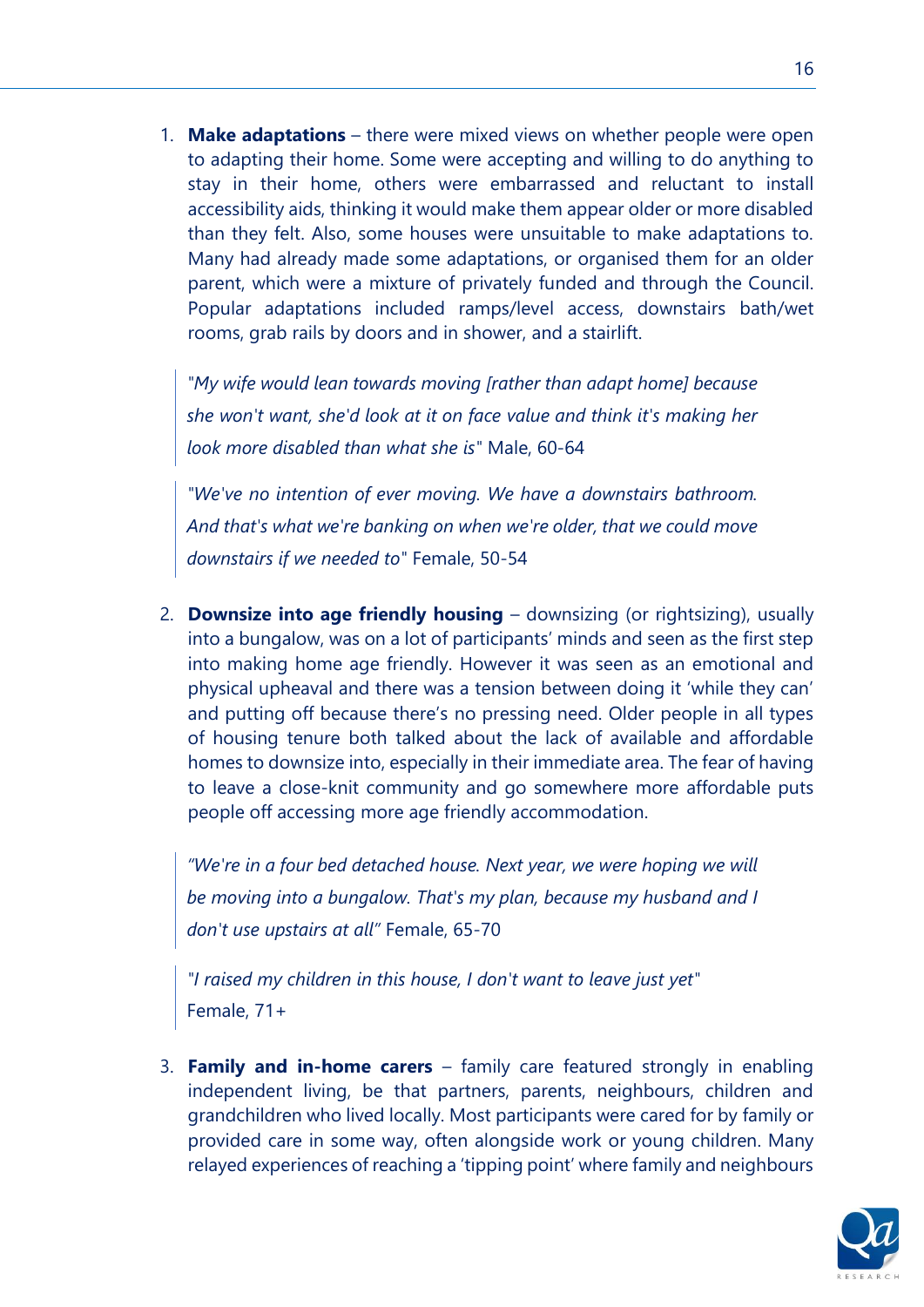could no longer provide adequate care, at this point home carers were sometimes brought in to facilitate independent living, if this was affordable. Although more comprehensively covered by the Better Lives Strategy which covers adults with care and support needs, ageing and social care are inextricably linked and this came up prominently within the housing domain, so it may be appropriate to reference this within the Age Friendly action plan.

*"We do the best that we can with what [Dad]'s got available and the adaptations that have been made… we're probably going to have a look and see if we can get some caring support as well"* Female, 60-64

4. **Strength, activity, and maintain good health** – there was a minority of participants who either refused to admit they might one day struggle to manage, or others who felt their circumstances afforded them no choice but to manage. An example of the latter was a person who was privately renting and unable to afford a level-access property, with no family nearby and whose finances after a divorce left them without spare income for domiciliary care. For these few, they felt their only option would be to maintain good strength and mobility for as long as possible.

*"I'm kind of gambling on being well, being active and fit, and continue to look after myself and get up and down stairs because nobody's going to travel all the way over here to see me"* Male, 50-54

#### **Specialist housing with support**

Awareness of the types of specialist housing and the process of accessing them was dependent on personal experience. Friends, neighbours or parents recently entering residential care of some sort sometimes prompted their own consideration, but most were not seriously thinking about themselves yet.

Participants shared highly mixed experiences of selecting and choosing specialist housing, usually for parents or friends. Many who were funded through Council or social services were impressed and thankful for the help navigating the system and weighing up options. However those who self-funded felt left alone and found the process confusing, upsetting and difficult to navigate, and felt they would benefit from impartial guidance on options and finances.

*"Both my mother-in-law and my dad, they were self-funding… They weren't getting funded by the council because they had their own homes, we got absolutely no help whatsoever"* Female, 55-59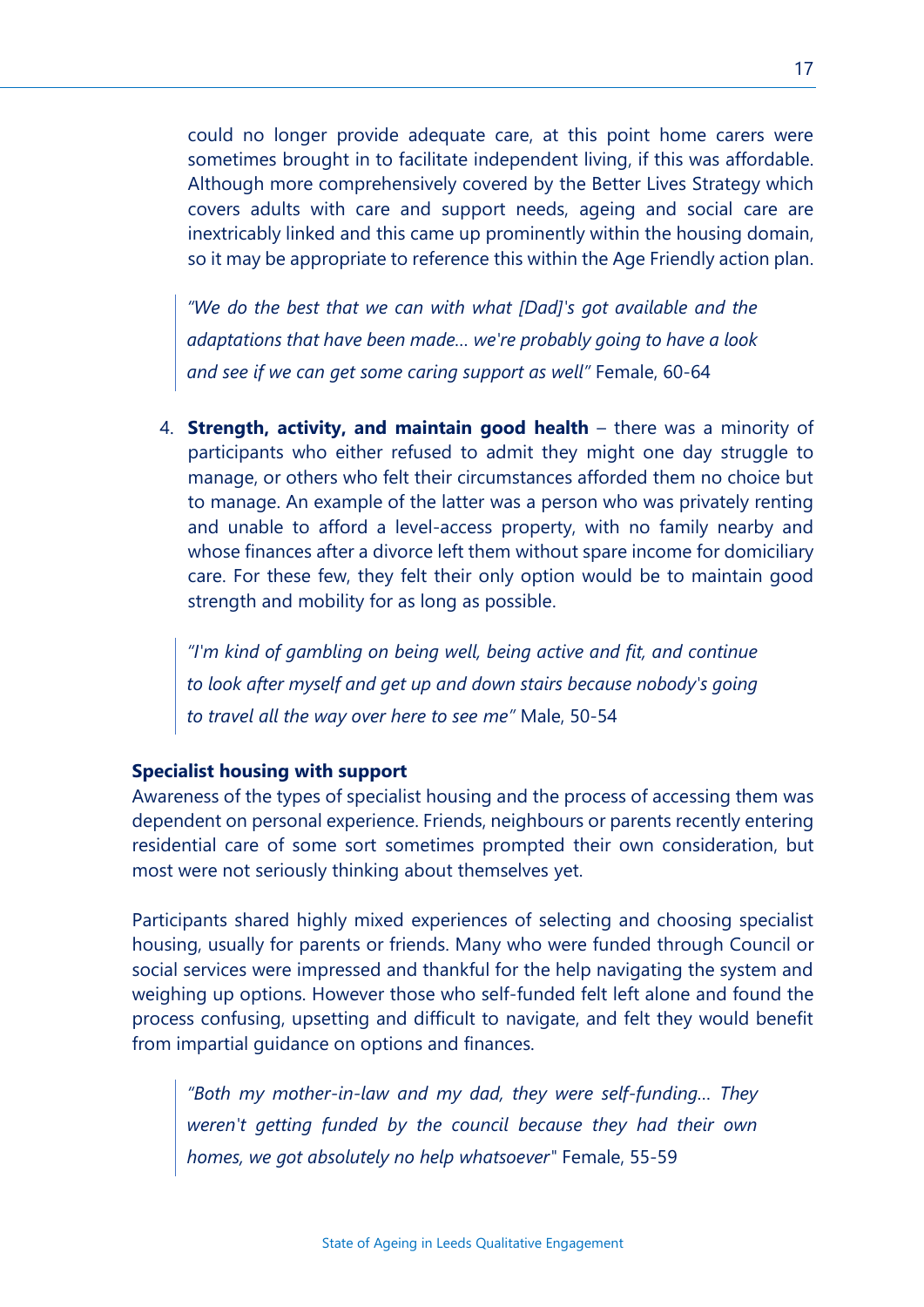*"It wasn't as hard because we had the other services in, when my dad got to that natural progression, then the social services just advised what was available, what to do...we got help booklets, they spoke to us all about dementia and the homes that would care for our dad. So we got total support"* Female, 55-59

The general perception of specialist housing was of 'care homes' as a homogenous block and that supported housing was a 'last resort' rather than a positive, proactive decision. There were a great many concerns expressed when considering moving into specialist housing which would need to be overcome before older people see specialist housing as a positive decision, including;

- fear of losing independence
- fear of leaving neighbourhood and community
- fear of specialist homes being 'depressing'
- fear of symbolising end of life
- fear of being seen as 'old'
- fear of running out of money or spending children's inheritance

*"I think financial worries come very high on the agenda because living in sort of homes and being looked after is hugely expensive. That's a concern, but also, I think it's independence, having their independence sort of almost forcibly taken away"* Female, 60-64

However, some were considering entering 'assisted living' or 'supported housing' communities, with some positive stories told by those with experience. Despite this, very little was known about these communities and what they are actually like, how affordable they are, who they are suitable for and the different names or terminology. This suggests the reality of benefits, experiences and finances need demystifying for assisted living to be seen as a real option.

*"It was a nice community when he went out of this room with other people that have very similar issues... So he made friends"* Female, 55-59

#### **New housing**

Few felt that new housing developments in Leeds are being built with older people in mind, rather most are observing mainly larger houses that they expect can fetch greater profits. Some noted that residential care homes were sometimes built on

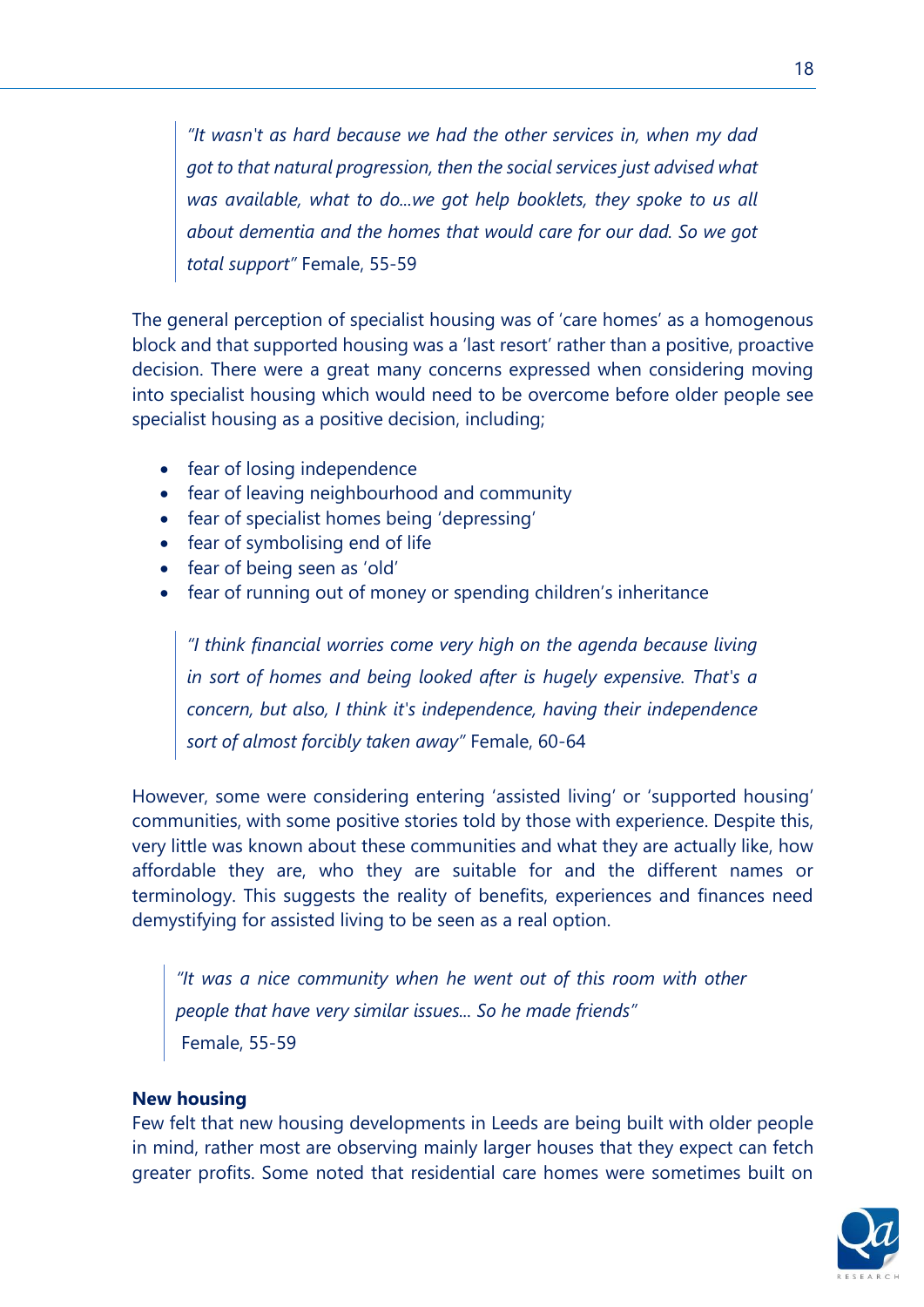new plots, but that few bungalows or 'age friendly' individual homes were available. Even then, most perceived these would be out of their price range.

Certainly, it was important to older people that this was rectified and more age friendly properties were built, in particular when considering that many of their own homes were not age friendly.

*"I think it's the design of properties to start with… I think if they were redesigned, people could stay in them longer. And they wouldn't be such a problem"* Female, 60-64

So what makes an 'age friendly' new home? Level access from the outside was vitally important, and bungalows were also highly requested, not least due to general reluctance to use stairlifts. It may not be possible to build as many bungalows as people request, but some felt that new homes could at least be built with a layout in mind for older people and potential adaptations that need making. The following features of age friendly housing were suggested:

- Level access or ramps
- Single level living
- Accessible or downstairs bathrooms
- Wider door frames
- Consideration to layout
- Space and strong enough walls to install mobility aids such as grab rails
- Energy efficient and warm
- Age-inclusive products such as doors and taps

Not only should the features of housing be age friendly, but the connections and communities of new build estates need consideration. People felt there is no point having an accessible bungalow in the middle of an estate without access to any transport, amenities or community venues. Parking and good public transport links, as well as shops and healthcare services were very important.

*"I live in a bungalow, and I have a wet room. I'm very fortunate about that. But the bus service is atrocious"* Female, 71+

*"You don't want to be isolated in a house. Not everybody's ill, you know, you need to have facilities, nearby cafes, you can get to a shop, a post office, where people can retain their, you know, their independence"*  Female, 55-59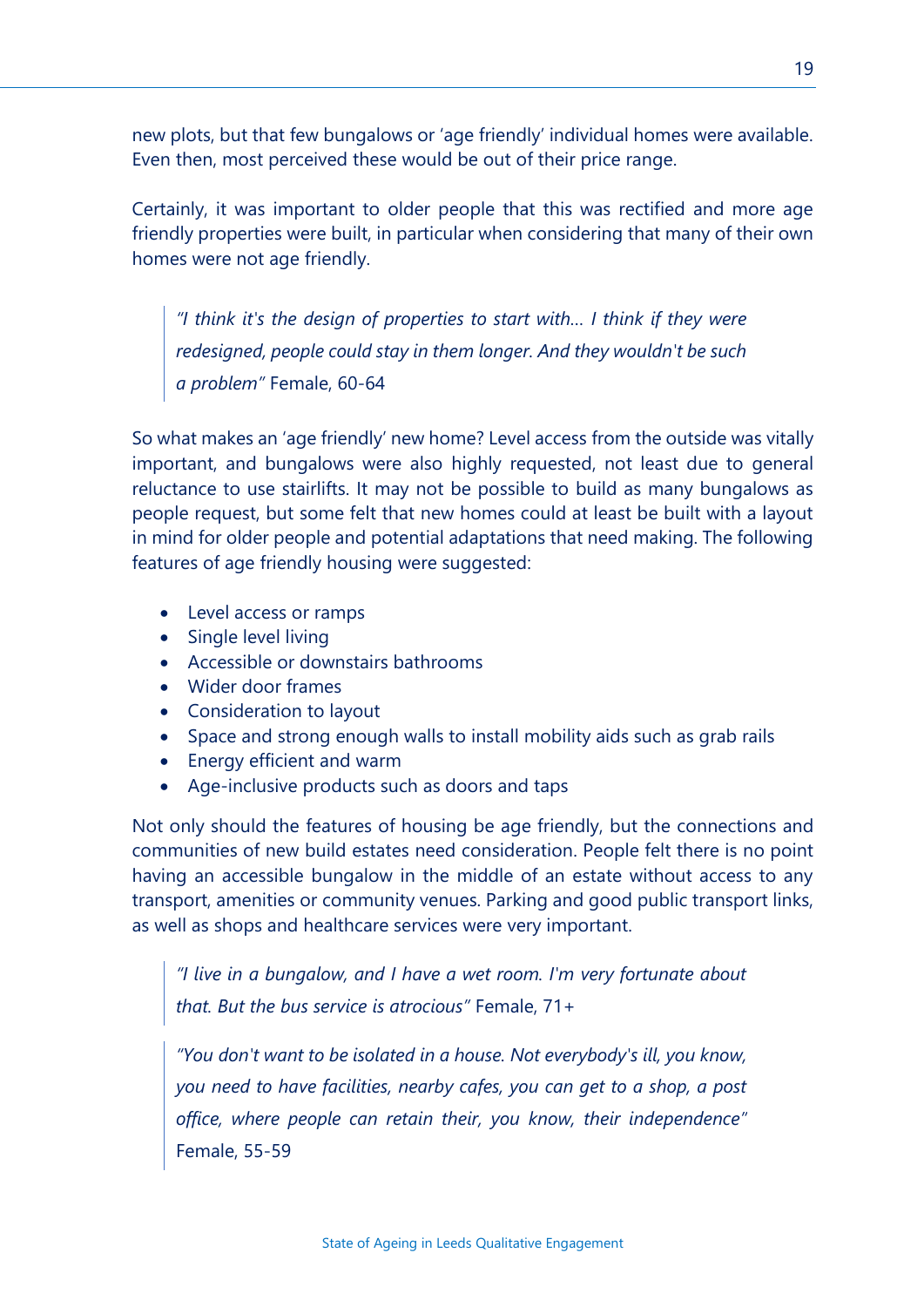In addition, some felt that new homes should also consider older people's financial situations. Not only be affordable to buy or rent, but affordable to keep warm on a fixed income which would also keep them environmentally friendly.

*"My biggest concern this winter is fuel poverty. And so I think any homes that are built in the future should be carbon free. There zero carbon and be as cheap as possible to live in."* Male, 71+

#### **Information and advice**

The first port of call for most in terms of information and advice was immediate family, usually either partner or children. Participants shared stories from both sides, those who relied on children for advice and those who supported parents in their decisions. Some have been a source of advice or advocate for neighbours or friends as well, or would ask friends or neighbours for recommendations on tradespeople or specialist housing.

This highlights the reliance on informal support networks when making big decisions about topics like housing, which not everybody has available to them. It also demonstrates the influence family members have over relatives, with some older people feeling the decision had been taken out of their hands. It is therefore important to support older people to make informed and positive decisions about their housing.

*"When I can't manage, I don't want to be in a home but like a sheltered flat, but my other son said 'Oh, you don't want to do that because when it comes to selling it you can't sell them, it's terrible'"* Female, 71+

Those who had ongoing relationships with Council or other local services were most likely to draw on these existing contacts. This might be housing, social services, health visitors, carers and nursing staff, the important thing was it was a trusted point of contact who could either help or refer to the right service.

*"I think most people would probably go to the City Council, just as a first port of call so that they can direct you, if they can't help"* Female, 55-59

For those without a point of contact, few would think to contact the Council for advice. This feeds into the previous point on specialist housing, where information and advice wasn't seen as equally accessible to state-funded vs self-funded, but in future should be a resource for all regardless of income and situation.

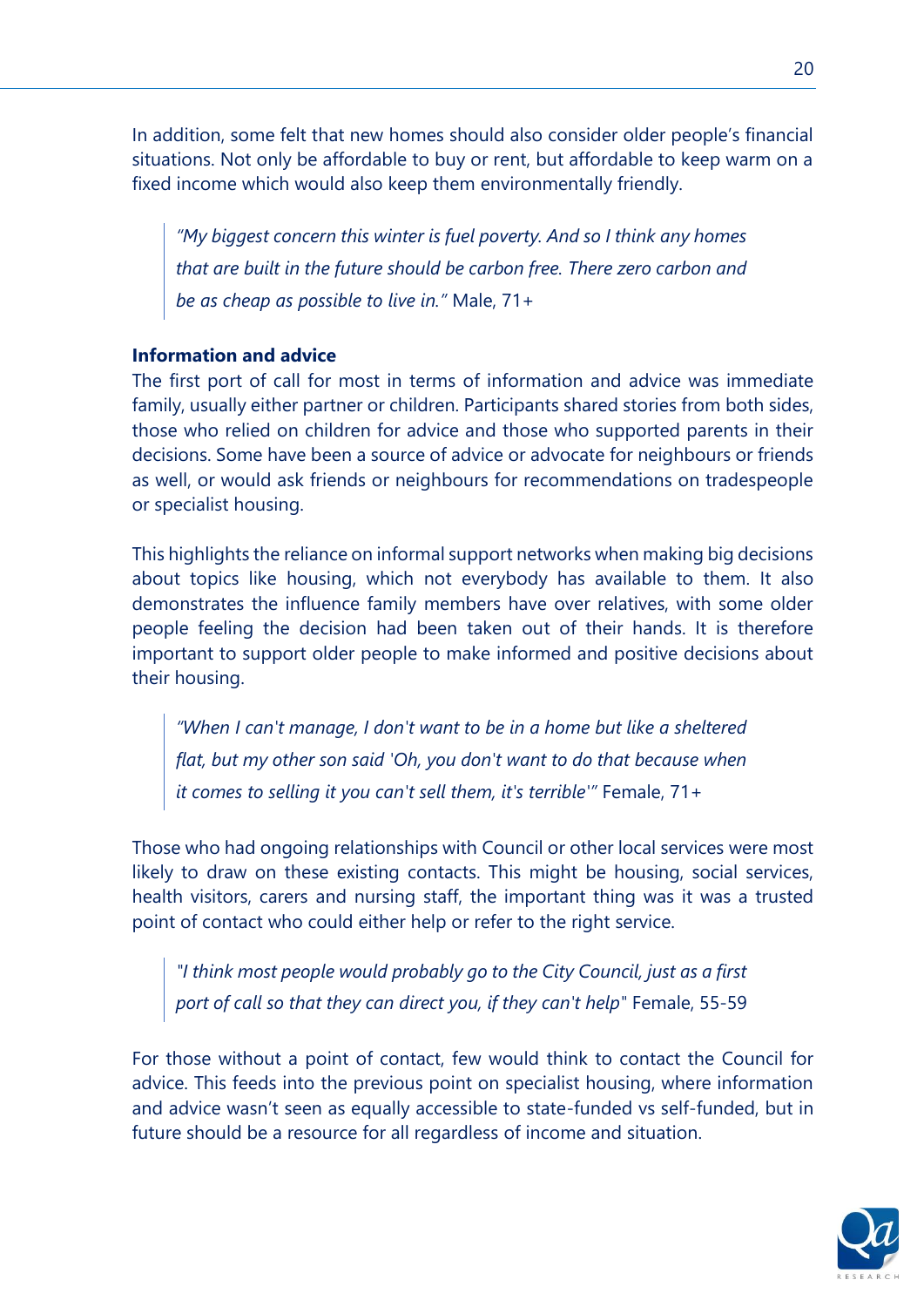*"Can you ask the Council to come in and have a look at it and make it suitable for you to live in it, if it's your own home?"* Female, 55-59

*"Somebody who's bought their house may not think the Council's their first port of call. So I think in doing this report, they need to review, where do they have their information, so it's accessible to everybody across the board. And that's when people will feel that they're being treated equal, whether you have money, or you don't"* Female, 55-59

Most participants in their 50s and 60s had little experience accessing advice for themselves, but had done so for parents. Their first ports of call were search engines, online reviews and recommendations from friends. Other sources of advice were Care and Repair, who were highly praised across the board as sorting out home modifications. Private companies or charities were also suggested such as Citizens Advice, Age UK, Help the Aged or the Centre for Ageing Better who might advise on finances, as well as estate agents, tradespeople or care companies for housing.

#### **Barriers to planning ahead**

Most participants acknowledged that their own housing situation couldn't be described as 'age friendly'. However, there were varied perspectives on how far people planned ahead and made pre-emptive changes to their housing situation. Very few had actually made a pre-emptive move, and many were reluctant to consider this as their near-future reality. This was not necessarily determined by age, but more current health and mobility, family experience as well as mindset towards ageing.

Once prompted by the discussion, a substantial number thought they would like to move into more suitable accommodation before they, or their partner, were unable to manage. The difficulty being, the enormity of the task of downsizing into independent or supported accommodation combined with the relative lack of availability and perceived high cost makes this a very easy thing to put off.

*"My wife wants us to look at getting a bungalow because she's looking at the point of having to go upstairs and downstairs, will that become a problem? It's not a problem now, but it could be. The only problem is I'm not seeing that many bungalows available compared to other types of building"* Male, 65-70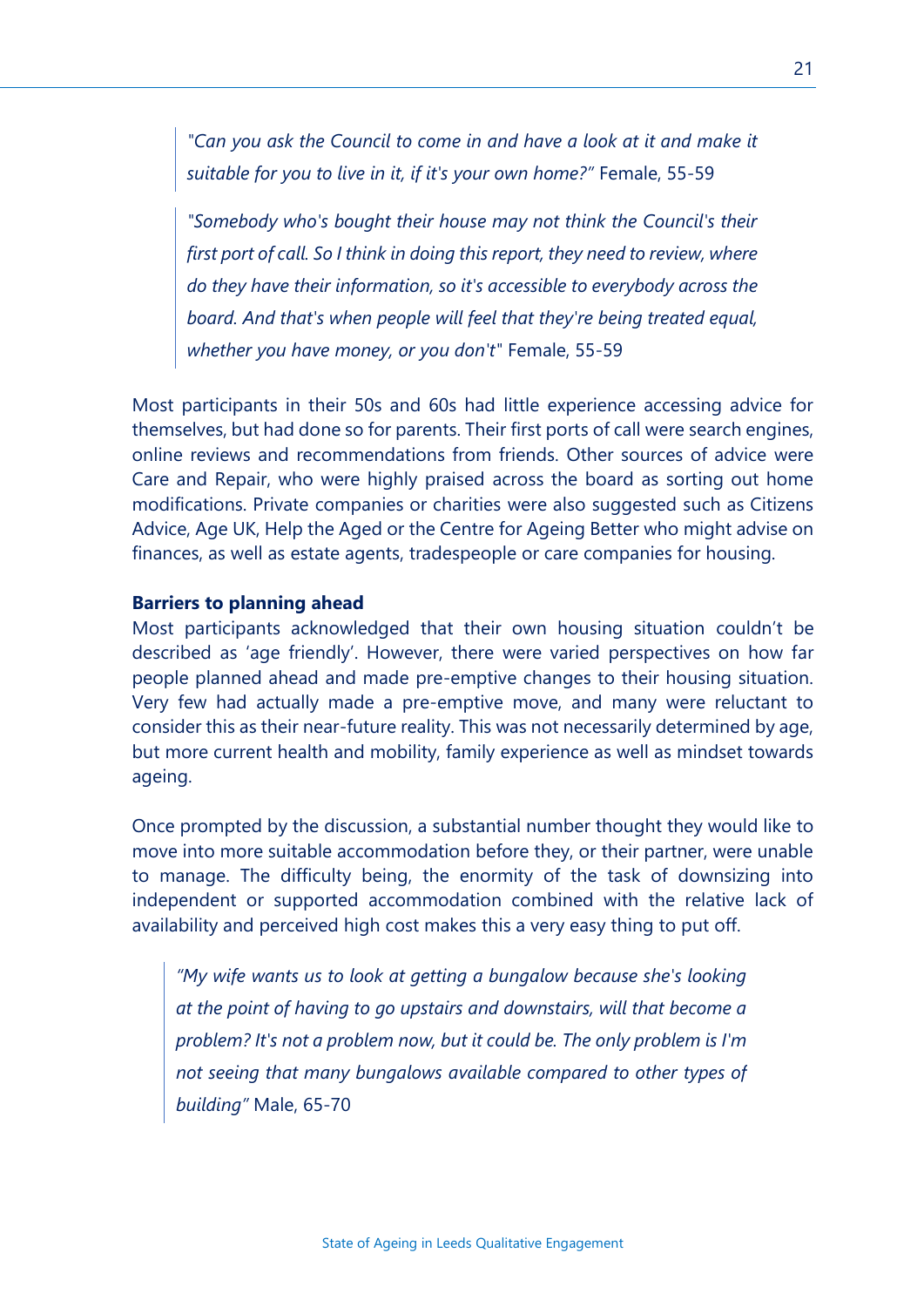*"I think that it's put off, isn't it? It's always put off. So maybe we need to bring it back into the fore, you know, right from the beginning, really, you might kind of not be in this house forever. That there's various stages. The whole thing about getting old and what happens to you is really quite taboo"* Female, 60-64

For many of the mid-life cohort (50s and 60s), this was back of mind as they didn't consider this a pressing need for themselves. Few considered themselves 'old' and so the thought that they might not be able to get about their own home was rarely considered. However, seeing parents face difficulties with their housing was enough to prompt a move for some. For those in their 70s and 80s, the size of the task often seemed off-putting and many were inclined to 'hang on' until they had no other choice.

*"We both, I think, still feel that we're fairly young. So at the moment, no, we've not thought that far ahead. The house is suitable for us at the moment"* Male, 60-64

*"To get help for him (father-in-law), has been one struggle after another. I mean, for me, I see what I could be like. That's the problem. So we are moving and we're downsizing. We live in a three bed. And now we're going to be downsizing to a bungalow"* Female, 55-59

*"It never occurred to me that I would suddenly be in that position where I could hardly get up and down the stairs in my house"* Female, 71+

Finances were another key barrier, whether this was the inflated price of bungalows or age friendly housing in people's existing communities, or the high ongoing costs of supported housing. Many expressed fears they would run out of money in older age, that they might need care or support which would burn through their property and savings. As a result, any potentially costly decisions were put off as long as possible, often with people staying in unsuitable housing longer than they should.

*"[Discussing cost of residential care and worry about using savings] I'd rather find a way to struggle on my own than to go into a home and get the care I need"* Male, 50-54

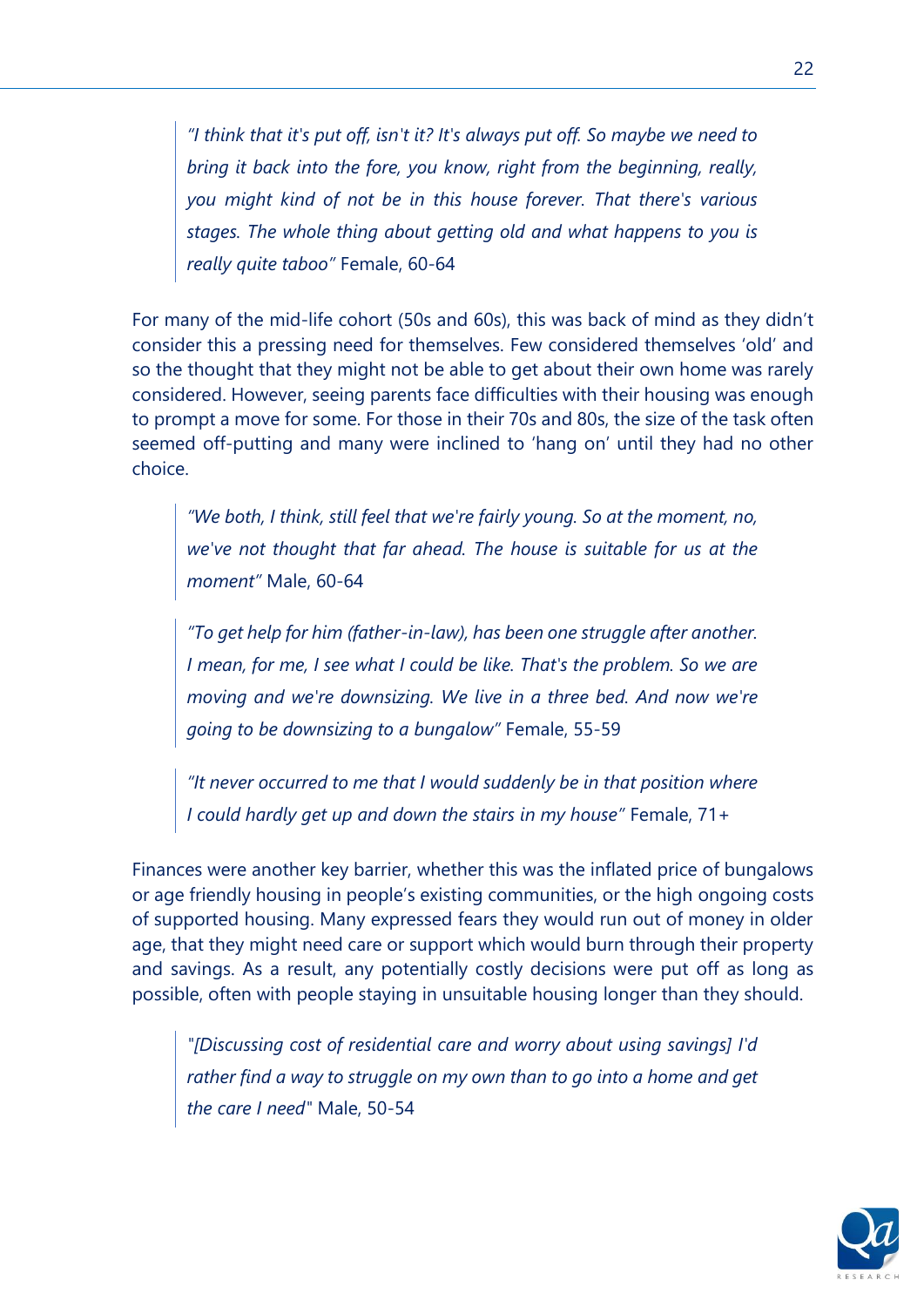The example box below summarises the barriers preventing access to age friendly housing in three different situations:

#### **Example box #1**

 **Topic: Barriers to accessing age friendly housing**

#### **Housing situation 1: Don't want to leave or change home**

- Current housing is not suitable to situation e.g. mobility, balance, eyesight
- Strong emotional attachment to existing home
- Want to stay in it as long as possible, many wish to die in own home
- Manage on own with help of family, neighbours, sometimes carers
- Some have a sense of pride and don't feel 'old', unwilling to signal old age by using mobility aids, modifications, carers
- Modifications only installed following an incident or illness

*How to help: tackle stigma of age friendly housing and adaptations How to help: provide info, advice and encouragement on how to adapt home* 

#### **Housing situation 2: Looking to downsize but struggling to make the move**

- Aware that current house is not future proof some already struggling others foresee in near future
- Stairs main barrier to independent living, level living required and some already not using upstairs of house
- Low availability and affordability of bungalows buy, private or social rented
- Don't want to leave current community but may be priced out
- Emotionally and physically draining process easy to put off

*How to help: ensure adequate age friendly housing is being built to improve availability of affordable bungalows and level-access housing How to help: encourage and provide guidance on pre-emptive 'rightsizing'*

#### **Housing situation 3: Considering specialist housing with support but unsure**

- Currently finding independent living challenging, both physically and sometimes lonely after bereavement
- Choices of different types, terminology and levels of care overwhelming self-funders unsure where to start and often rely on children to help
- Concern about finances seen as expensive, fear they will run out of money
- Sometimes relatives apply pressure not to spend whole inheritance on care
- Some stigma and perception of assisted living for 'old people', 'bleak', for 'lonely people', for widowers or single people not couples
- Emotionally and physically draining process easy to put off

*How to help: ease the process by offering impartial advice and help (including on finances) to all looking for specialist housing, INCLUDING self-funders How to help: work to tackle stigma and perceptions of specialist housing with positive stories showing different types and benefits, demystify different types of housing*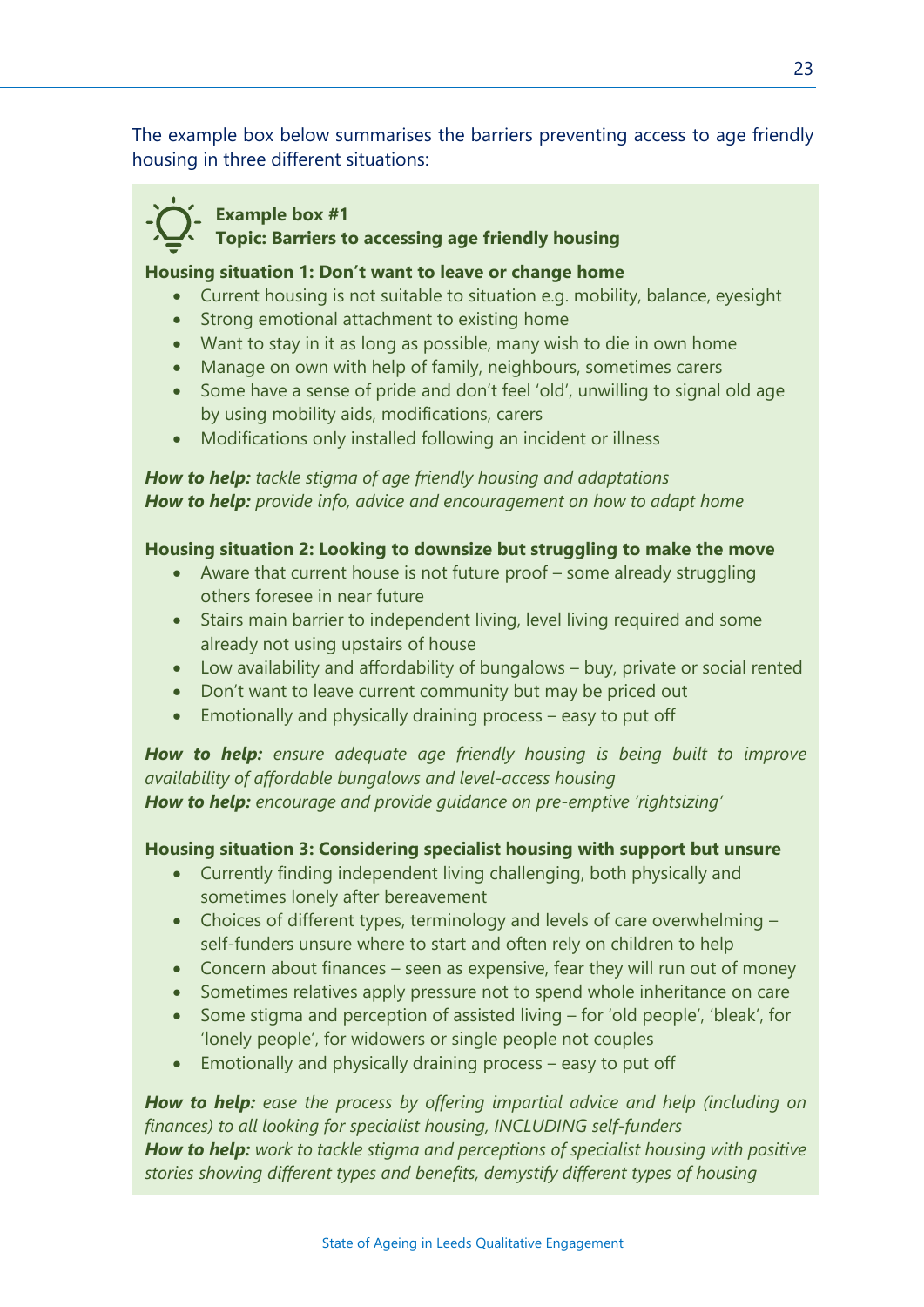#### **Priority box: Housing**

 $\mathbf{I}$ 

Older people in Leeds told us it's important…

- 1. To stay in their own home and live independently as long as possible
- 2. To feel confident and supported about housing options (including finances) when the time comes to leave home
- 3. To have enough affordable age friendly housing available new, old and specialist

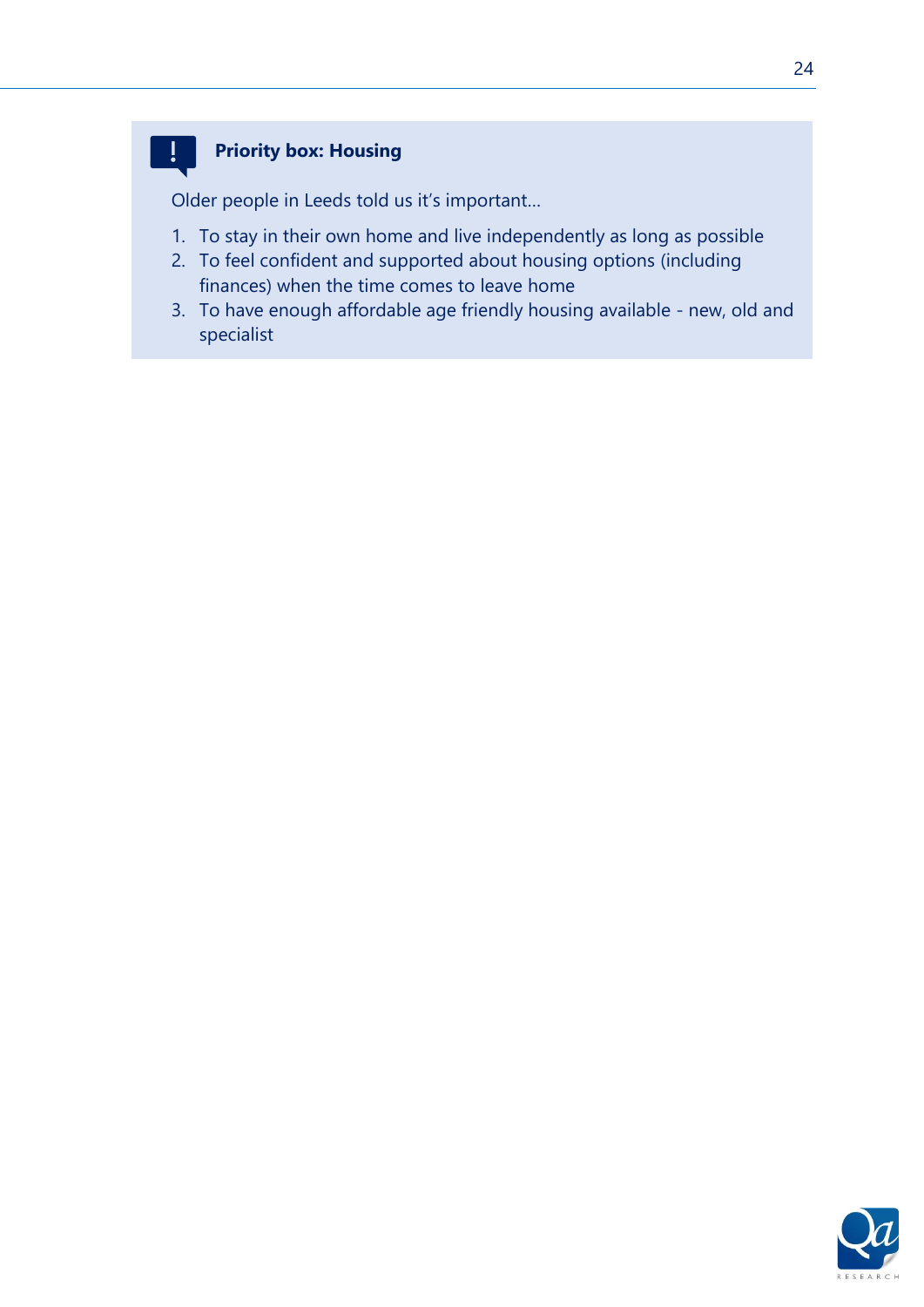#### **4.2 Employment and Learning**

Considering participant age ranged between 50 and 100, employment situations varied greatly, including full-time employment, self-employed, early retirement due to health, semi-retired and caring for family, and retired but volunteering.

Age and employment situation naturally affected older peoples' experiences of work, but also relevant were their health, family and caring responsibilities and their profession or industry.

The 2019-2022 'Age Friendly Leeds' action plan aimed to support active participation in meaningful employment and learning for older people. This chapter explains the priorities and experiences of older people in relation to:

- Experiences within employment
- Reasons for reducing hours or entering retirement
- Barriers to employment
- What makes an 'age friendly' employer?
- Education and training in later life

#### **Experiences within employment**

There were three main reasons cited for why participants continued to work up to and beyond retirement age. Chiefly, many felt they could not afford to retire and would need to work until their pension age, which for many had been pushed back into their late 60s. Secondly, there were many who still very much enjoyed their job, found work fulfilling and wished to continue as long as possible, albeit often reducing hours before state pension age. Finally, linked to this, there were those who might have changed or adapted their employment situation to make it more suited to older age, but continued to do 'something' in order to keep their mind active.

*"I enjoy working it keeps me, it keeps my brain active. It was my plan to retire at 60 but that changed for me because of the pension changes"*  Female, 60-64

*"I might still want to just do a couple of days [beyond state pension age], just to just to keep myself active, like you say, keep the brain moving and body moving"* Male, 55-59

*"I retired from my proper job, but I used to do respite care into my 80s, you know, someone would come to my house and I'd look after them for a bit"* Female, 71+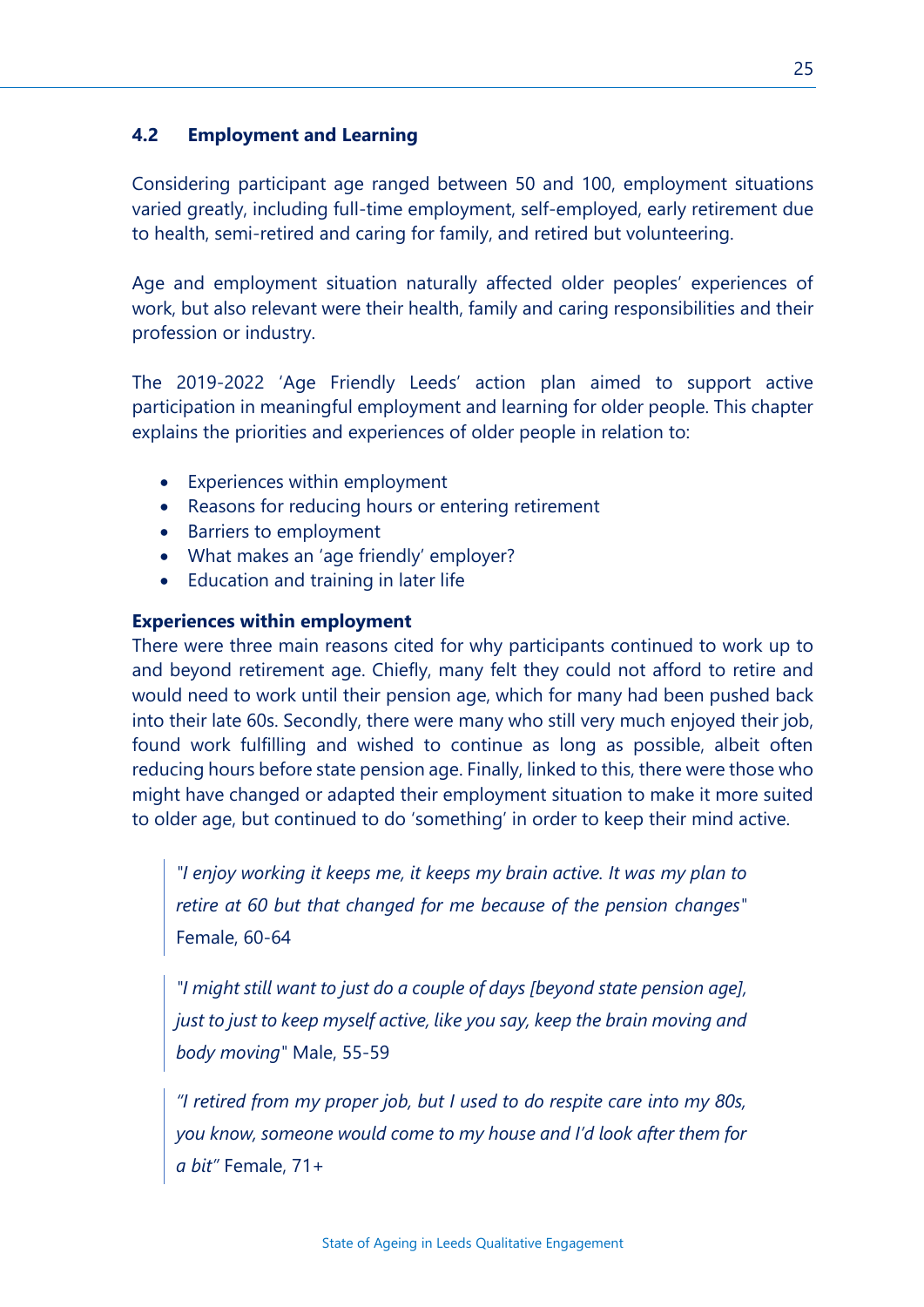Some people shared highly positive experiences of being older in the workplace, that their skills and experience were valued, continued to develop careers into older age and they enjoyed the mental and social stimulation of work. However not all employed older people felt the same, and others in different industries felt their employer or manager didn't value their experience or even saw it as a disadvantage.

*"You come with experience they don't like it, they want the young kid they can tell what to do"* Male, 50-54

*"If you do go as an older person, you go into a new environment. The younger bosses still treat you like you're a young person, or look at you weird because you're older"* Male, 65-70

*"In my profession, I'm held in high esteem because I've got experience. So it depends on what profession you're in"* Female, 50-54

#### **Reasons for reducing hours and retiring**

There were varied reasons why older people decided to retire or reduce work at or before retirement age. These included:

- Unable to work due to health
- Caring for others e.g. partner or grandchildren
- Want to enjoy life and retirement while healthy and mobile
- Manual or travelling jobs no longer suitable
- Prompted by partner retiring
- Voluntary redundancy or early retirement opportunities
- Job or employer not age friendly (in general or during redundancy process)
- Not able or willing to work in person during Covid-19 pandemic
- Covid-19 pandemic prompted reflection on life

*"I do know a lot of people are caring, some friends have children, and then looking after parents as well. So I think it's balancing, you know, the whole spectrum really"* Female, 50-54

*"I kept getting pressure from my wife, she said I hope you're not bringing anything [Covid-19] home to me from work"* Male, 65-70

*"I just thought, I don't know how long I've got left, I just want to finish, I want to make the best out of retirement"* Male, 60-64

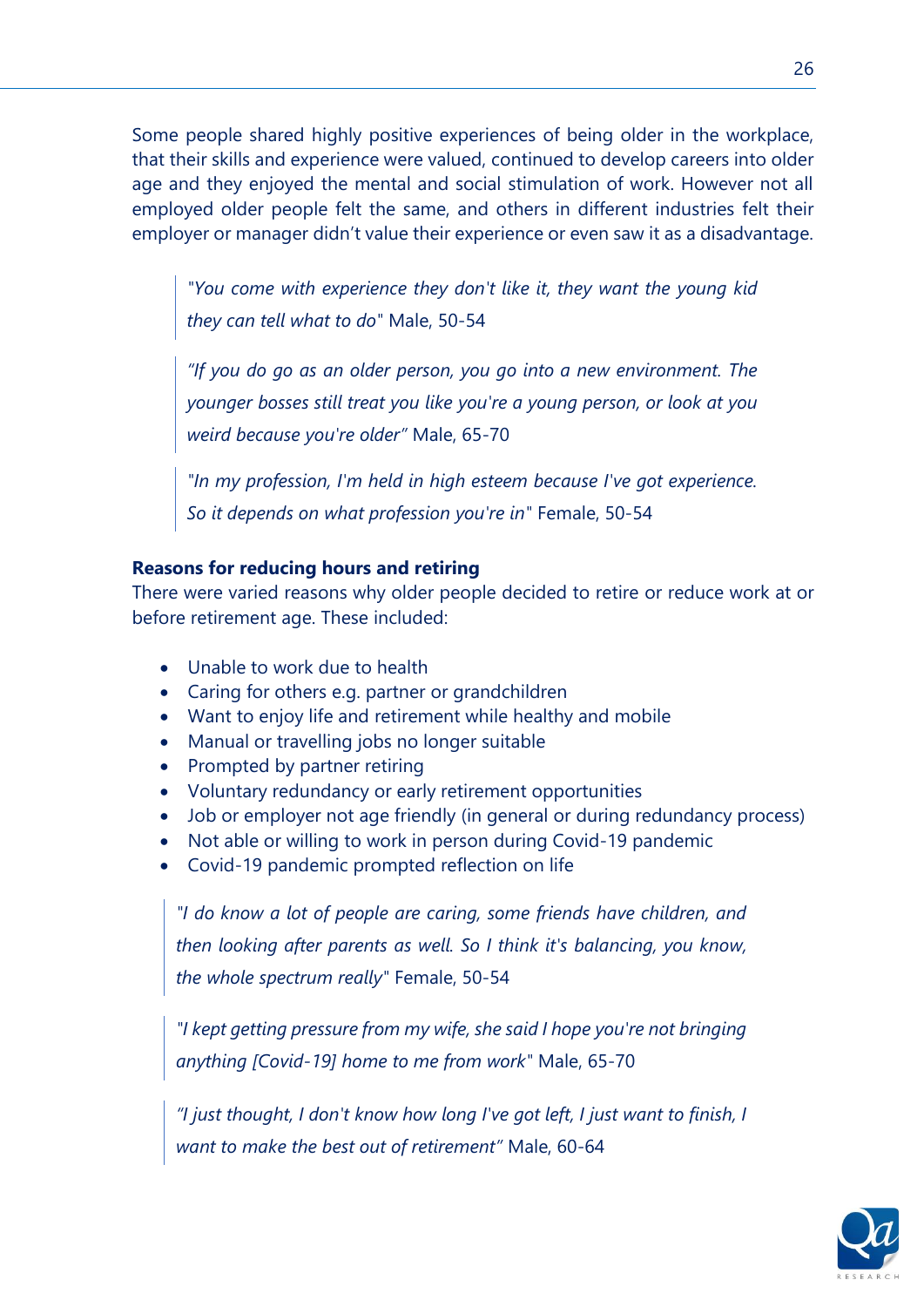*"I had a younger manager. And I've had a lot of life experience. I'm nearly 60. And I think she got frustrated with me because some of the senior officers came to ask me to do work for them... she squeezed me right out and got rid of me, made it impossible to work there"* Female, 55-59

Some worked beyond or close to retirement age, but the opportunity to retire came along and they found it was time and the right decision for them. For others however, the decision was less positive and there was an assumption, an obligation or even an active pressure to take voluntary redundancy when the jobs of younger workers were at risk.

*"There were quite a few young ones. And I thought, well, you know, I'm coming towards the end. I mean, I can't secure them their jobs but I hoped by going I was securing one of the young ones" Female, 65-70*

*"Obviously somebody that's a lot younger, somebody that's 30 odd, is gonna get the job more than me, because I've gone past [retirement age] so I wasn't particularly bothered. As long as I got the redundancy money that I were due"* Male, 65-70

*"As you get older, they are looking to move you out. And especially because you're at such a salary level that they want, they want you to go because they want people at a lower level. They want younger people, they really do. And that's just the way it is in the industry that I worked in, which is pharmaceuticals"* Female, 60-64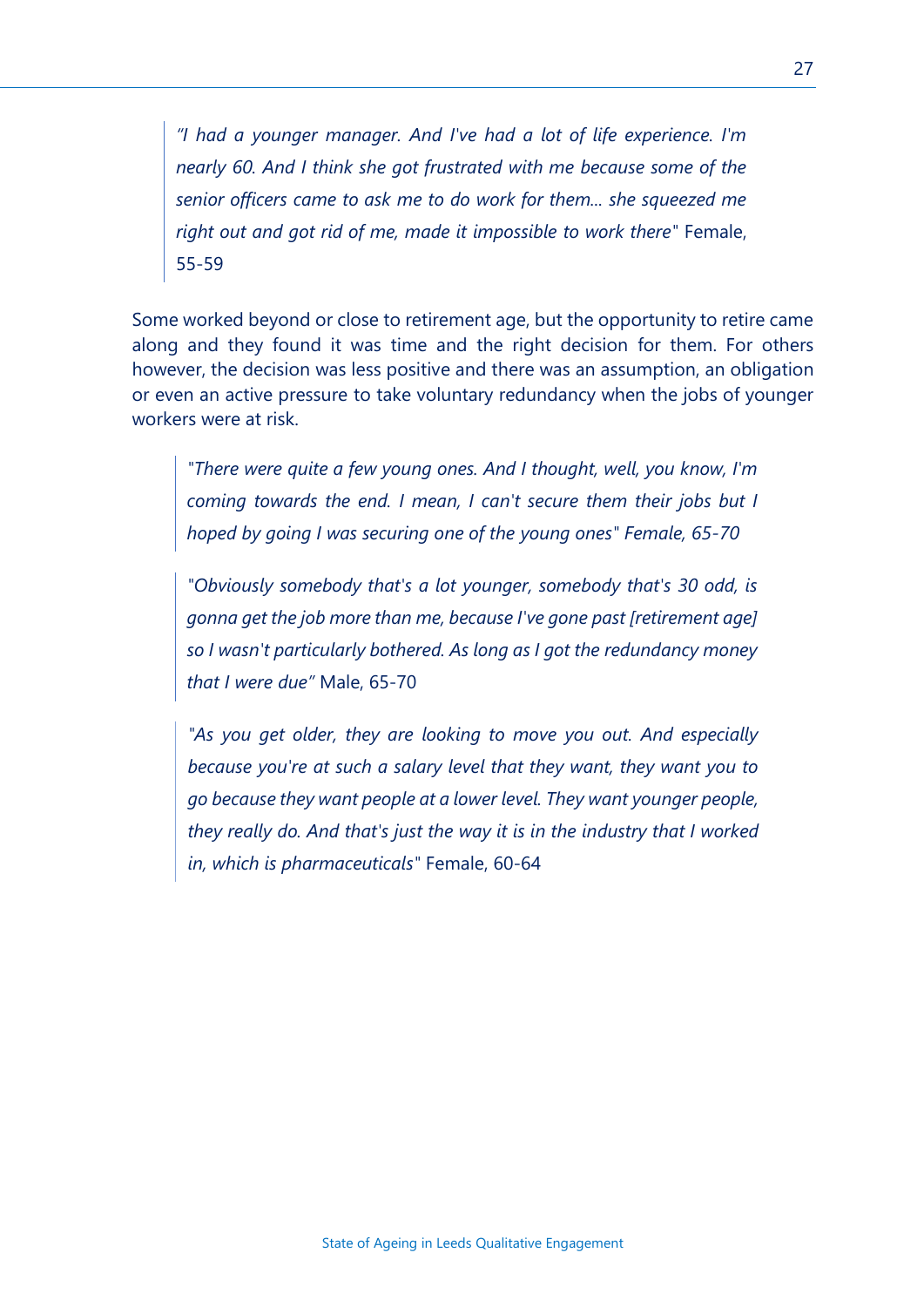Participants shared a number of barriers that prevented fulfilling employment in older age and potential solutions, shown below in the example box.

#### **Example box #2 Topic: Barriers to fulfilling employment in older age**

#### **Barriers**

- Caring for a parent, partner, or actively involved with care of grandchildren
- Lack of adequate flexible working options
- Health problems or disability
- Previous career or line of work no longer an option (e.g. manual labour)
- Employer does not value life experience or skills in older age

#### **Solutions**

- Ensure flexible working options available to older staff (e.g. part time, job share, work from home)
- Employers openly value and promote skills/experience of older workers through organisation ethos, job descriptions, training, policies and practices
- Easy way to identify age friendly employers
- Job boards and resources focused on older people (re-)entering work, either through retraining, starting entry level or continuing career

#### **Age Friendly Employers**

What makes an attractive employer to someone in later life? Most crucially, which came up time and again, is a sense that the life and career experience of an older person is valued, respected and seen as an asset. Too often, this was not felt to be the case, both in the jobs available and the attitude of managers. A few participants mentioned specific employers that recognised and valued the experience of older workers, for example B&Q employing retired building tradespeople.

*"If you go DIY shopping, you'll notice lots of elderly people on store floors … these people can be old tradespeople, and they know exactly what you're talking about ... or if you're looking at the care industry, older people have a completely different understanding. They're able to engage with people in a way that other people aren't able to"*  Male, 50-54/65-70

Many people felt they didn't want to pursue a more senior management position, often due to the hours or stress involved with the role, but that they didn't also wish to plateau and stop developing. An employer who offers development opportunities

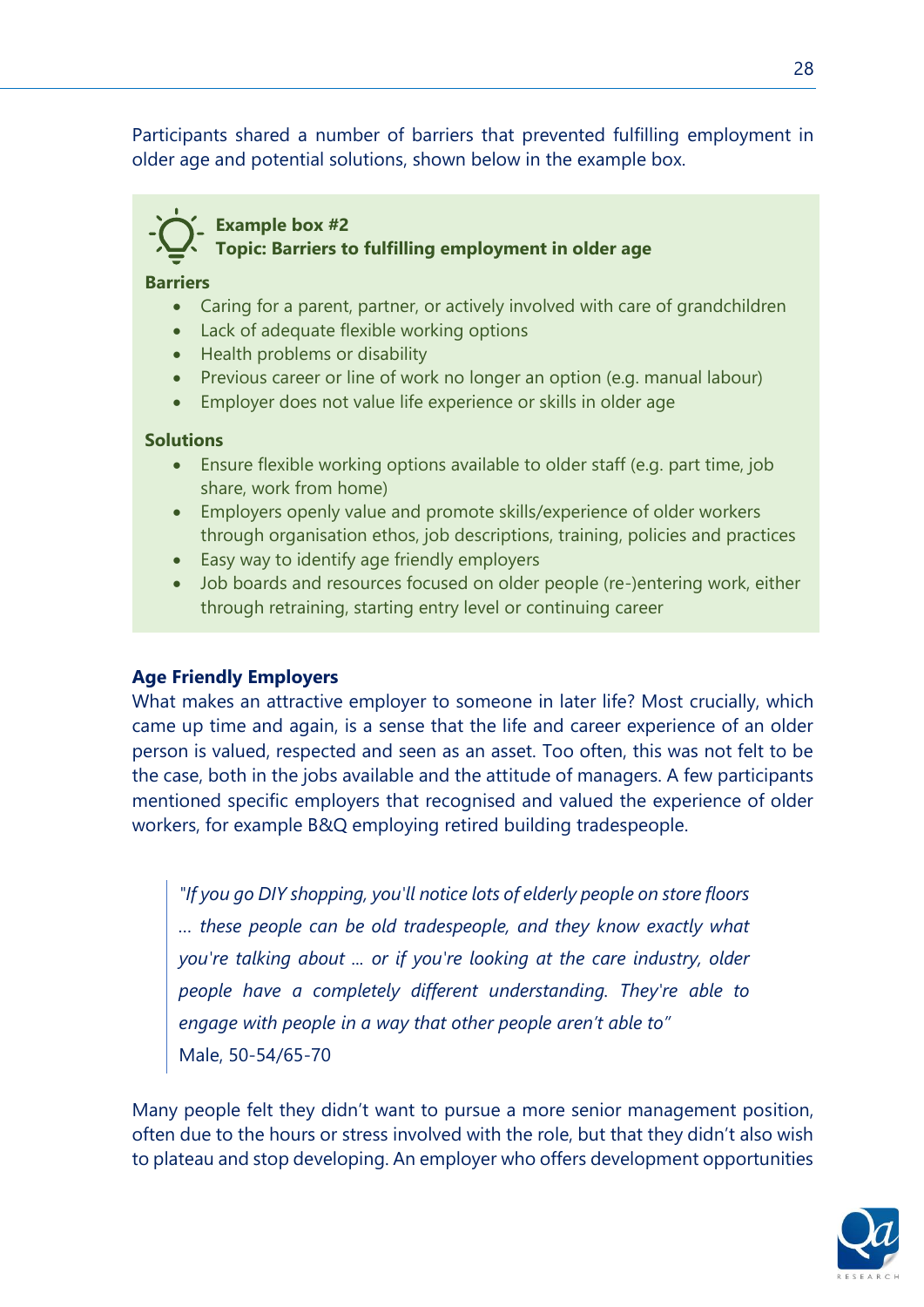into later life would be attractive, some public sector jobs in the NHS and Higher Education were seen as good examples of this.

*"The university were always into training and development. So*  everything was open to you. Whether you wanted to go on it or not, it *was your choice"* Female, 65-70

*"I work for a national organisation. So the budget's obviously there for training" Male, 55-59*

*"I was lucky I was in I was in a company that allowed me to do new training when I was 60... Due to my age, I was very, very fortunate. Someone took a chance on me"* Male, 65-70

Additionally, it was very important that roles offered flexibility to suit different life situations, particularly the ability to reduce hours or work part time as many wish to reduce hours slowly in the run up to retirement. The ability to work from home was also seen as positive.

#### **Education and training in later life**

As was noted in the barriers to employment, it is clearly important that opportunities for retraining, career changes, apprenticeships and education are available to older people who want them. Not only should these opportunities exist, but be easily accessible and widely known about. Barely any participants were aware of existing opportunities.

*"I think it's incredibly difficult to ask somebody who's done a certain job up to the age of 50, and then lose that job and say go and find another job without support, and there's no opportunity for them to take on new learning. And I think we pay lip service to that, but we don't really do anything."* Male, 50-54

*"We've got so much more to offer, should you lose a job through redundancy through closing down, you should be able to go and into an elderly apprenticeship to show them what you're capable of doing"*  Male, 65-70

Some retired, semi-retired or full-time carers were also keen to pursue ongoing learning outside of employment. Many praised the University of the Third Age (U3A)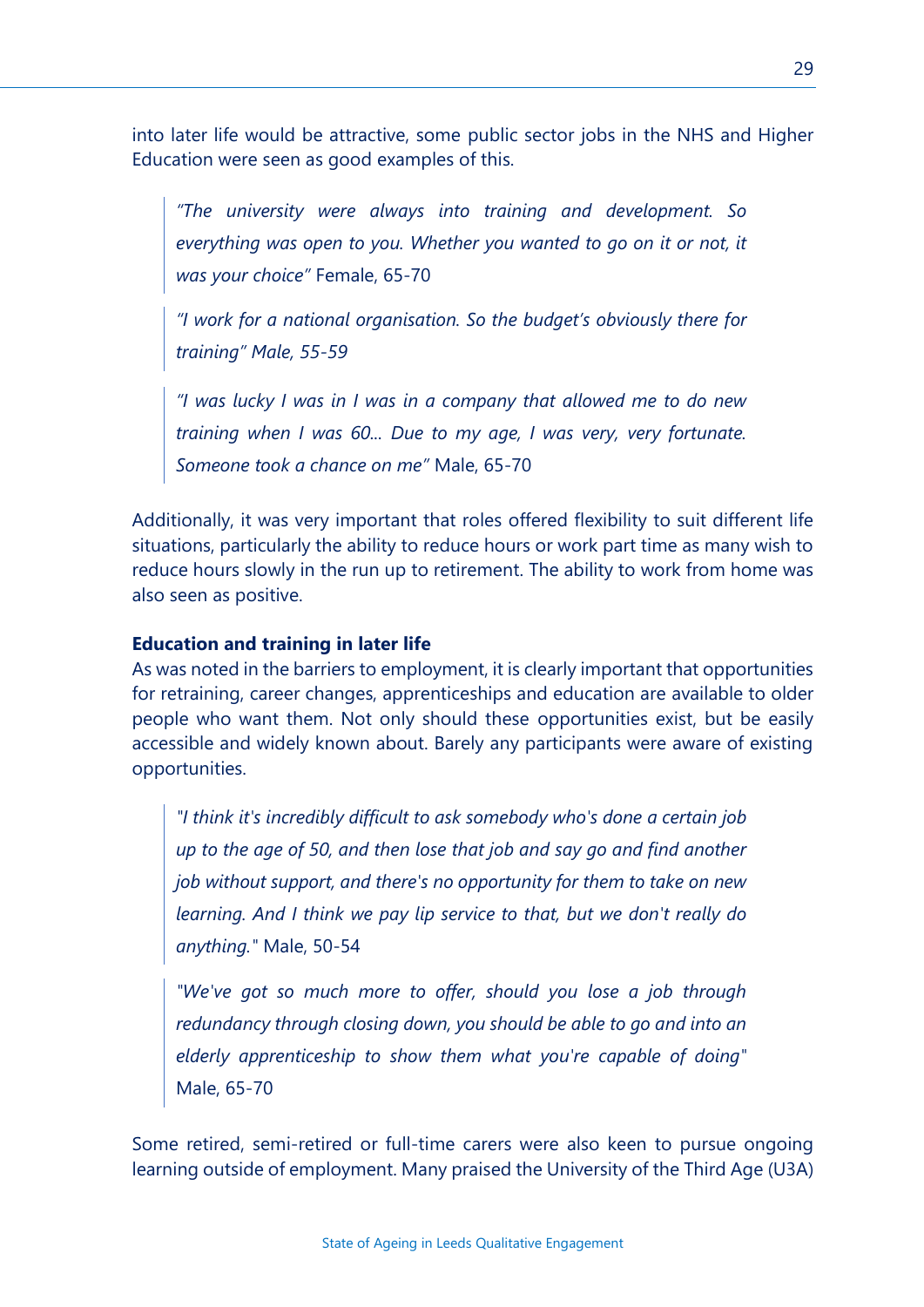as an inclusive and wide-reaching way of accessing education, as well as local groups like Neighbourhood Networks that put on talks or advertised courses.

Formal education and training was simply not of interest to many retirees however, who felt they had done all their 'official' learning. They would rather learn things in an informal way, such as through books, television, the internet and museums. Therefore, these opportunities should also be acknowledged as valuable education.

#### **Priority box: Employment and learning**

Older people in Leeds told us it's important…

- 1. To feel life and career experience is respected and valued in employment
- 2. To continue to access training and development in the workplace
- 3. To have flexible employment options when life circumstances change
- 4. To easily access retraining and education and be supported through later life career changes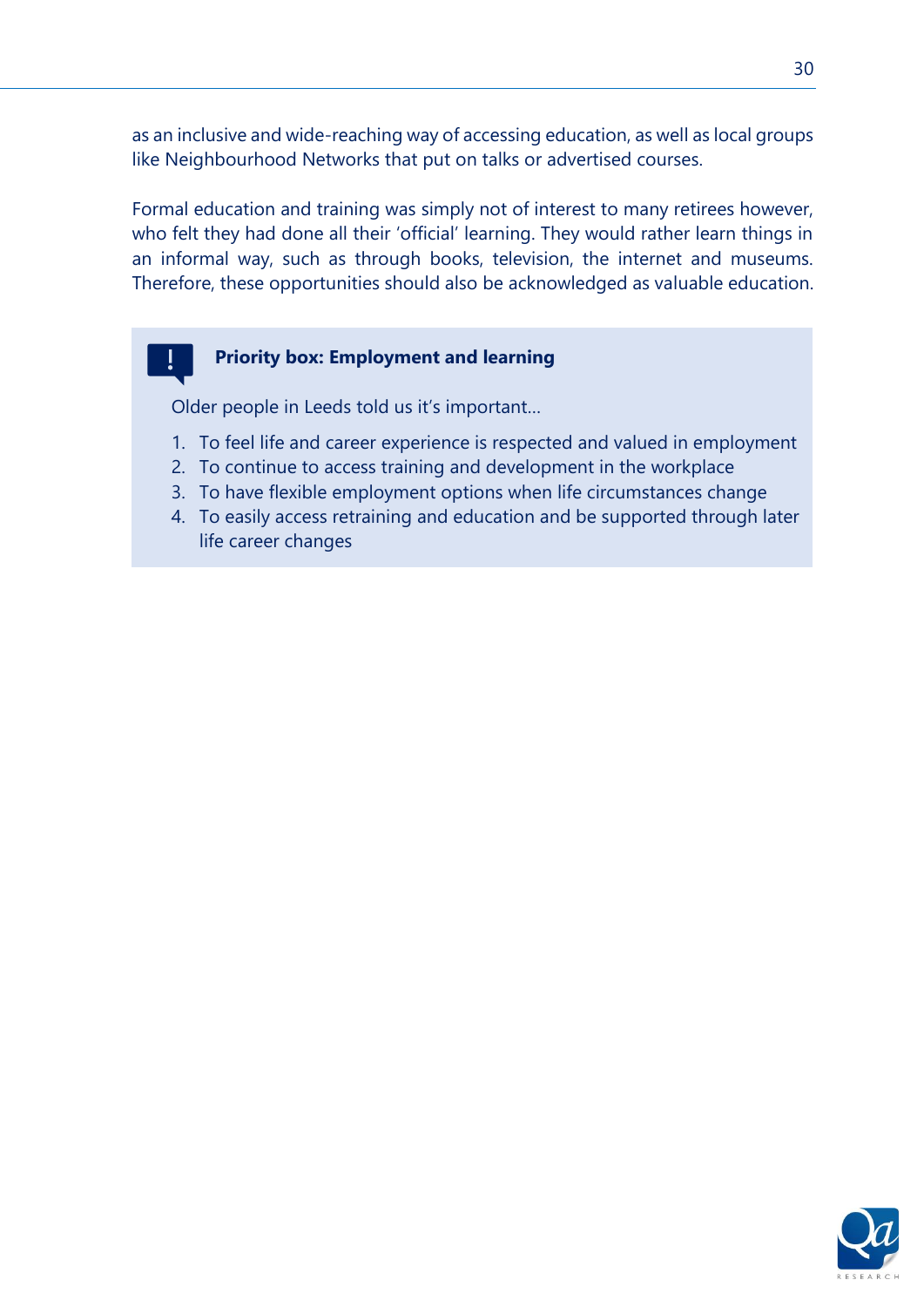#### **4.3 Travel and Road Safety**

Travel and road safety could be a frustrating topic for participants to discuss, both in general terms and whether travel options in Leeds were 'age friendly'. Views were highly varied, and there were differences depending on age, where in Leeds they lived, access to personal transport, health and mobility. It was also relevant whether or not the person wished to travel into central Leeds or rather spent most of their time in their local area.

Most either used cars or buses as their primary mode of transport. Those in their 50s and 60s were far more likely to drive, while over 70s were more likely to use the bus. Train usage was limited and depended on proximity to a station, and those who were physically able to did some amount of cycling or walking.

The 2019-2022 'Age Friendly Leeds' action plan aimed to improve older people's access to safe, affordable transport. This chapter explains the priorities and experiences of older people in relation to:

- Driving and roads
- Bus travel and bus passes
- Train travel
- Active travel

#### **Driving and roads**

Driving is the default form of transport for many, especially those in their 50s and 60s or those caring for others with mobility problems or disabilities. Reasons for driving were that it was most convenient, accessible and overall the public transport system was not seen as good enough to discourage driving use.

There was some frustration around parking availability, particularly in the city centre, as well as current road works around Leeds which has been unfamiliar and somewhat distressing to older drivers in particular.

Priorities for driving and roads was to have easy to navigate, safe and wellmaintained roads, with adequate and affordable parking available. Some felt that parking in Leeds centre was extremely challenging for older people with relatively few accessible parking spaces and rarely enough space for those who had limited mobility but didn't qualify for a blue badge. This was enough to discourage some participants from visiting the city centre.

*"I'll go to other towns outside of Leeds these days, because it's easier to park in them. Leeds has made everything so unfriendly. The older you get, the more you'll need your car"* Female, 60-64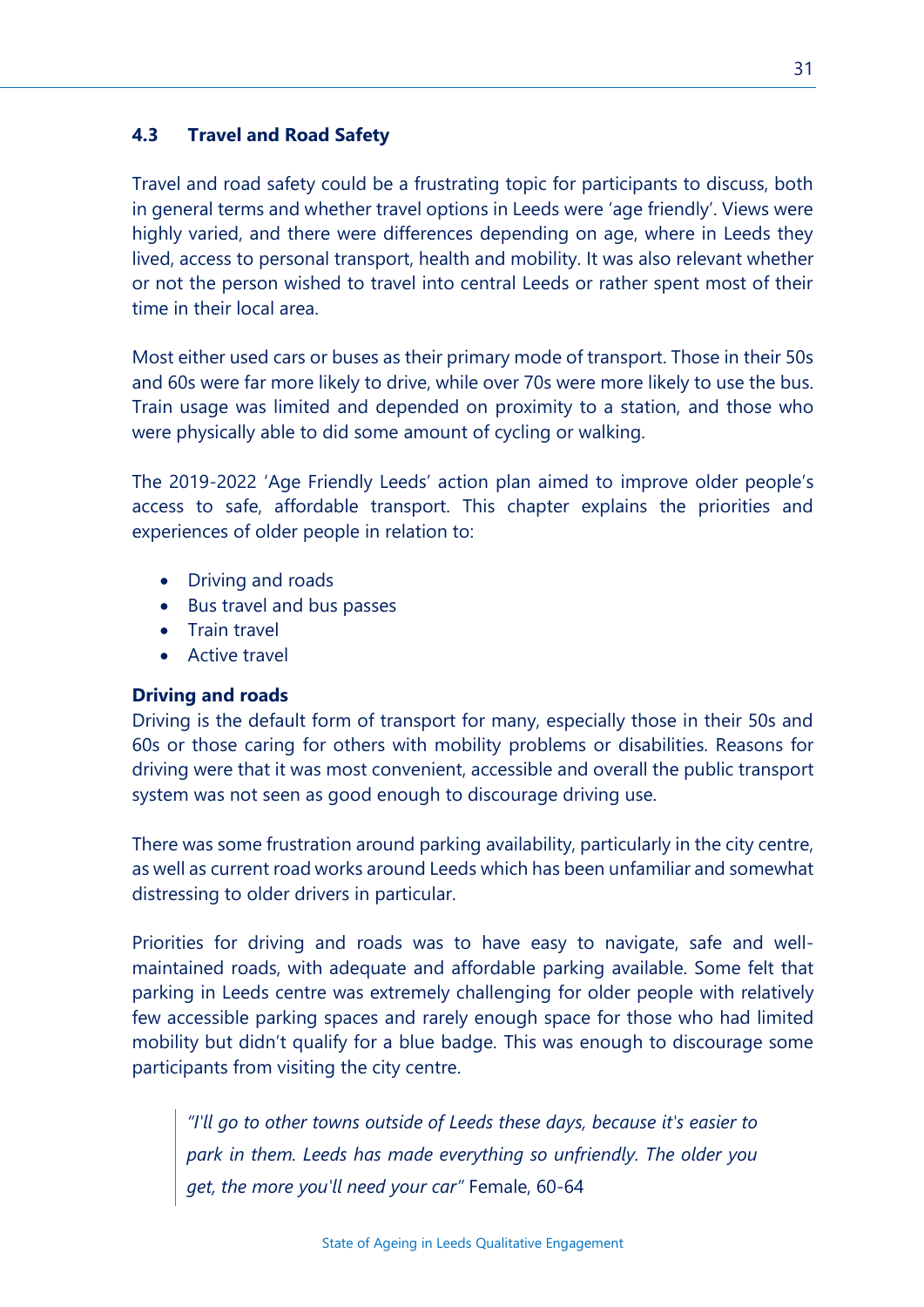Driving was also an important part of some older people's independence into their 70s and 80s, although there was some concern over how long they could drive for due to deteriorating eyesight or reaction times. This concern was expressed from both from the driver (own loss of independence) and their family (safety of older drivers and other road users). It is important for these older drivers to have alternative safe and convenient modes of transport available, so to maintain their independence and discourage unsafe driving.

#### **Bus travel and bus passes**

There were mixed views on the bus services, which were well used among over 65s. Almost all who were eligible for a bus pass had taken up the offer, most with the attitude that you 'may as well' once eligible and that these are valuable concessions.

The few without it were either recently eligible and so hadn't got round to it, or had to drive due to caring or mobility so had no need for it. Further targeted investigation may be needed to understand why there is considerably lower takeup of bus passes in certain areas of Leeds.

*"I didn't have time to do it. And to be honest, I just haven't bothered because I've got to go and find photographs"* Female, 65-70

There was some frustration that bus passes were not valid before 9.30am, however others felt that this was fair as many older people did not 'need' to travel before 9.30am and were grateful for the concession. There was a reluctance among some people to travel on buses at peak times due to Covid-19 and inconsistent mask wearing.

*"I've used it. I find it fantastic. I find it great. If I have to wait till half past nine then I'll wait until half past nine its not a problem"*  Male, 65-70

*"When you get your free bus pass, why can't you use it before either nine or 10 o'clock in the morning? Am I such a pariah that the workers can't sit next to me?"* Male, 65-70

There were differing opinions on whether bus services in Leeds were 'age friendly'. Some had positive experiences of helpful staff and accessible facilities, others had struggled with being rushed or unable to sit down.

*"My elderly friend, she always struggles she won't catch a bus at all now, because literally, you know, they don't wait for her to get on...So she's frightened. She's terrified on the bus nowadays"* Female, 60-64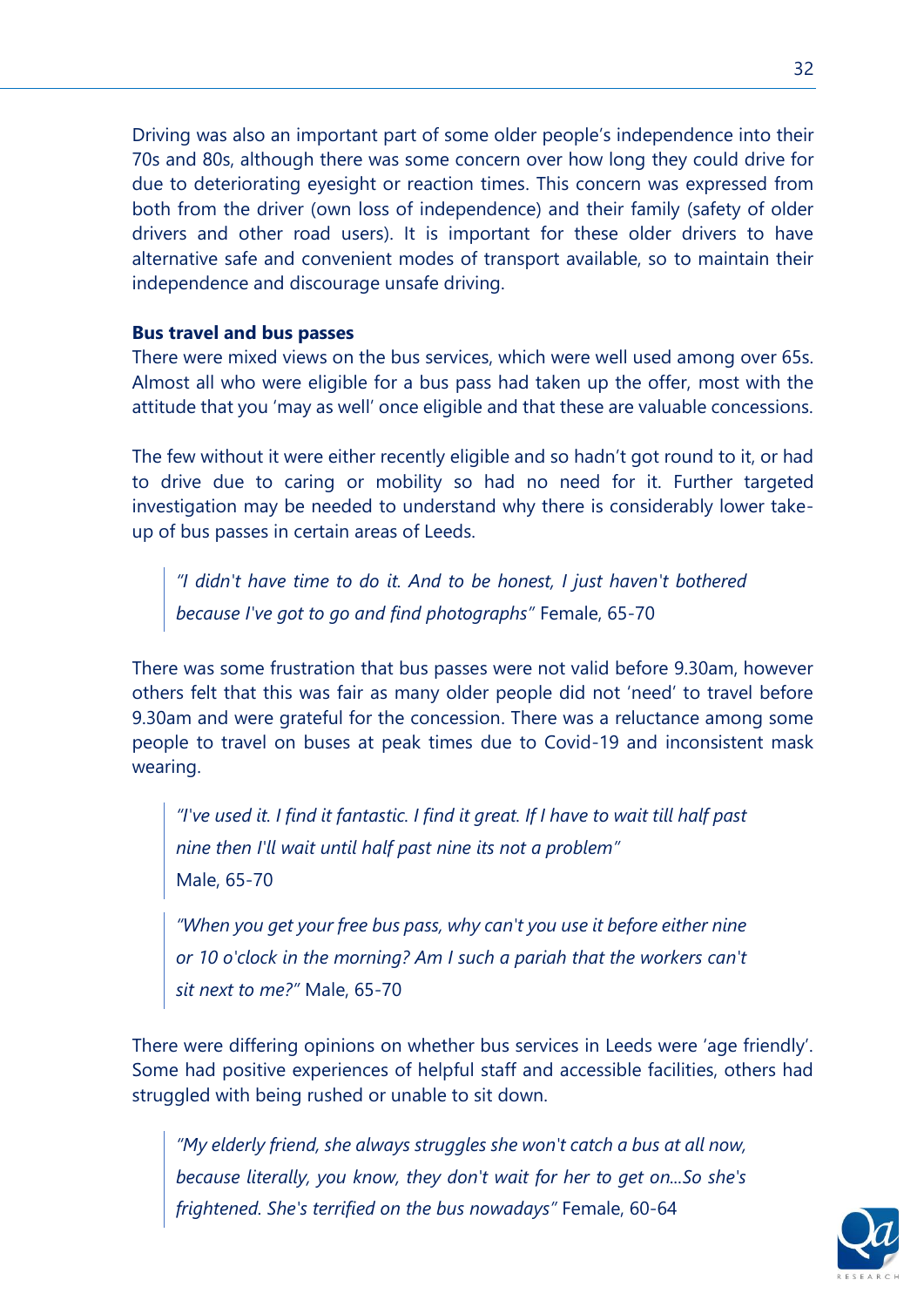Participants suggested all bus services should strive to be more age friendly and follow the good example of some. For a summary of what makes a transport service age friendly, see example box 3.

Community buses (past and present) were also mentioned, and were viewed as a really positive service, in particular bypassing the need to walk to a bus stop, and knowing that staff will be friendly and accommodating. Some also noted social and community benefits for those who live alone, for example local community buses that took people to do their shopping. Residents of East Leeds cited the new FlexiBus, which was seen as a positive although few had actually used it yet. Continued funding to community bus travel was certainly important to older residents of Leeds.

#### **Train travel**

On the whole, trains were used far less frequently than buses, for a number of reasons; not everyone lived locally to a train station and so it wasn't relevant, trains were generally seen as more 'hassle' or confusing and also finding trains less age friendly. Also, local trains were mainly seen as a way of accessing the town centre which many didn't wish to do.

*"I don't really bother with trains. I've always been a bit wary of trains because I've never found them easy to use"* Male, 65-70

Trains themselves, and Leeds' local train stations, are not seen as age friendly in general. In particular, boarding a train was difficult for older people with mobility problems or disabilities as there are large gaps between train and platform, narrow doorways, impractical grab rails, and lack of available helpful staff. Not all stations provided level access throughout all platforms, especially local stations. Also, communication and signposting in stations was not always clear, and trains were generally seen as a more stressful way to travel.

*"There's too much of a gap of the platform, the trains are not, you need an underground service where you just step into a carriage"*  Female, 55-59

*"Trying to get step free access at Garforth station so that we can use the York side of the station and it still hasn't happened and they've got all these new trains and the step to get on is so steep my husband won't be able to get on"* Female, 65-70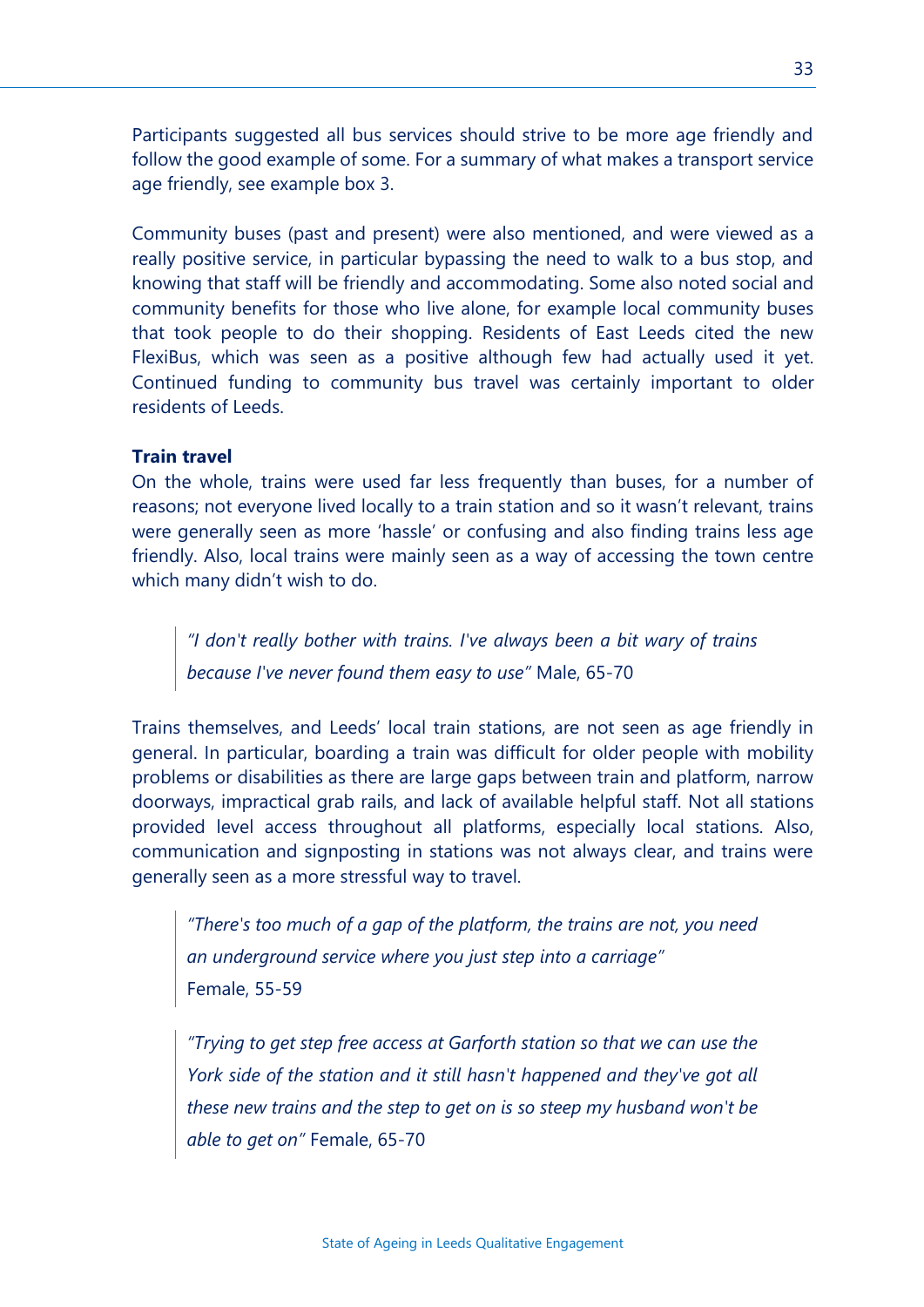*"The handrail is inset into the side of the carriage so you can't grab it easily"* Female, 65-70

As such, more work needs doing to ensure train travel is age friendly and is seen as a viable and accessible transport option to older people in Leeds. The below example box shows what features age friendly transport could consider.



Features of an age friendly transport service may include:

- Warm and comfortable places to wait
- Good communication about delays e.g. digital displays
- Prompt services
- Affordable fares
- Wheelchair and level access
- Adequate priority seating
- Passengers willing to give up priority seating
- Patient and friendly staff

#### **Active travel**

There were also mixed views towards active travel. Many approved of active travel zones, claiming they were positive by promoting activity into later life, safer pedestrianised areas for older people and less air pollution to combat climate change and health problems.

However, there were a number of concerns about how active travel zones excluded and prohibited older people's access to certain buildings, areas and parts of Leeds. Participants noted that active travel zones assumed that everyone 'could' travel actively, whereas their own mobility, health problems and disabilities prevented them from walking or cycling any great distance. Many wouldn't travel actively for fear that they would be in pain, stranded or unable to return.

*"It's almost like if you don't ride a bike the Council doesn't want to know... Leeds have really, they've gone totally against anybody that is not able bodied"* Female, 60-64

*"I assess that, I think well if I walk down there I'll never get back again… I'm really nervous about falling"* Female, 71+

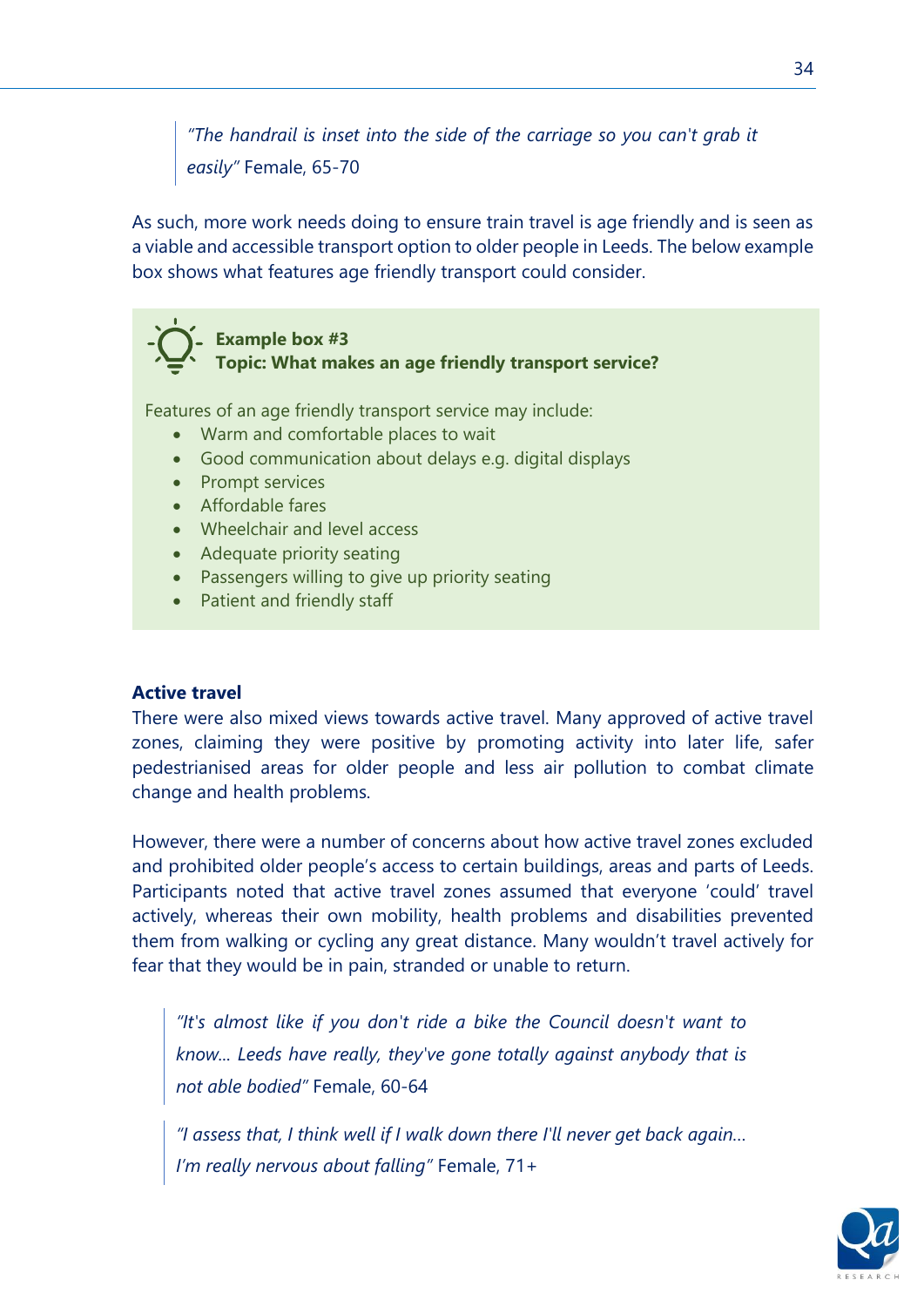In addition, for those unable to access active travel or pedestrianised zones, this was not only confusing to residents trying to navigate around the city but prevented them using buildings now only accessible to pedestrians, as they would need to be dropped off very close to the entrance.

While participants acknowledged the active travel zones were on the whole positive and should not necessarily be reversed, many felt that steps should be taken to make sure these areas, the city centre in particular, are considerate of all who might want to visit, including those with very limited mobility.

*"I would drop my friend off. She used to like to go into Leeds. And she'd like to have lunch, but I can't take her in now and drop her and pick her up again. I'm not allowed"* Female, 60-64

#### **Priority box: Travel and road safety**

Older people in Leeds told us it's important…

- 1. For safe and easily navigated road travel to be available for those who need it for mobility and independence
- 2. For bus and train services to have consistently age friendly facilities, features, fares and staff so they can be seen as a viable alternative to driving
- 3. To maintain and expand community bus and transport services
- 4. For older people's mobility and access needs to be considered and provided for when planning active travel or pedestrian zones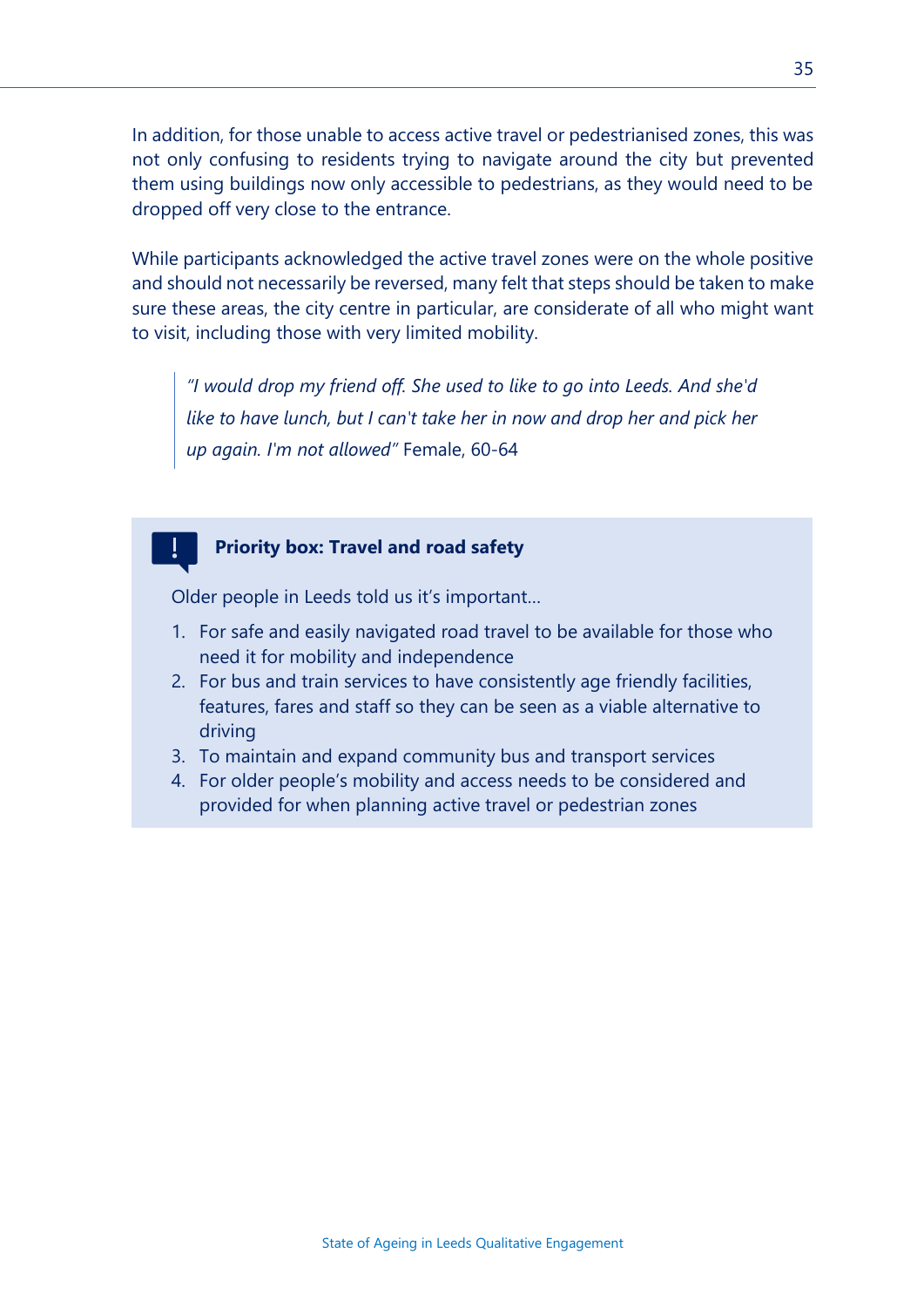#### **4.4 Healthy and Independent Ageing**

Understandably, health was a major concern and priority for people as they age, and timely access to services was extremely important. Participants' health situations were all different with some using services more than others and some more acutely aware of their own health. However, all over 50s emphasised the importance of staying well and accessing healthcare in a quick, efficient and low-stress way. The main ways that services could improve and be more age friendly was within appointment booking and staff communication.

The 2019-2022 'Age Friendly Leeds' action plan aimed to for older people to live healthy lives and remain independent for longer. This chapter explains the priorities and experiences of older people in relation to:

- Making a health-related appointment
- Older people accessing primary care
- Access and arrival
- Communication and explanation
- Age friendly health services

#### **Making a health-related appointment**

Making health-related appointments can be a stressful time for many older people, so having a choice of online or telephone booking method is important. Being of an older age does not necessarily mean a person lacks digital confidence, but it is important that for a service to be truly age friendly, the process of making an appointment cannot solely be online.

Some were concerned that, although there are usually appointments available via telephone, those who aren't comfortable making digital appointments are fighting for fewer appointments as more get booked up quickly by the digitally confident. While participants were unsure if this was true, they did worry about older people finding it disproportionately harder to access GP appointments.

*"I'm all right. But what about the other people and the people that are even older that haven't got any of this technology?"* Male, 65-70

*"There's only a few doctor's appointments released online, first thing in the morning. And then other than that, you have to ring up, which is again, a bit frustrating, because when you ring first thing, you can be hanging on for 20 minutes. And then when you actually get someone they say everything's booked"* Female, 65-70

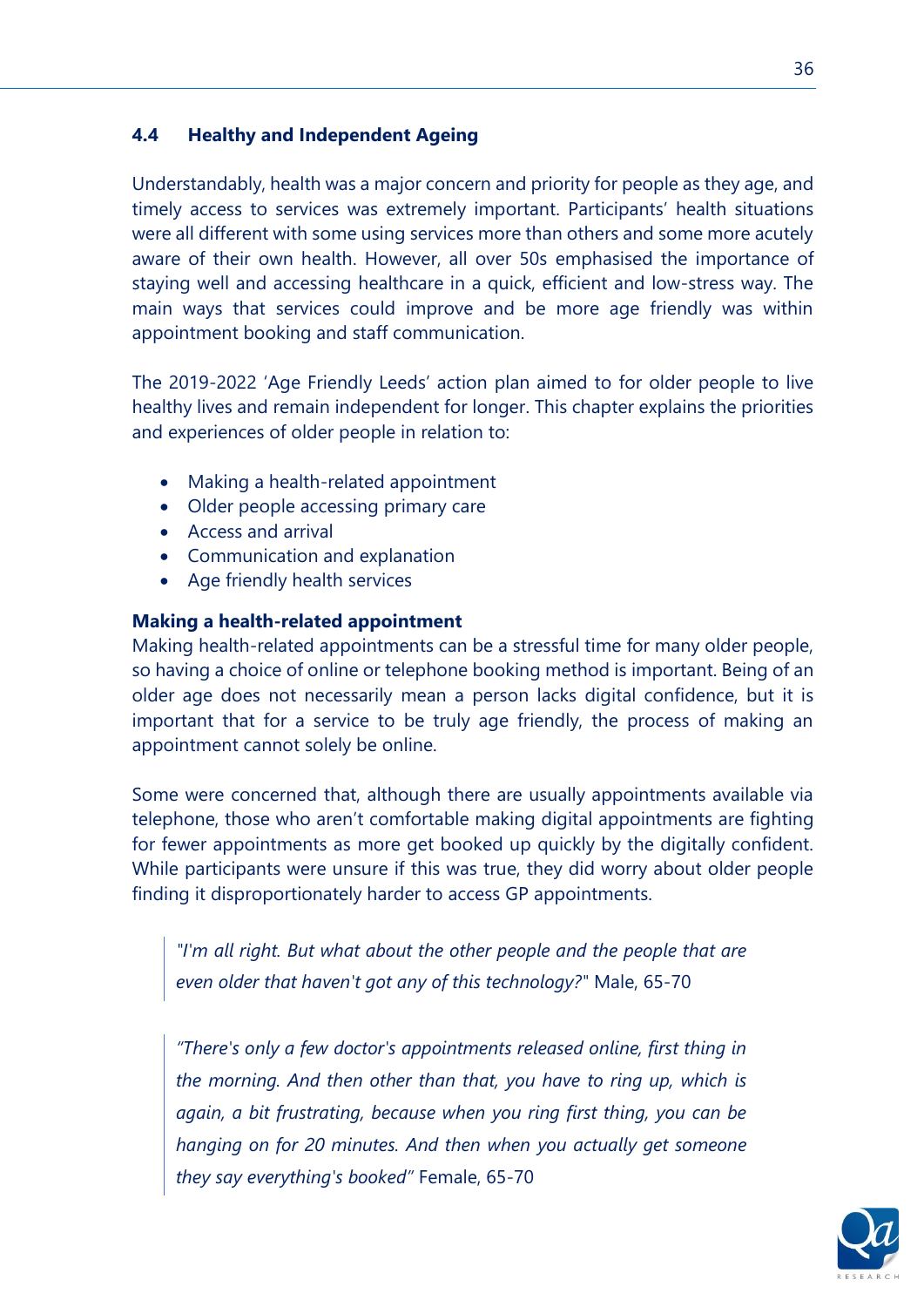When appointments were provided by the service, such as outpatient clinics, participants felt this was an easier process but that services could do better to take into account different factors that affect people in older age. For example, early morning appointments were extremely difficult to access for those with arthritis or with dementia.

*"When you're dealing with dementia patients. An eight o'clock appointment is a load of rubbish because you can't always get there"*  Female, 65-70

Others noted long waiting times for NHS outpatient clinics and A&E which could be distressing to older people when worried about their health.

#### **Access and arrival**

Transport access to hospitals in particular was difficult for some, especially when relying on public transport. Some felt that more outpatient clinics in communities would be beneficial to older people by limiting the disruption and cost that extended travel brings.

Most participants found healthcare settings had good access for older people, including ramps, lifts, mobility aids and trained staff who could help. These were all important for an age friendly service, but it was assumed that healthcare settings would have these as a given.

Ample seating in waiting areas was also a sign of an age friendly health service, somewhere warm and reasonably comfortable if possible. It was also important for this seating to be near enough to the clinical area so that patients weren't worried about missing their appointment, for example be in sight of an appointment board.

*"They tend to have a main area with seating and then you have all the seats on the corridor other things. If you tend to be sat on the corridor, you can't always see the screen if there is one... I don't know whether I've been missed or not"* Male, 65-69

Access to video and telephone appointments was convenient to some, but on the whole older people liked the option of in person appointments, even if they were confident with the digital side of things. Some even saw online appointments as receiving less high quality healthcare.

*"They're trying to make us all go digital with them, and it's you know, video medicine as opposed to real medicine"* Female, 60-64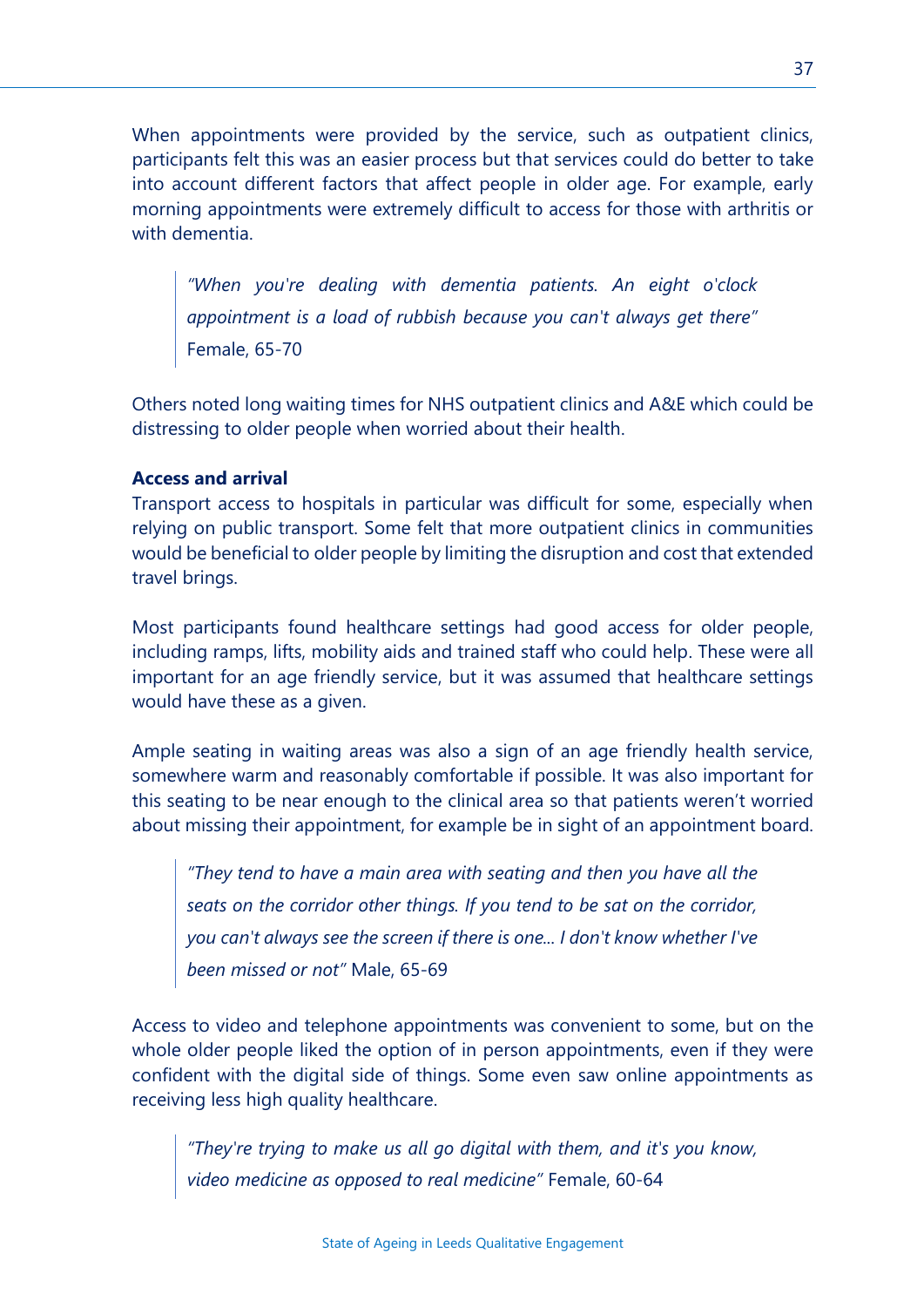The example box below illustrates how important access and communication are to older people, using the example of General Practice.

## **Example box #4 Topic: Older people accessing General Practices**

Most older people's first point of contact with health services is through primary care, notably their GP practice. The process of accessing GP appointments has changed significantly in recent years, is not consistent between practices, and particularly during the Covid-19 pandemic has felt increasingly difficult to access. This box highlights the impact this can have on some older residents and why it is an important area to address.

- Participants in their 70s and 80s have seen the **NHS change substantially in their lifetimes**, primary care worked very differently e.g. family doctor, house calls, 'doctor' and 'nurse' main roles, same day appointments
- Many are confident using the internet, but it's not their first port of call and would feel far **more comfortable making appointments via telephone**
- When phoning up for an appointment, they call early as directed and are placed in a long queue, **feel they are 'grilled' about their condition** and told they will be called back
- Many **find the triage process confusing, unnecessary and invasive**, and find the periods of waiting around for multiple call-backs fairly distressing, as they are unsure if they've been forgotten or will manage to be seen
- **By the time they are offered an appointment, many are stressed** by the process and feel a lack of agency and control
- In addition, the **job titles within primary care are new and unfamiliar**, patients do not know what powers these jobs have and so **feel 'fobbed off' with anything that isn't a GP**, which they are familiar with
- Ultimately, **much of the issue comes down to communication**. Patients are not given clear explanations for: What is the process of accessing an appointment and why does it have to be this way? What are the different job titles in primary care and what situations are they appropriate for, e.g. can they prescribe, refer for further tests?
- *How to help: Work with primary care networks to help older people understand the options available to them in terms of how to book appointments, triaging, appointment types and healthcare job roles*
- *How to help: Explain why new approaches are needed*
- *How to help: Give digital and non-digital options at all stages*

*"Why can I not make the decision? Why am I not competent about my own health to say I need to see a doctor. This is the reason why I'm coming in"* Female, 60-64

*"I just want to ring up and see a doctor. I used to be able to do that, you know, why is it so hard now?"* Male, 71+

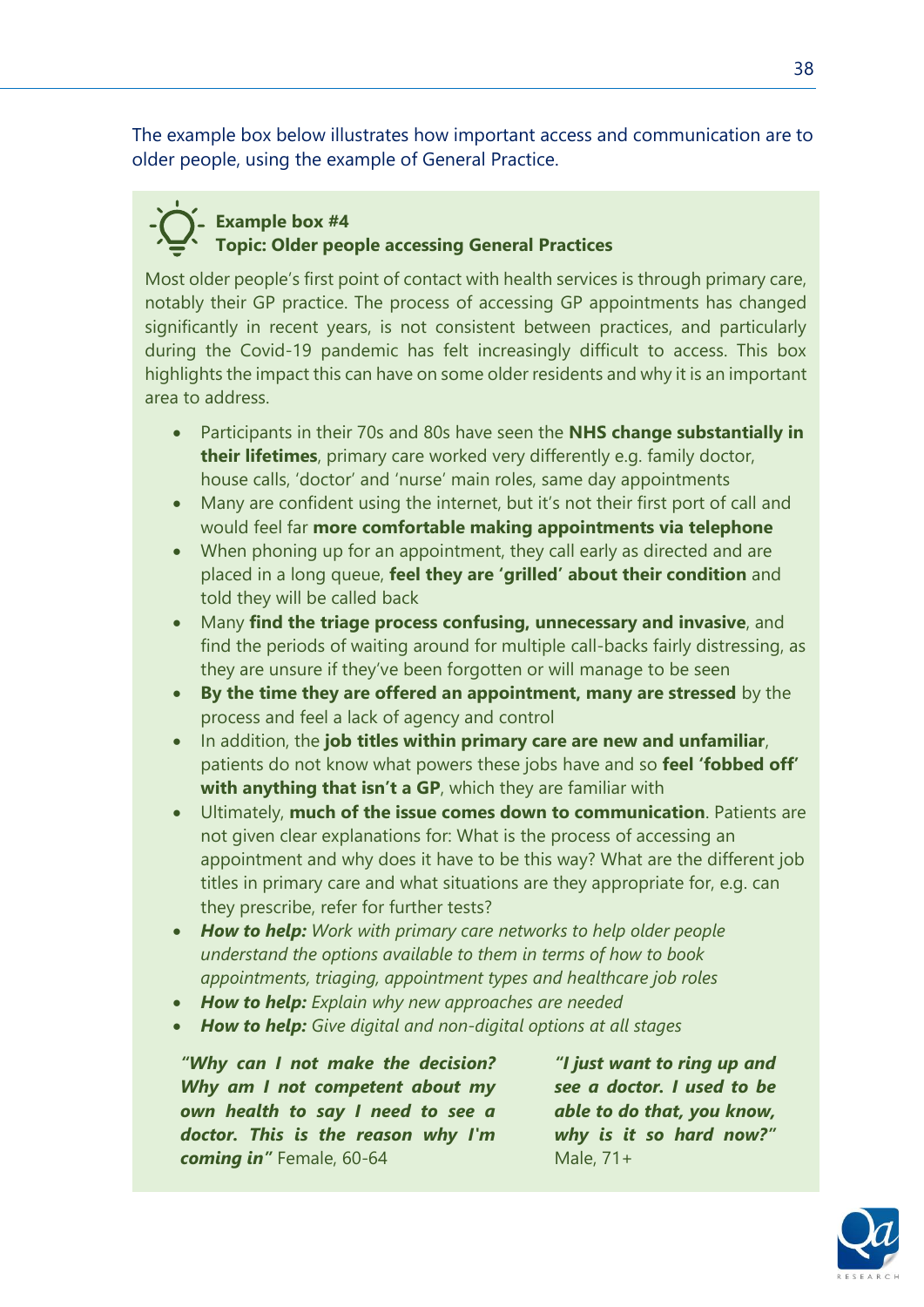#### **Communication and explanation**

Participants were generally understanding of pressures facing healthcare services currently, and did not expect them to be without delay or interruption. However what was extremely important to people, and a key part of an age friendly service, was good communication throughout. This includes communication about delays, responding to queries about treatment etc, but most importantly explaining why things are happening and who is responsible. This makes the patient feel calmer and in control of the situation.

*"I think they should have explained that I could talk to them if I needed to [during MRI]"* Male, 65-70

*"Wait and expect us to ask questions. And be patient enough to reply, and repeat what they've said slowly"* Female, 65-70

What also really makes a difference is the manner and tone of communication, with some participants claiming they have felt ignored or condescended to in a healthcare setting while others have been treated with kindness and respect. Services must ask, are staff patient, kind and take the time to talk? Are they approachable? The 'hello my name is' badge campaign was seen as a good way of making NHS staff more approachable.

*"We need to be spoken to like human beings"* Male, 71+

*"I live in a multicultural community. And I find in my local doctors, if we're in the queue, I'm sometimes appalled, because some of the reception staff... they can be very impatient with the patients"*  Female, 55-59

*"That's [language and approachability] quite good. I think there's been a lot of learning there. I think this whole thing about 'my name is' has just been so good, actually breaking down barriers, and stopping doctors from sort of ignoring people"* Female, 60-64

*"I got the most amazing care. And the nursing staff were fantastic. You know, and they took the time to talk"* Female, 60-64

Another important part of communication is whether or not the options and pathways available to a patient, for example being discharged from hospital, are clear and easily navigated. Some participants reported being an advocate for an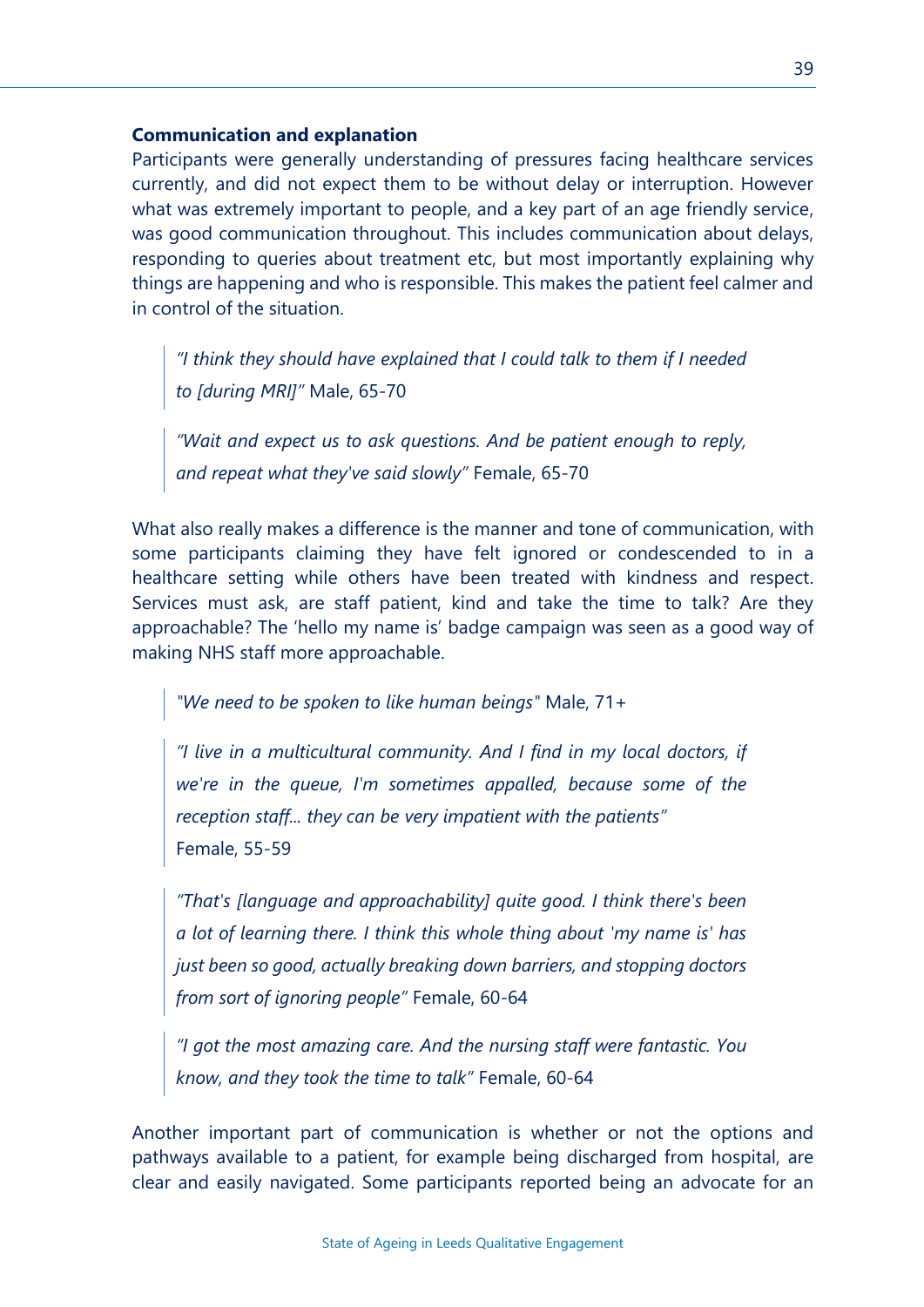older relative or neighbour, or got others to advocate for them as they felt unable to process the information and navigate the system at the time. It was important to participants that those who don't have an advocate don't get left to struggle.

#### **Age friendly health services**

Participants were asked to share what they thought an age friendly health-related service looked like, for example any particular features or considerations. A summary of what makes an age friendly health service is shown in the below example box.



Features of an age friendly health service may include:

- Simple appointment making process
- Digital and non-digital options at all stages
- Good communication at all points delays, treatment plans, processes
- Friendly staff who have time for the patient
- Comfortable seating areas
- Ramps, rails, parking and other disabled access features taken as a given
- Accessible location of clinics consider community clinics
- Consider whole patient and other health conditions when allocating appointments

On the whole, health services in Leeds were seen as generally age friendly, but this wasn't necessarily consistent across all health services; some were seen as better than others.

Examples of good age friendly services:

- NHS-adjacent services e.g. dentist, physio high quality care and aftercare, friendly staff
- Covid vaccination good info, quick booking, efficient, friendly staff
- Some outpatient clinics kind and respectful staff

Examples of less age friendly services:

- GP practices confusing process of booking appointments, seen as unfriendly and difficult to access
- Some outpatient clinics appointments don't consider other factors
- Some inpatient discharges confusing options to navigate alone, may need an advocate

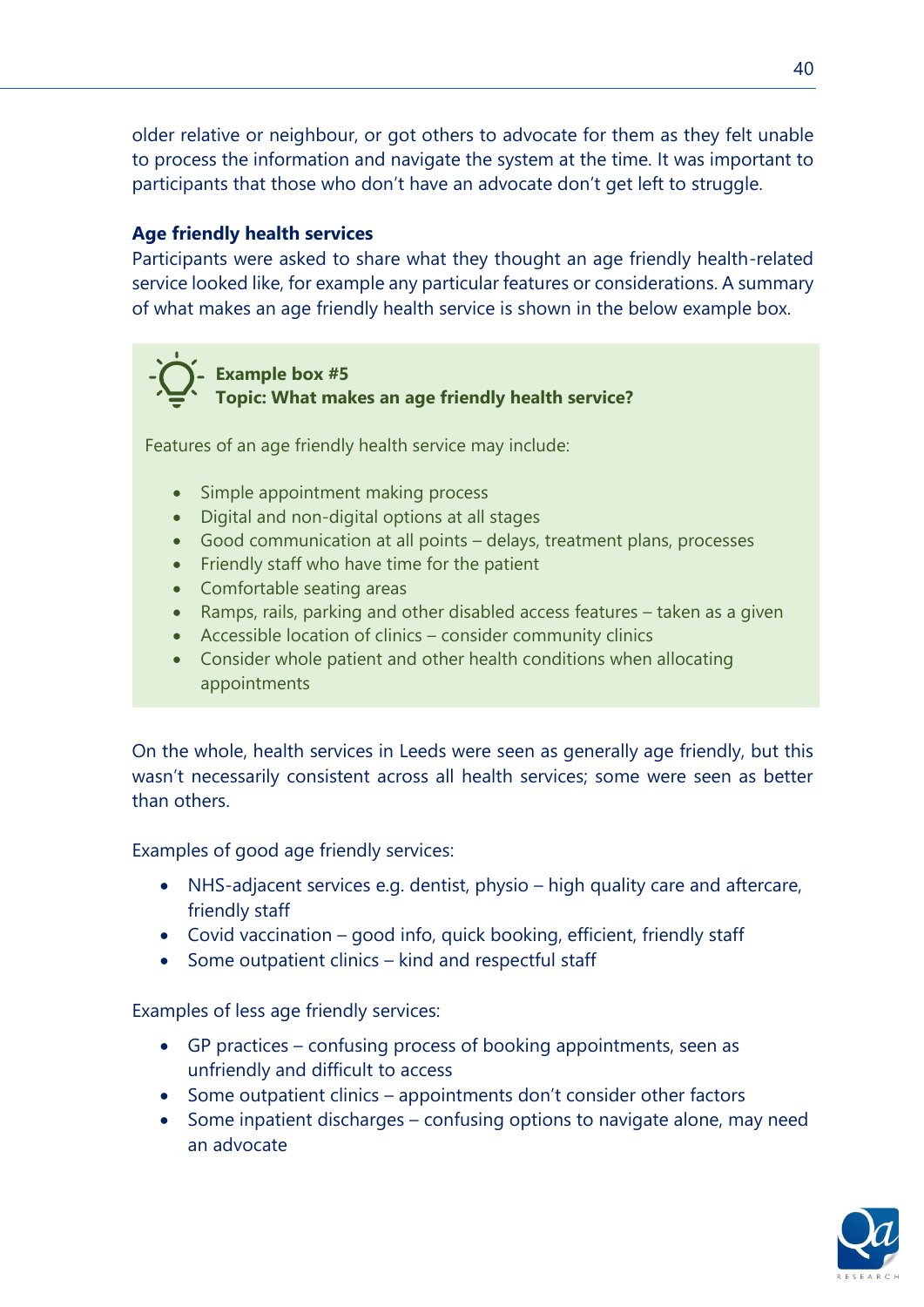#### **Priority box: Healthy and independent ageing**

Older people in Leeds told us it's important…

 $\mathbf{I}$ 

- 1. To have timely access to high-quality healthcare when needed
- 2. To have a simple, transparent and fair process of accessing health-related appointments which offers digital and non-digital methods of booking
- 3. For health-related appointments to take into account other health conditions and factors in their timing, location and communication
- 4. For healthcare staff to be patient, approachable and treat older people as equals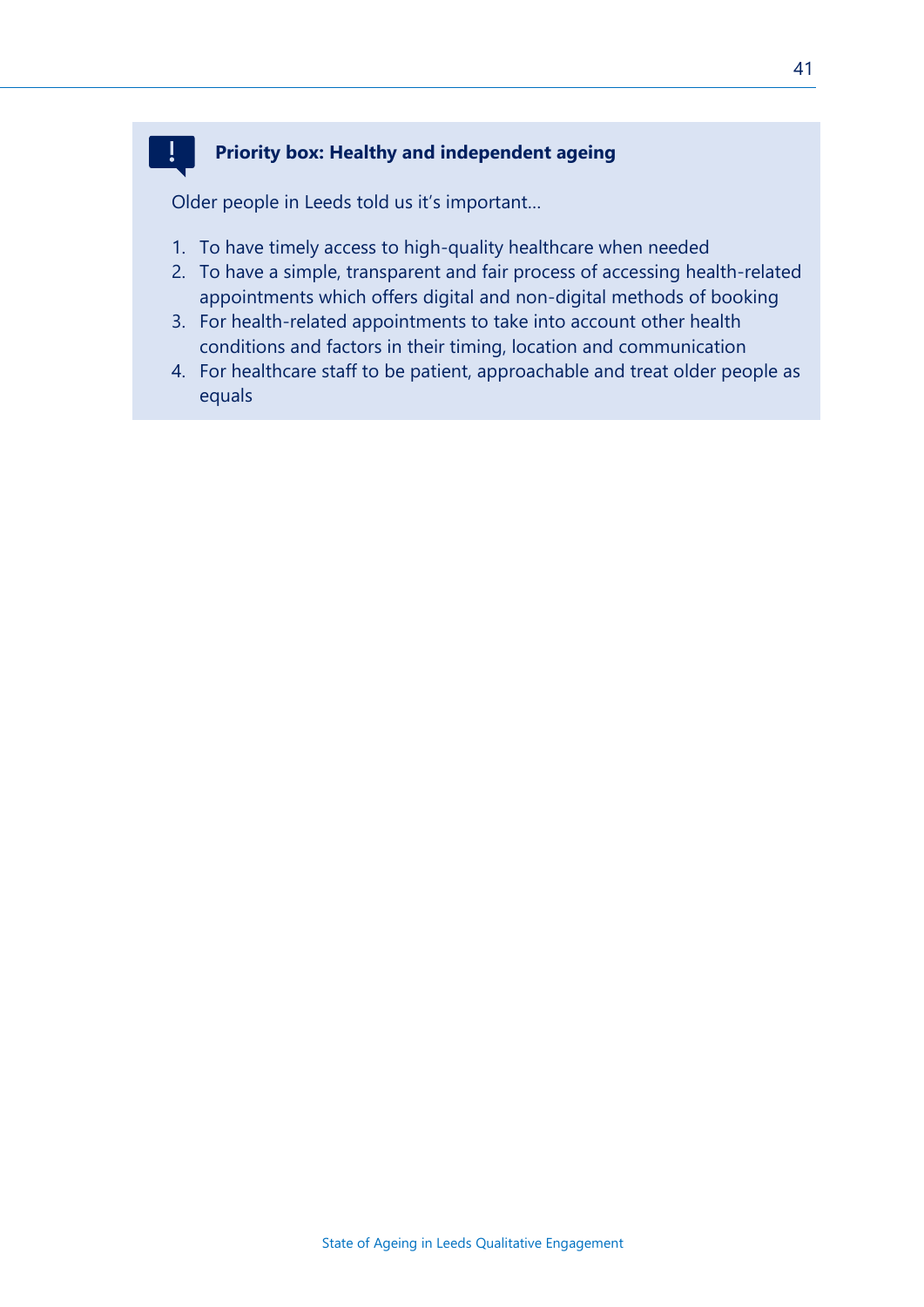#### **4.5 Active, Included and Respected**

Generally speaking, participants had good support networks available to them, giving and receiving support through families, friends, neighbours, local groups and communities. However, loneliness was still seen as an important issue for older people and more can be done to encourage formal and informal support networks.

There were some differences in situation between the ages of participants. Those closer to 50 were often still working, sometimes with parents, children or grandchildren to look after, so were most likely to be involved in informal networks and caring but not volunteering. People entering their 60s may have retired and decided to volunteer or attend local groups, but still usually continued caring which may include a partner at this point. Participants in their 70s and even 80s could still be providing support to others, be it social and emotional support or volunteering, although this group were also more likely to rely on younger family members and local groups for some practical things. Those in their 80s and 90s were usually members of local groups and networks, and had children, grandchildren and friends for support.

The 2019-2022 'Age Friendly Leeds' action plan aimed to provide a range of healthy, active and fulfilling opportunities for older people, and ensure no one feels lonely. This chapter explains the priorities and experiences of older people in relation to:

- Getting support from community
- Giving support to community
- Loneliness and the impact of Covid-19
- Digital inclusion

#### **Getting support from community**

Informal networks such as local family and friends were often the default support mechanism for older people, usually adult children or grandchildren, friends or neighbours. Some described reciprocal relationships between themselves and friends or neighbours, providing each other with social and emotional support, physical help with household tasks, or knowledge and advice. Others had relationships that were more one-way, with one party supporting the other, for example a family supporting an older neighbour.

Those without informal networks of nearby family and friends appeared to find it harder to get support from their community. This came from stories from older people themselves, as well as some who had stepped in to support a neighbour who was struggling. In these cases, and also for those with nearby family, local support groups were extremely valuable and, when used, made a great difference to an older person's life.

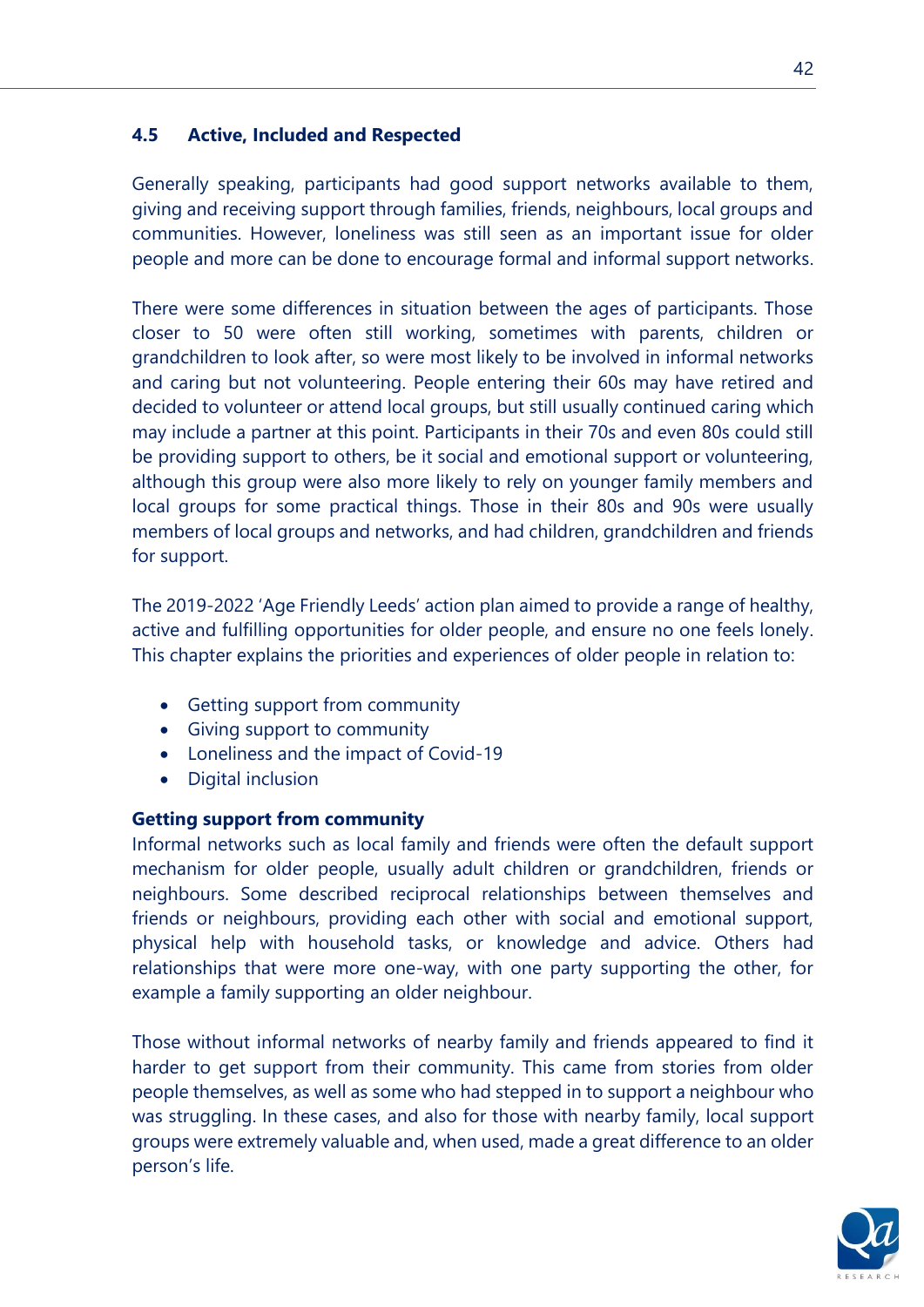*"Before my father went into full time residential care, he went to a day centre. I introduced it to him and he was really reluctant. I don't know if he had a barrier of what a day centre was going to be. But he absolutely loved it. They do bingo, they do exercise, they have people coming in, and it just transformed his life in his later years"* Female, 55-59

Support included Neighbourhood Networks and local coffee mornings, University of the Third Age, church or religious communities, keep fit groups and sports centres, social coach trips. However, older people were often introduced to these groups by their informal support networks, such as children researching and recommending local groups. It is important for those without these networks to have other routes in to local support.

However, some did note that these were seen as 'older person' groups and they didn't feel they were old themselves, or that they would fit in there. They felt a range of groups for different age groups, interests and activity levels would be useful as well.

*"The neighbourhood networks, I have been once or twice, it sounds awful and I sound awful for saying it. But they're old. And it puts me off.... Maybe when I'm 80 I might think about it... if they did activities say for 50s onwards. And the people that went were 50 onwards, then I would be better with them"* Female, 55-59

Participants also found support from online or in person groups of likeminded people, for example bereavement or carers groups. For example when attending a Carers Leeds group, participants said this was support invaluable as time for themselves and a space to share their experiences with others who understood what they were going through.

It was certainly important for older people to be able to access local groups as well as informal support networks where possible. Continued funding for successful local groups was paramount to older people, although it must be noted that the sample may be skewed toward this view as participants were recruited through local groups.

#### **Giving support to community**

Some participants were extremely active in their communities, volunteering in small and large ways, members of charities, groups, committees and networks. For many, this was seen as a fulfilling and rewarding way of spending time, particularly if recently retired when structure is an important part of adjusting. Volunteering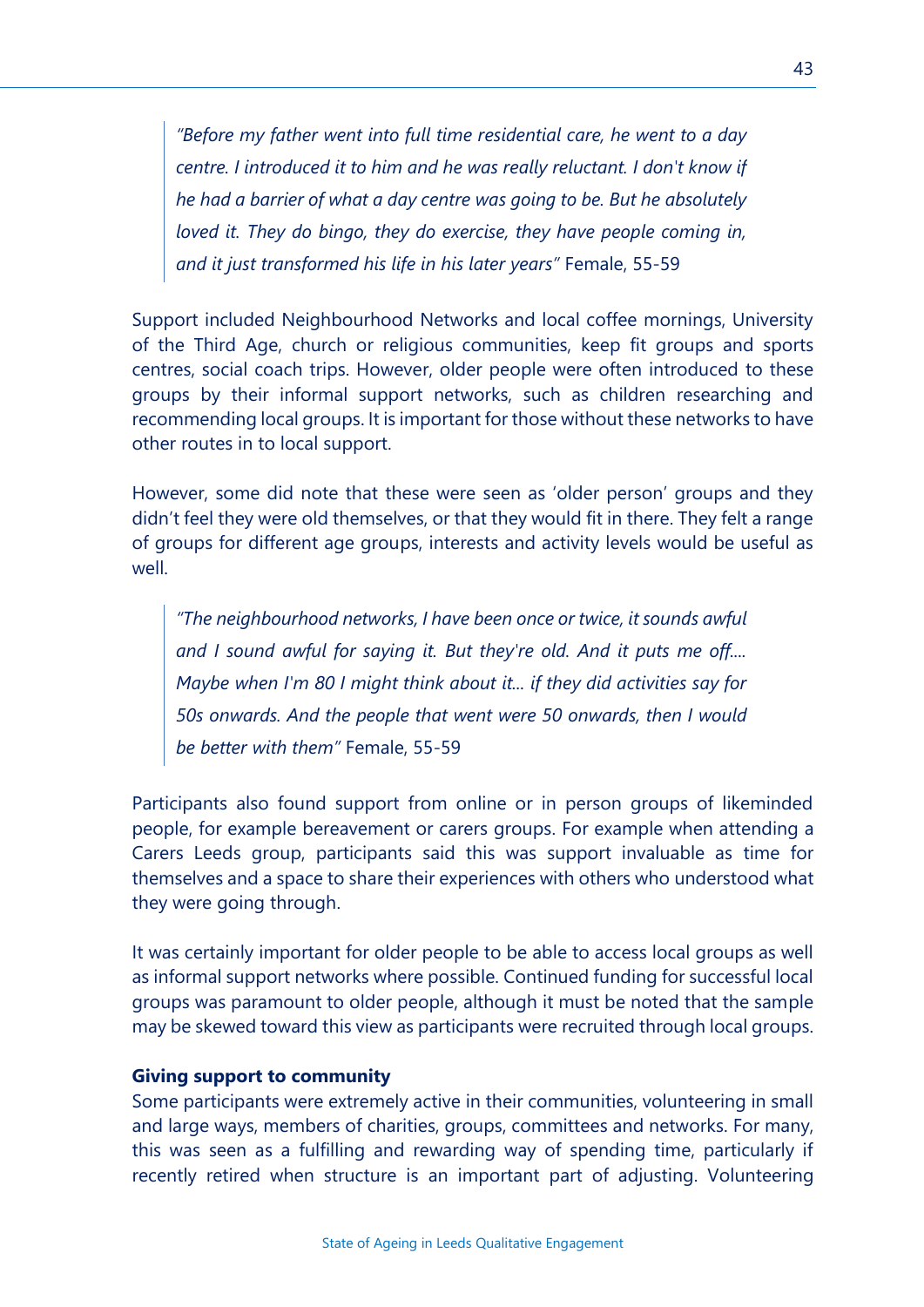opportunities were generally sourced through word of mouth, known charities such as Age UK and local publications.

*"I made things happen for them [volunteering]. And the work that they do was the most mental satisfying thing I've ever done. And I wasn't getting paid for it"* Male, 65-70

*"Volunteering is something I expect to do when I'm older when I've got time on my hands when I'm not working"* Female, 50-54

There were also participants who felt they 'should' start volunteering, that they probably could find the time for it but hadn't yet come across the right opportunity or looked very hard. For these, the barriers were lack of motivation, low awareness of opportunities, lack of appealing opportunities, competing interests or responsibilities, and it not being front of mind. More could be done to link interested older people with a variety of flexible and appealing volunteering opportunities.

*"I said I would probably look into a food bank in the new year. To do something, but whether I do or not is another thing"* Female, 65-70

As noted previously, many of the informal support networks such as family, friends and neighbours were reciprocal relationships, meaning most participants also gave out support even if this wasn't 'volunteering' in the traditional sense. Many older people took on some form of caring responsibility, be that to a partner, grandchildren or older parent, although not all recognised this as giving support to their community. This was common throughout all age groups, although particularly among those recently retired and in their 60s.

Similarly, some noted that they 'looked out for their neighbour' but didn't see this as giving back to the community, and often downplayed its impact. In these types of informal support-giving, there was some sense of guilt at not doing more 'official' volunteering, which often they didn't have time for. Participants rarely saw the valuable impact of their actions. It may be useful to illustrate the mutual benefits of neighbourhood befriending, for example, which could show people they are making a difference by giving up their time for a neighbour even if they don't have time to formally volunteer. It may even encourage more people to do the same.

*"I've just seen my local neighbours that pull together anyway, not under a banner of what I'm reading here. But it was do you need a pint of milk"*  Male, 65-70

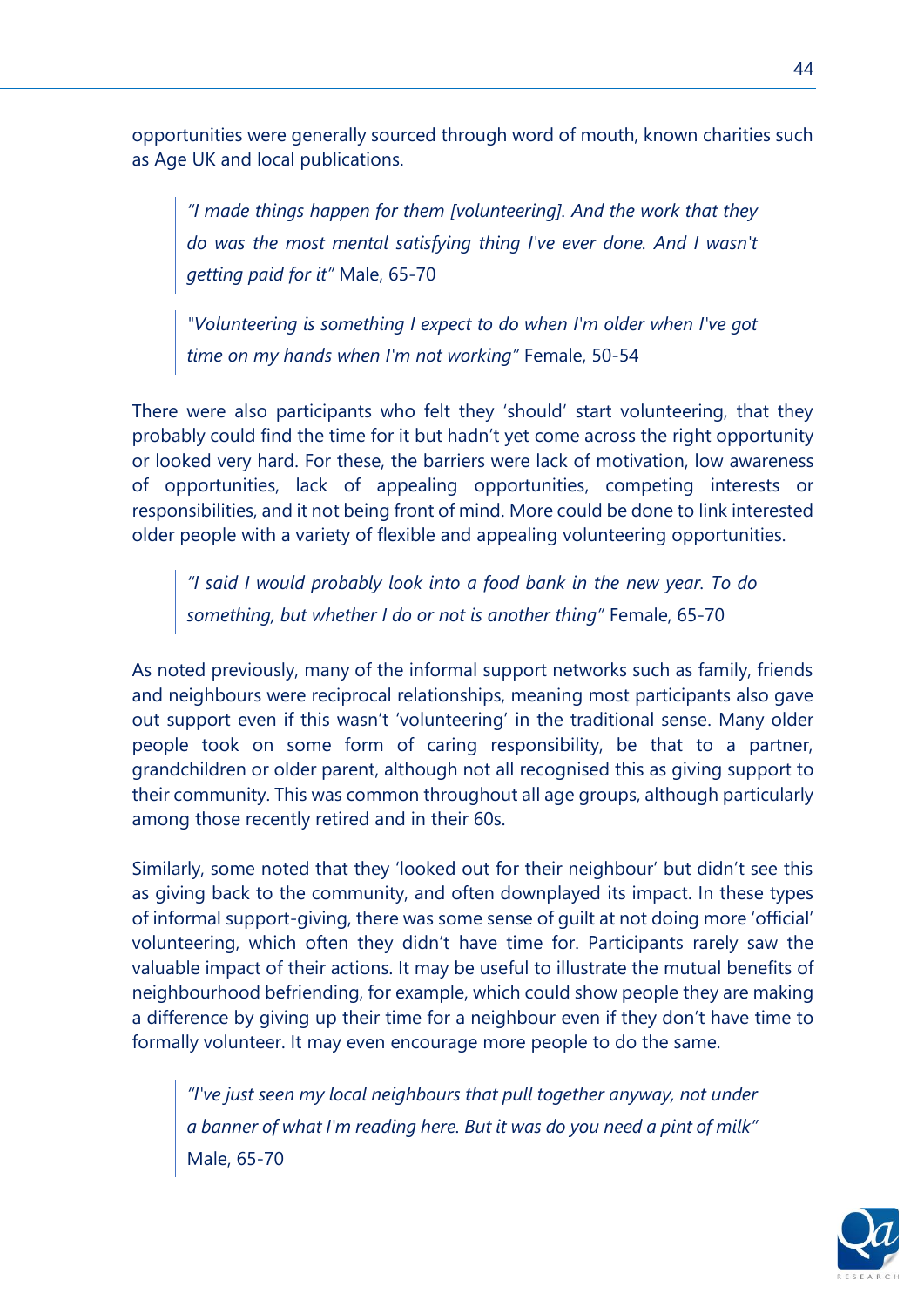*"A couple of people I'll go and see quite regularly in their home, but that's not a not a kind of a planned thing. Just keeping an eye on people"*  Male, 50-54

It was important for older people to undertake fulfilling activities to give back to their communities, although they should recognise the value of informal caring support as well as volunteering.

#### **Loneliness and the impact of Covid-19**

Loneliness was seen as an important priority to address in older people. Some participants shared their own experiences of loneliness, although most shared experiences of others. This may be due to the sample we spoke to (those who regularly attend coffee mornings and were comfortable online may be less likely to experience loneliness), and also there could be some stigma around admitting loneliness.

Most believed older people without local family or friends, and those whose mobility or health prevented activities out of the house, as most at risk of loneliness. Some told stories of neighbours who they thought had faced loneliness, and many described the increased loneliness during Covid-19 lockdowns.

During the pandemic, the benefits of all the local groups and support networks mentioned previously were cut off, and while many have returned, not all groups or attendees were back up and running at the time of fieldwork. Some mentioned an uptick in 'community spirit' and looking out for neighbours in the early days of Covid-19, but this was not as prevalent 18 months on, meaning there is risk of a gap in support for some older people.

*"I'm trying to get back in with some of the people that were playing the table tennis before to see if they're going to continue and start up again"*  Male, 65-70

*"We have an elderly lady next door, very fit and active at the moment. But when we had the pandemic I used to do her shopping for her"*  Female, 55-59

While many saw loneliness as an issue for those who live alone, others drew attention to the circumstances of older people living in couples or partnerships feeling isolated, alone or disconnected from community. In particular, intense time together in lockdowns, shielding or retirement could lead to conflict or loneliness.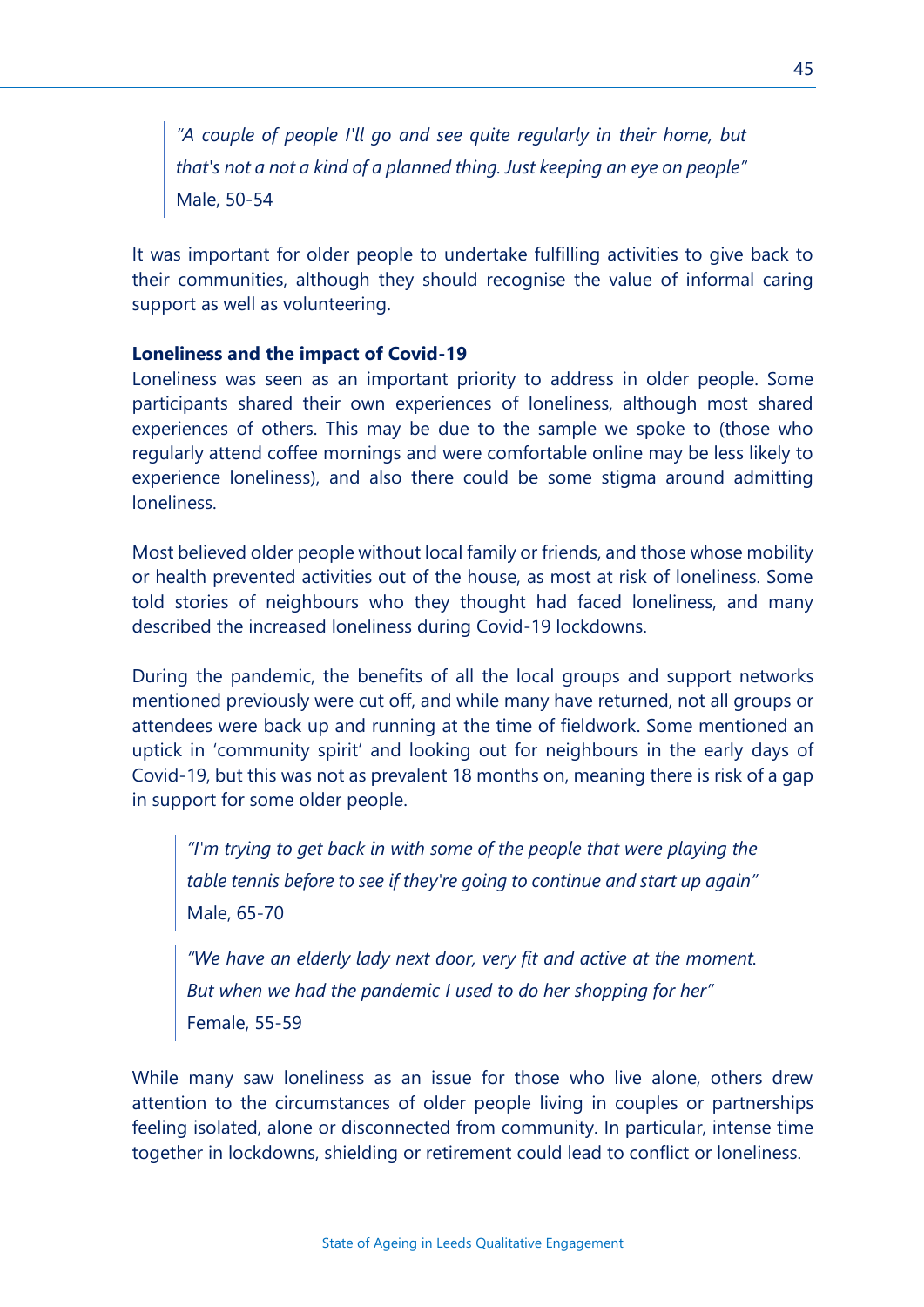In addition, some older people did not think to access community networks if they had a partner at home, for example one participant noted how she was highly involved in her community after her husband passed away, but had given it all up once she had a new partner and stayed at home with him every day.

It was certainly an important priority that local services continue to combat loneliness in older people.

#### **Digital inclusion**

Age alone is not an indicator of an older person's digital skills and level of inclusion, as the spectrum of digital confidence between 50-100 is wide-ranging. Most people were connected to the internet, but the extent to which they were confident using the internet for different things and on different devices varied greatly.

The pandemic certainly accelerated uptake of online skills, with many making the move to a smartphone or tablet and using video calls for the first time. However there is still a contingent who very rarely use the internet and are not confident with digital skills, often relying on younger relatives for support when things go wrong.

*"I thought I'd make the jump and get a smartphone. I've used the desktop for quite a while. But I've started using that less now since I've had the smartphone"* Male, 65-70

Even among those who were relatively confident online, the internet is still not often their 'go-to' or first port of call. For example, many would not think to search online for local support groups and volunteering opportunities, but rather hear through word of mouth, local gatekeepers and family. It's therefore important that the full spectrum of how older people use the internet is considered when promoting digital inclusion, not just connection to the internet and ability to access a device. This also may affect how opportunities to be active, included and respected are advertised to older people.

*"Not everybody's got social media… not everybody's got family to help them [find groups and networks]"* Male, 55-59

*"It should be sort of places where people go garden centres, post offices and, you know, we have a local magazine called the squeaker"*  Female, 55-59

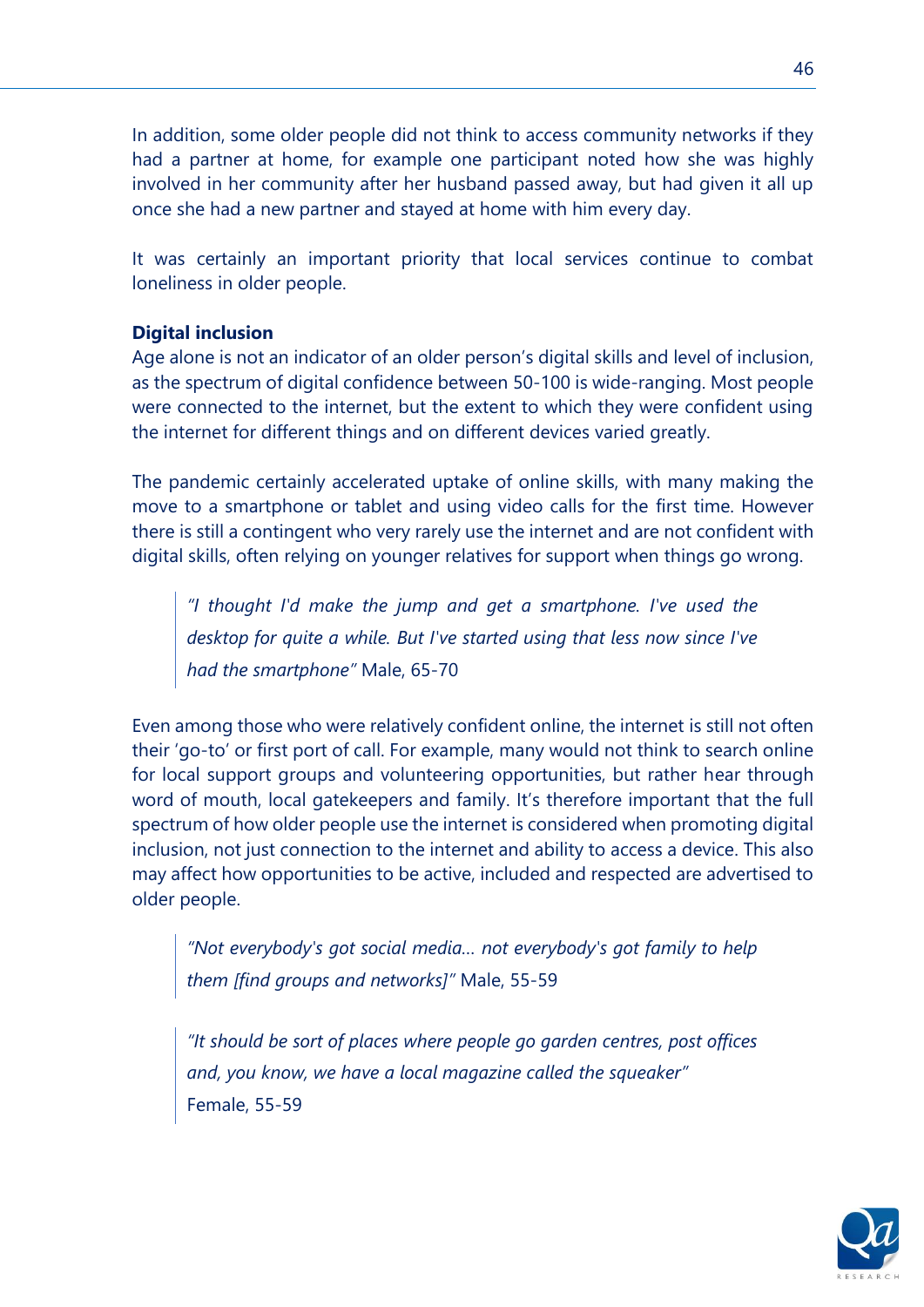#### **Priority box: Active, included and respected**

Older people in Leeds told us it's important…

 $\mathbf{I}$ 

- 1. To be aware of and access both informal and organised community support, particularly those at risk of loneliness
- 2. To undertake fulfilling activities to give back to their communities, recognising the value of informal caring support as well as volunteering
- 3. For all levels of digital confidence to be acknowledged and information be relayed through multiple channels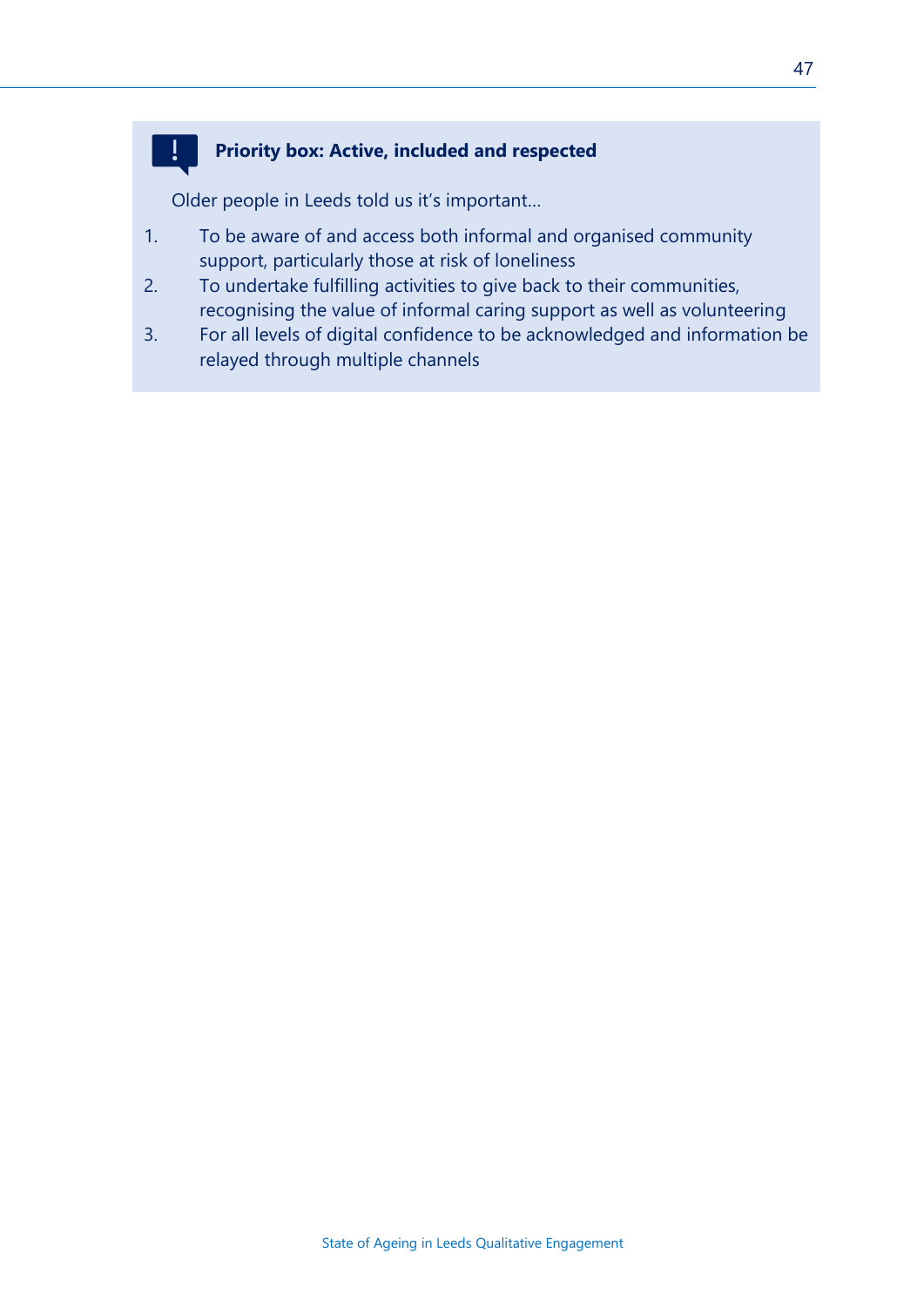#### **4.6 Public and Civic Spaces**

Generally there was positive feedback on the public and civic spaces available in Leeds, in particular the green spaces and parks throughout the city, which evoked a sense of pride in many.

48

The city centre however, wasn't as age friendly to many older people (more so in over 70s), with many avoiding the centre due to both transport issues and lack of age friendly facilities such as toilets. Even in the local district centres, this was an issue for many and caused anxiety when in public spaces.

The 2019-2022 'Age Friendly Leeds' action plan aimed to make the city a welcoming, accessible space for older people. This chapter explains the priorities and experiences of older people in relation to:

- Green spaces
- Age friendly public spaces
- Engaging with culture
- Climate change

#### **Green spaces**

Almost all participants felt there was good access to green spaces in Leeds, both in terms of large open space and smaller parks, and was seen as better than other areas. Generally these were easily accessed by foot, public transport and car, and the paths and terrain were also accessible to most older people. There were plenty of benches available to sit but very few toilets, however this was less of an issue as most could access a park near home.

*"We're blessed with parks, Roundhay, Temple Newsam and Golden Acre. There's some fantastic choices and there are kept well maintained. They're lovely to walk about, it does put a smile on your face"*  Male, 65-70

*"I think from where I live, even sort of going into Bradford as well. We've got a lot of green space that's accessible"* Female, 55-59

Most felt safe in parks, but did note a small amount of antisocial behaviour and felt that some sort of authority presence would be appreciated, especially in the dark.

*"It might be useful to actually see people, you know, just dealing with some antisocial behaviours, or just a presence"* Female, 60-64

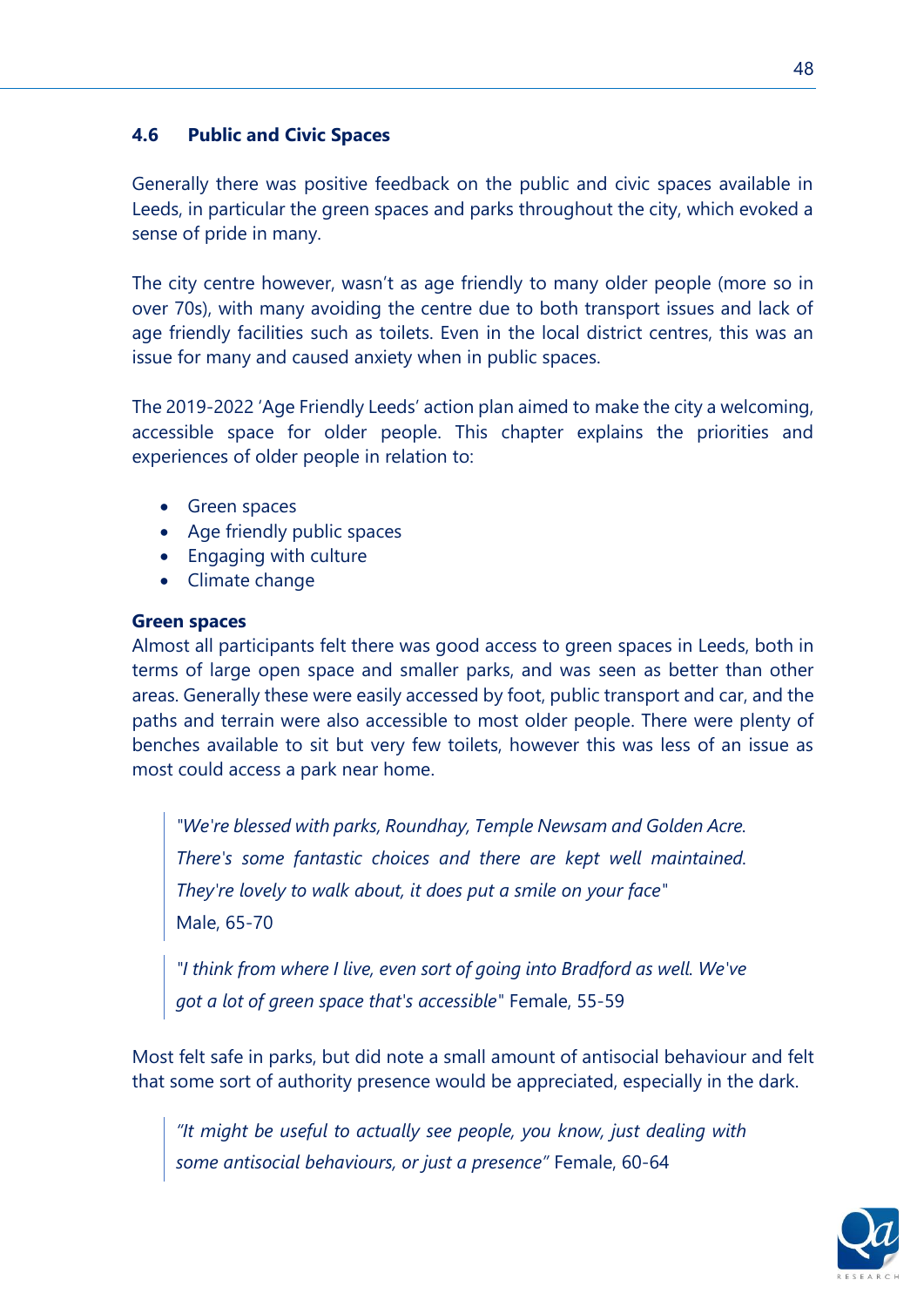#### **Age friendly public spaces**

Toilets were vitally important in making a public space age friendly. Many older people said they felt uncomfortable going too far from their home for fear of not being able to use a toilet, and some very distressing experiences were shared about being unable to access toilets. Furthermore, toilets must be clean, safe and accessible for older people to feel comfortable using them.

*"[Sister] was stood in a shop and she said, I'm sorry, I've got this medical emergency and I need to use the loo and they said no, and she messed herself outside the shop"* Female, 65-70

*"At least somewhere like Marks's you've got the ramp. So if you've got anybody with any mobility issues, you know, sometimes the elderly do, they've got provisions in somewhere like a department store. Sometimes you haven't and there's, you know 100 steps to go up and you can't even get in the cubicles at the McDonald's they're so small"* Female, 71+

*"Public toilets are a big thing. And the fact that on our local reserve they close at four or five o'clock, so in the summer, if you need the toilet, you're stuck"* Female, 50-54/55-59

Public spaces, shopping areas and public buildings should have ample seating available. Most thought that there was some seating, but more could be made available and with better consideration for older people. For example it should be comfortable (i.e. have a back to it, easy to get in and out of), clean and sheltered if possible.

Friendly shops and cafes were also seen as a sign of age friendly public spaces. For example, if public toilet blocks cannot be of use, then knowing which businesses welcome older people to use their facilities would be useful and reduce the anxiety of leaving the house. Some mentioned the 'come in and rest' campaign which illustrated that staff would be friendly to older people and understanding of their issues.

Finally, consideration should be given to the terrain, ensuring there are even surfaces, enough drop curbs, alternatives to steps and clear signposting.

Possible solutions could include producing an age friendly guide to Leeds centre, which is currently not appealing to older people. It could identify toilets, seats and shops or cafes that welcome older people to use the facilities.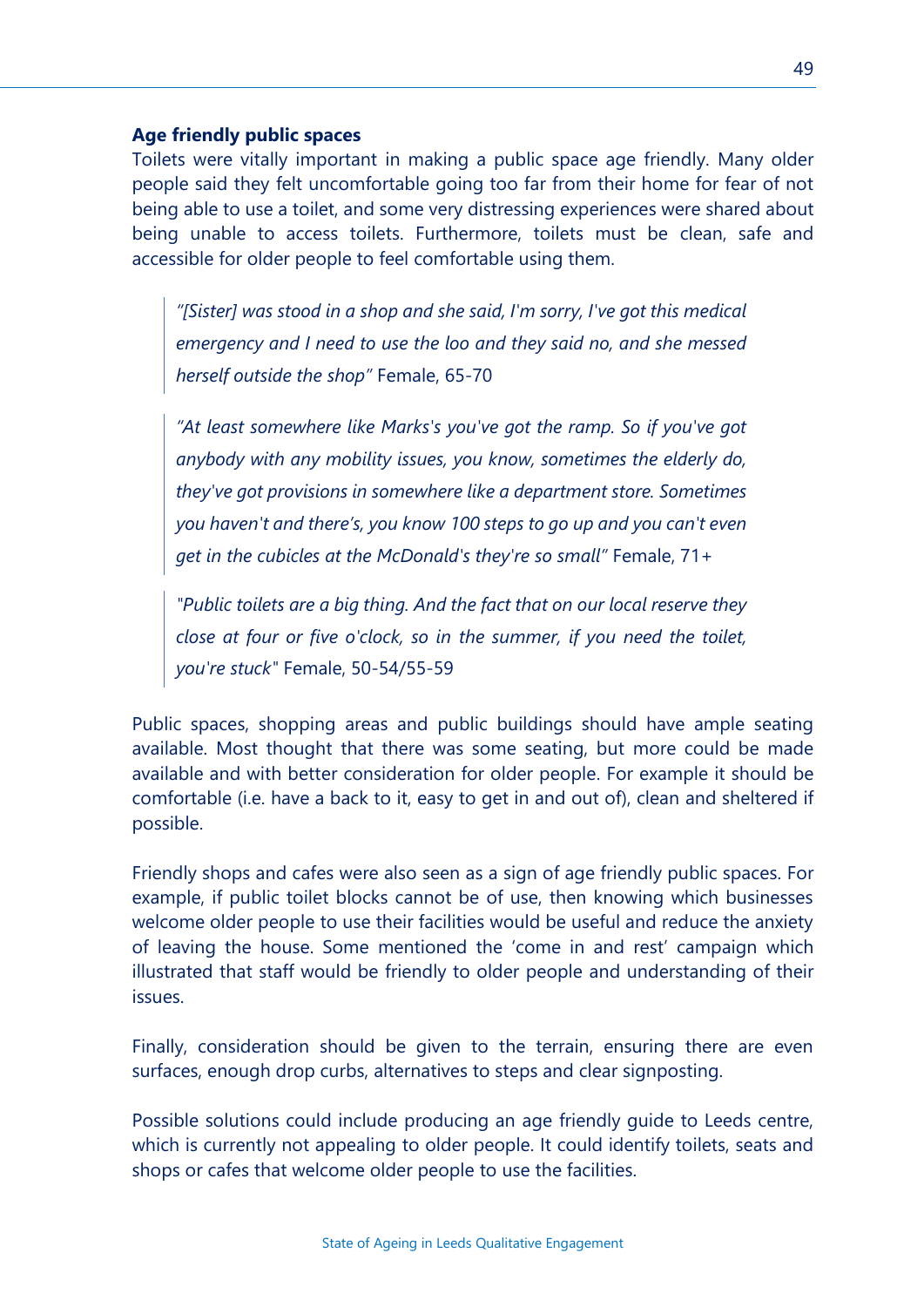#### **Engaging with culture**

Most felt that Leeds had a good offering in terms of museums, culture and galleries. Culture was most frequently enjoyed by older people when mixed with outside space for example stately homes or the Yorkshire Sculpture Park. Museums, history and local heritage were also enjoyed, and a minority visited art galleries. Age wasn't necessarily an indicator of the type of culture people enjoyed, rather it was down to free time, personal preferences or interests, health and mobility.

There was also a sense that long-time residents had done all the museums they'd like to and saw no reason to revisit, unless going with someone for the first time, for example taking grandchildren on a day out.

The cost of visiting cultural attractions was noted by some as a possible barrier to access particularly for retired people, whether admission or travel costs. Local cultural attractions may wish to consider how to revitalise their age friendly image in order to encourage more older people to visit, which could include:

- Concessions or reduced prices for older people
- Better or more direct transport access
- Level access and accessibility features (seats, rails, toilets) clearly advertised
- A new offering, reason for older people to re-visit

*"Need to have more concessions maybe, to go into places and more concessions on transport to get people to places. Yeah, because that can be a little bit easier on the purse for the elderly"* Female, 55-59

#### **Priority box: Public and civic spaces**

Older people in Leeds told us it's important…

- 1. To continue to access to clean and safe green spaces in and around Leeds
- 2. To feel public spaces are welcoming to older people through access to clean and safe toilets and comfortable seats
- 3. For cultural attractions to be welcoming to older people through facilities, access, concessions, specific events, new offerings

#### **4.7 Climate change**

Despite prompting, there was limited engagement with the topic of climate change, with the sense that it was an issue for society but more of a 'younger persons issue'. Participants mentioned that they recycle, read the news, care about energy efficiency and extreme weather, but it is by no means top of mind.

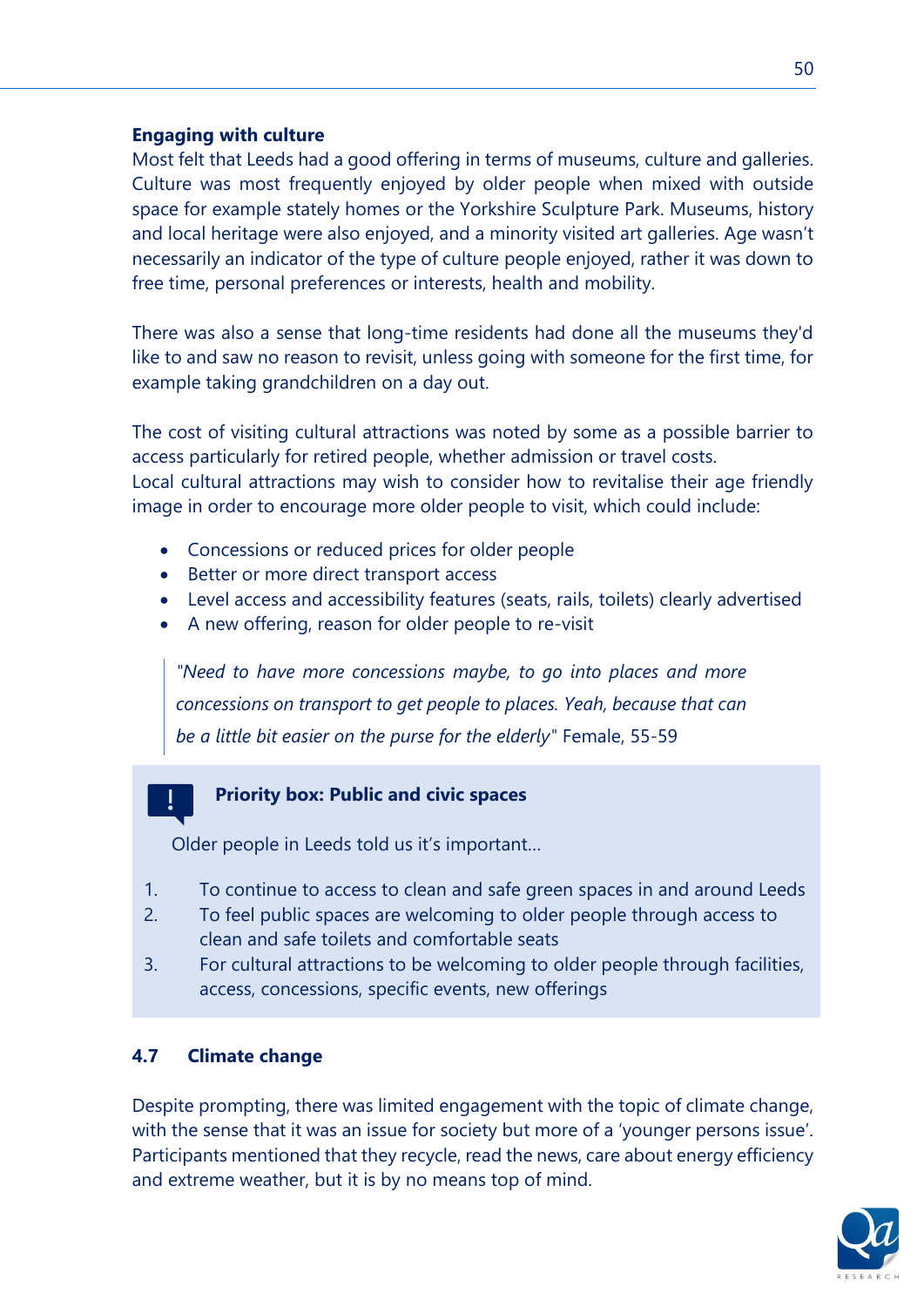#### **4.8 Reaction to State of Ageing in Leeds report**

As part of the engagement, participants were shown statistics from the State of Ageing in Leeds report, including facts about the Leeds older population in the six domains (see stimulus in appendix). This chapter shows their reaction to the figures, as well as any gaps, clarifications or responses.

#### **General reaction to statistics**

On the whole, participants felt the statistics reflected their own experiences and expectations. Most were not well informed on the topics and demographics so found it hard to comment on their accuracy, but it was certainly interesting to learn. On hearing these statistics, some residents were interested to know how local issues affecting older people are being tackled.

It was particularly interesting for people to see how Leeds compared to national averages and other similar areas. Where Leeds was worse than the average, people were interested to know why and how this was being tackled, but there was also a sense of civic pride when Leeds is better than average.

#### **Specific domain additions**

Some participants had specific questions or suggested additions, shown below:

- Housing
	- o More information on the types of housing being built in Leeds e.g. what % are bungalows, assisted living communities?
	- o Cost of accessing specialist housing with support in Leeds
- Employment and learning
	- o Elaborate on '50+ less likely to be involved with training and development' – is this greater in specific sectors?
	- o In the statistics on unemployment in older age, what proportion are looking for work compared to voluntarily retired?
	- o More mention of pensions and pension ages being pushed back
	- o Types of working contract available e.g. flexible, part-time, job share
- Travel and road safety
	- o Reasons for reduced take-up of bus passes in some areas
- Healthy and independent ageing
	- o Details of life expectancy and health inequalities
	- $\circ$  Reasons for health inequalities what are the contributing factors?
- Active, included and respected
	- o Relationships in retirement or Covid / domestic violence in older age
	- o Examples of where older people get support from
- Public and civic spaces
	- o More clarity on which areas have less available green space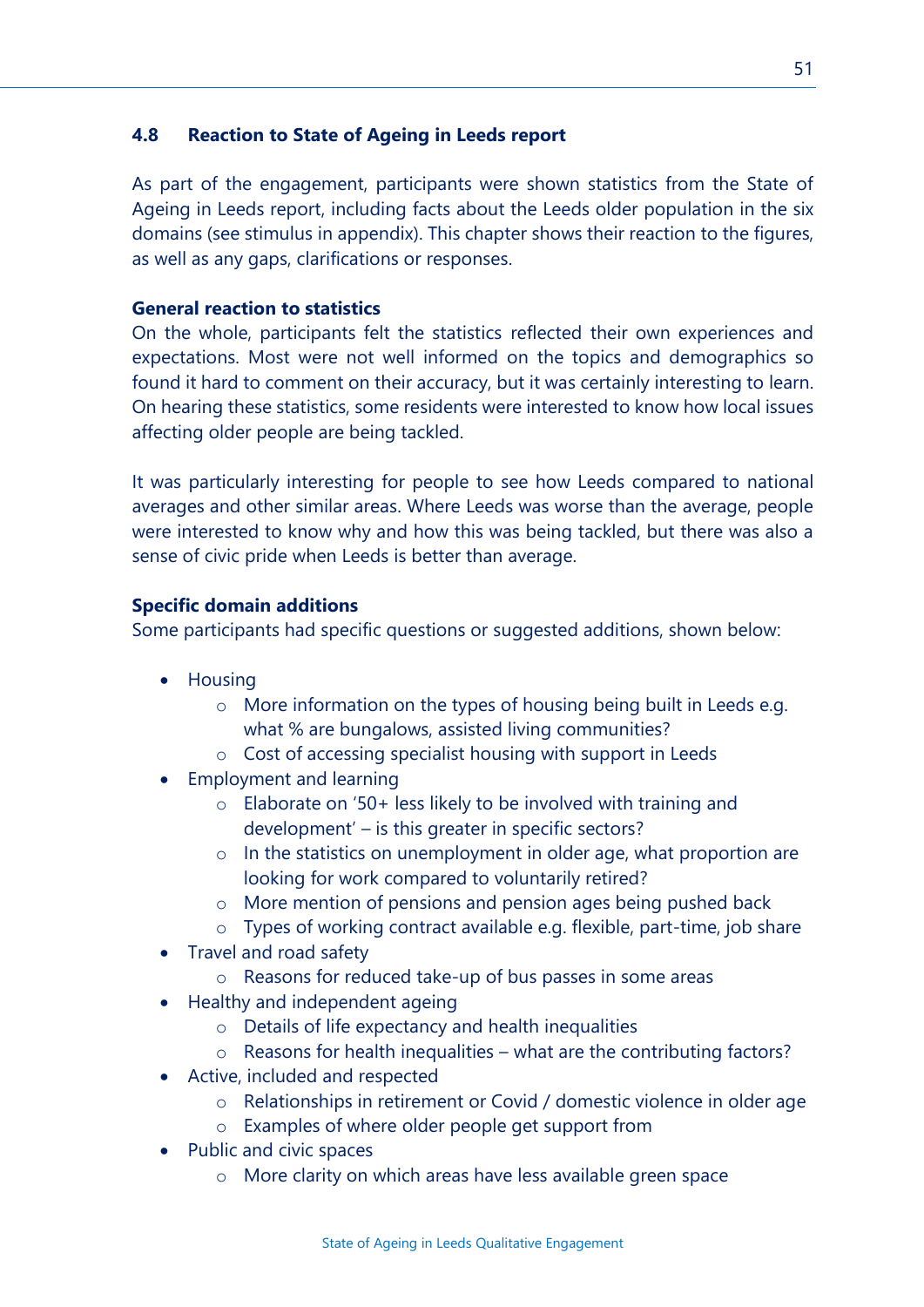#### **5. Conclusions**

Throughout this qualitative engagement, older people in Leeds told us about their experiences and priorities within the six domains: Housing; Employment and Learning; Travel and Road Safety; Healthy and Independent Ageing; Active, Included and Respected; and Public and Civic Spaces. Residents also described what an age friendly Leeds means to them and how they would like to see their needs reflected in local services.

Each domain covered specific parts of older people's lives, but there were crosscutting themes throughout. For example;

#### **Finances**

Finances and money worries appeared prominent in later life, especially when approaching and entering retirement. Money could certainly be a barrier to a safe and fulfilling old age in terms of accessing the right housing and support, in particular as health and care needs increased and specialist support or accommodation needed. In addition, having enough disposable income to engage with communities and culture was a luxury to many of our participants, meaning that some older people didn't have this option and as a result could be less active and included in society.

#### **Information and advice**

It was also clear that older people can often rely on their families and informal networks (such as neighbours and friends) for information and advice across all six domains. Although this is generally seen as a positive support network, it throws into sharp relief those who do not have a strong informal network to lean on. This demonstrates the importance of providing avenues of information and help to older people without these networks, as well as an extra source of impartial information for older people and their families.

#### **Value and respect**

Across all topics, whether they were talking about health services, public transport or employment, older people in Leeds told us how vitally important it is for them to feel respected, valued and that people have time to listen to their concerns. The way older people are treated and interacted with was hugely influential in whether services were seen as 'age friendly'.

#### **Digital inclusion**

Finally, there are a huge range of digital skills in older generations, from those whose first port of call is an online search and social media, to those who are connected to the internet but spend very little time on it. Digital inclusion is not a binary state, and many older people who are connected to the internet still would not think to

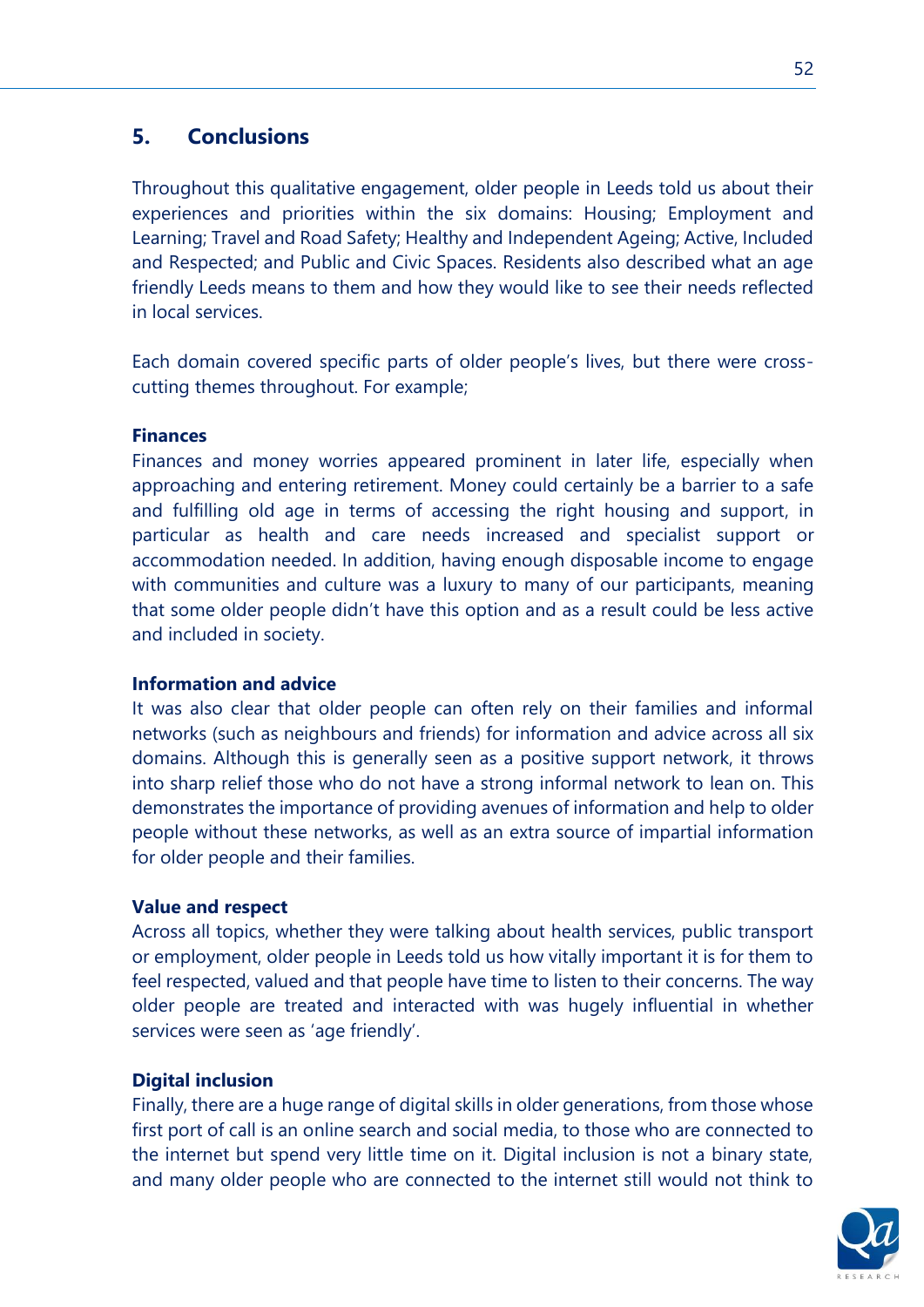look there to find or access services, so it is important to keep this in mind when designing programmes or services and consider how to disseminate information non-digitally as well.

There are a series of recommendations in the Executive Summary of this report, based on the findings of this qualitative engagement and focused on each domain. However, the cross-cutting themes and overlap of domains show that a holistic approach to ageing is also needed if Leeds is to achieve its goal of being the best city to grow old in. Each domain impacts the others; for example housing and health are linked, as are travel and public spaces. These all feed into each other and there are joint lessons to be learned. As such, partnership working between domains, services and the third sector is likely to be valuable in achieving an Age Friendly Leeds.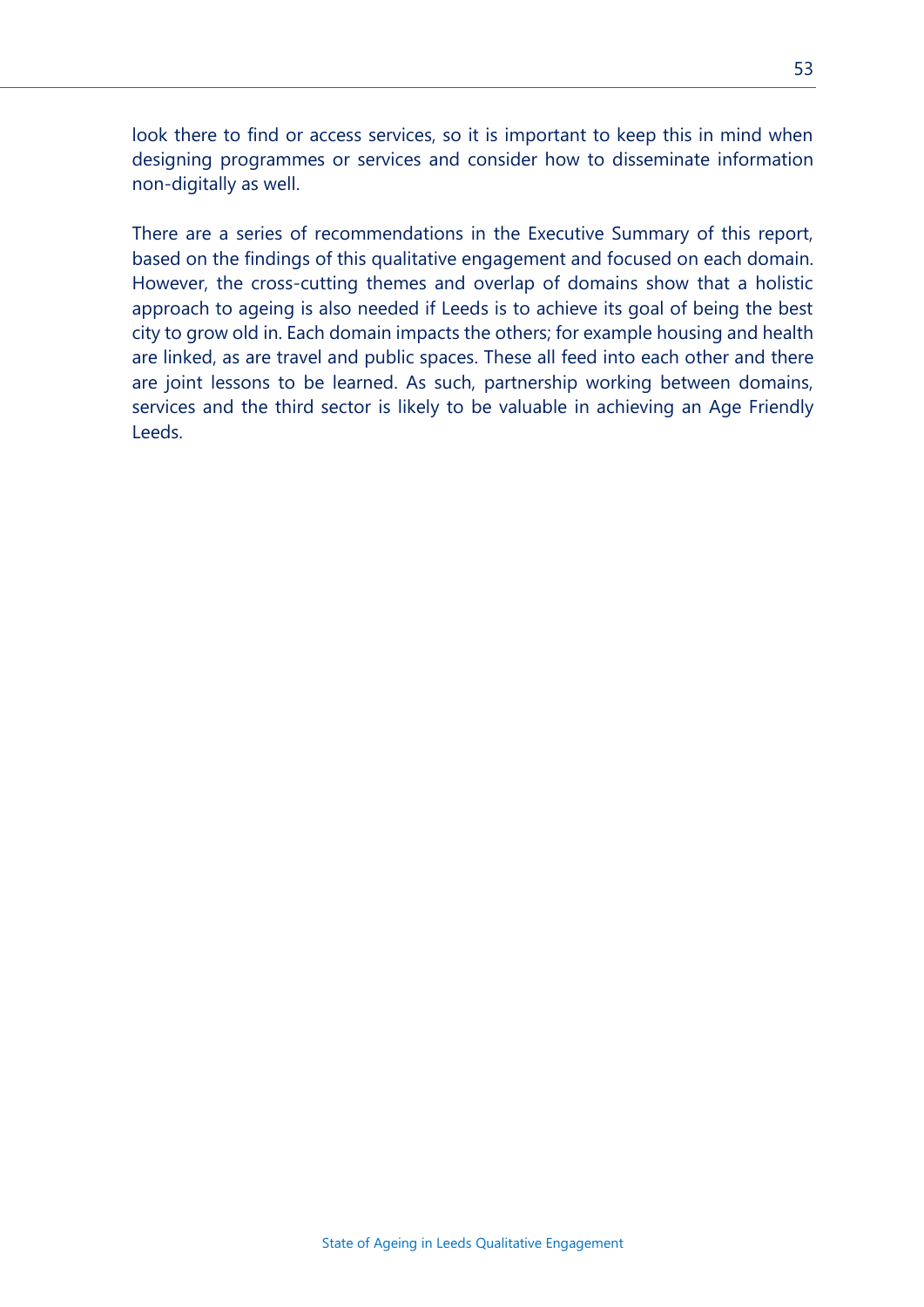#### **6. Appendix**

#### **State of Ageing in Leeds Report – stimulus shown in fieldwork**



- Most housing in Leeds built before 1965, suggests 1 in 5 homes fall beneath 'Decent Homes Standard' and  $1$  in 10 suitable for accessibility needs
- Disabled Facility Grants allow people to make adaptations to thei. home - fewer, but larger, grants have been issued in recent years
- Only 1/3 of planned new homes will meet accessibility standards





#### **Employment and Learning**

- Leeds has an 'Inclusive Growth Strategy' to support 'older workers to remain in fulfilling work and accommodate both changing health needs and caring responsibilities
- 55-64 age group are peak age for having caring responsibility, some unable to work because of this
- $\cdot$  Ill health is the most common reason for being out of work aged 50-64. Unemployment benefit claims aged 5064 are concentrated in inner NE and inner SW areas of Leeds
- Pandemic has brought risk of longerterm unemployment to older workers, who are less likely to return to work after redundancy or furlough
- 50+ less likely to be involved with training and development

*Employment aged 50+ in Leeds* 



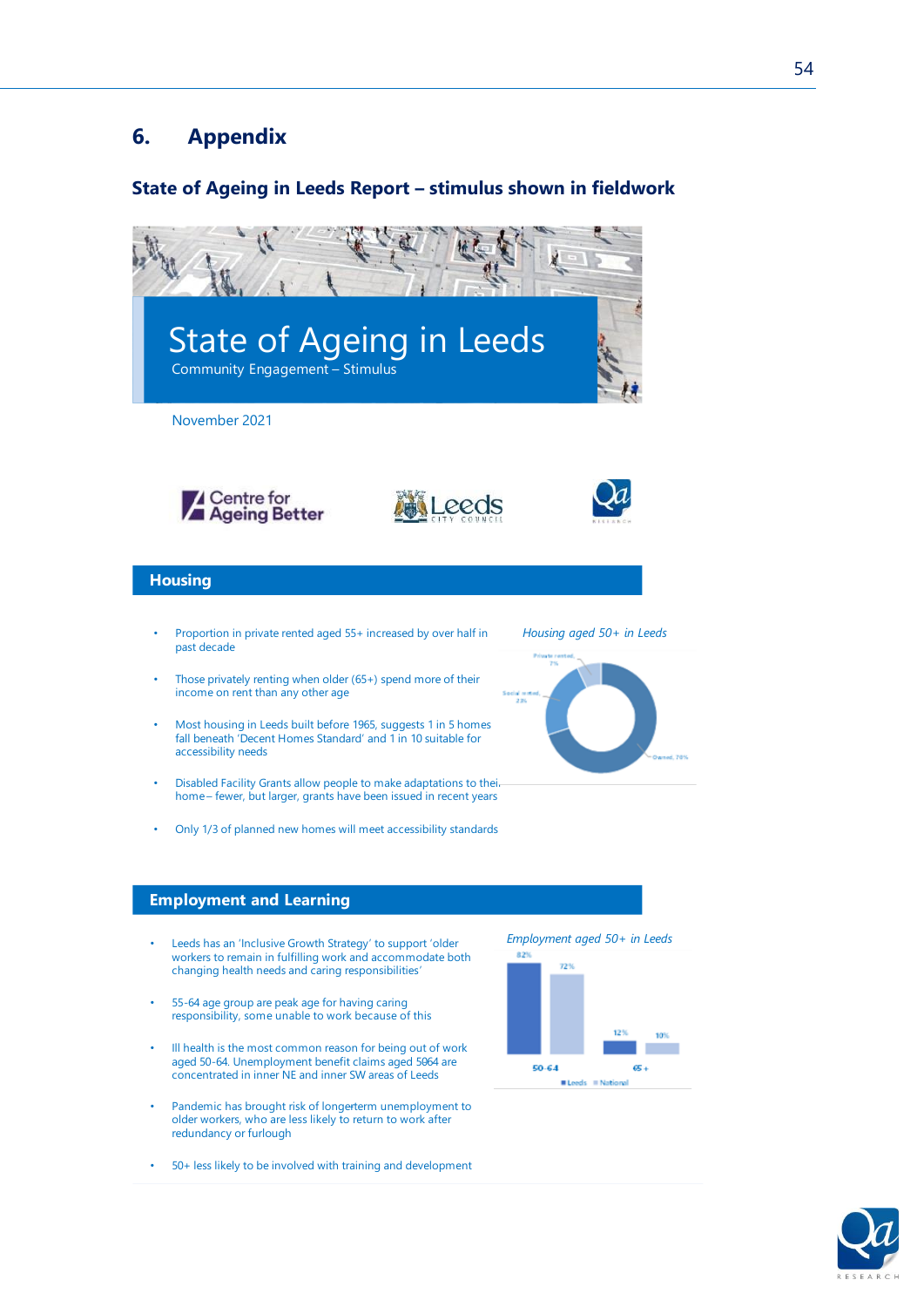#### **Travel and Road Safety**

- Increased use of the bus in people aged 50+
- Over half of those aged 65+ (in West Yorkshire) take the bus at least once a week
- 80% people aged 65+ in Leeds collected their concessionary bus pass, this reduces to only 60% in more deprived ornner city areas, despite using the bus more
- 50-59 year olds are biggest users of cars
- Older people (particularly aged 70+) are more at risk of pedestrian road accidents than other age groups

#### **Healthy and Independent Ageing**

- In Leeds, people aged 65+ live more years without a life limiting illness than other areas in England on average
- But a higher rate of under 75s dying from preventable cancer compared to the national and regional average
- Slightly higher rate of common mental health conditions in 65+
- About 8,500 people aged 65+ living with dementia, and who live in deprived areas are more likely to have dementia
- Proportion of people living with frailty is 3x higher in the most deprived area of Leeds than least deprived
- Half of 75+ in Leeds were physically inactive in 2020, sharp increase due to Covid19

#### **Active, Included and Respected**

- 1 in 8 Leeds households comprise ofone person aged 65+ living alonesame as national average
- Loneliness and isolation is an issue among older peoplefigures suggest loneliness in age 55+ slightly below national average
- Covid 19 shielding potentially increased loneliness, but Neighbourhood Networks attempted to reduce the impact of the pandemic
- Only about half of those aged 65+ own a smartphone compared to 98% of those aged 16-24 (nationally)

#### **Public and Civic Spaces**

- Leeds has more accessible green space than national average
- But little accessible green space in inner deprived areas of the city
- Most older people in Leeds believe the city to be safe
- Around 1 in 5 people who complete surveys by local museums and art galleries are aged 65+, suggests good usage